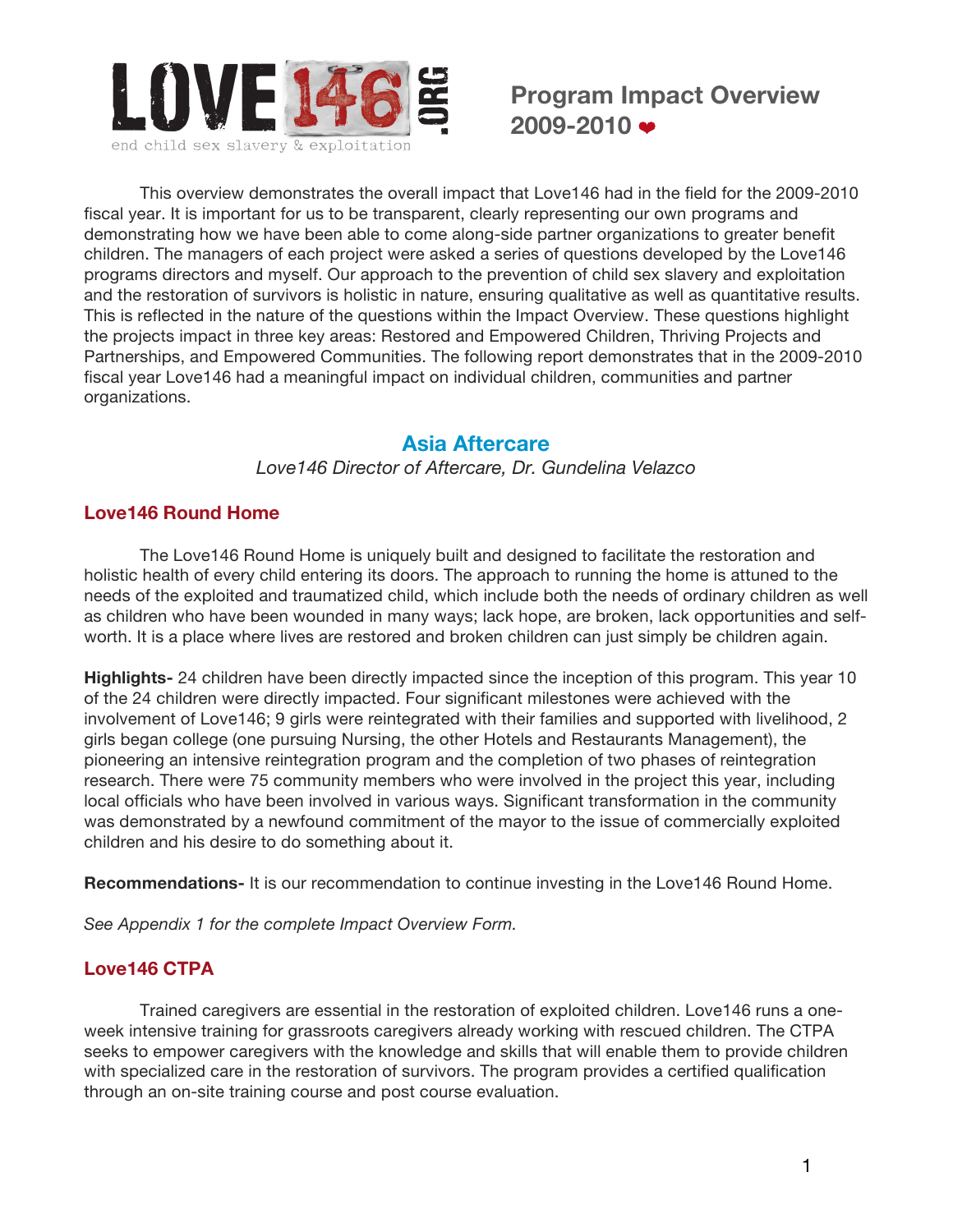**Highlights-** Since Love146 began CTPA trainings 2,500 children have been indirectly impacted. This year 300 of the 2,500 children were indirectly impacted. Significant transformation in an individual child's life has been demonstrated in the below narrative from Dr. Velazco:

"During the CTPA in Chiangrai in 2007 for House of Refuge workers, the trainees unanimously expressed difficulty over one child in their safehome. They narrated in detail the numerous maladaptive behaviors of this child. The appropriate interventions for this child were then discussed during the training, in reference to the principles that were being taught in the CTPA. Four months after the training, we came back to meet with the same trainees to evaluate their learning from the training. This time, they unanimously declared that when they implemented the interventions that they learned in the CTPA for this child, her behavior started to improve until she became one of the most well-behaved girls in the safehome." -Love146 Director of Aftercare, Dr. Gundelina Velazco

**Recommendations-** It is our recommendation to continue investing in the Love146 CTPA and move forward with a mentorship model of replicating CTPA trainers, which will be piloted this fall.

*See Appendix 2 for the complete Impact Overview Form.*

# **Asia Prevention**

*Love146 Director of Asia Prevention, Glenn Miles PhD*

# **Cambodia: Anti-Trafficking Coalition**

Love146 partners with Chab Dai Cambodia on the Anti-Trafficking Coalition project. The Cambodia Anti-Trafficking Coalition is committed to addressing issues of abuse and exploitation by working together and providing opportunities for learning, while enabling, strengthening, and supporting each other. The coalition works with over 40 organizations and safehomes in Cambodia to provide training, education and practical opportunities that combat child sex slavery and exploitation. Our work with Chab Dai is our longest on-going prevention partnership.

**Highlights-** Love146 has partnered with Chab Dai since 2005. Over the past five years 1,558 staff from coalition member organizations have been trained. This year, 558 staff from coalition member organizations were trained in various subjects such as Child discipline, Counseling, Family Values, Foster Care, Child safety and management. This year 56 case referrals were received from communities through the Help Cards project.

**Recommendations-** It is our recommendation that Love146 continue investing in the Chab Dai Coalition.

*See Appendix 3 for the complete Impact Overview Form.*

# **South East Asia: Anti-Trafficking Network**

Love146 partners with World Concern Asia on the Anti-Trafficking Network. The South East Asia: Anti-Trafficking Network includes two networks, one in Thailand and one Myanmar. The Thailand network consists of 92 member organizations addressing a range of issues affecting vulnerable children and women in Thailand, especially human trafficking and sexual exploitation. The Myanmar network was piloted in the 2009-2010 fiscal year.

**Highlights-** From May-June 2010 in Thailand; 70 Lisu hill tribe children & youth (between the ages of 9-16 years) participated in a Child Abuse Prevention Camp, 50 children attended a child abuse prevention training, and 83 children (between the ages of 4-18 years) participated in a Child Exploitation Prevention campaign. It is estimated that approximately 5,000 children are indirectly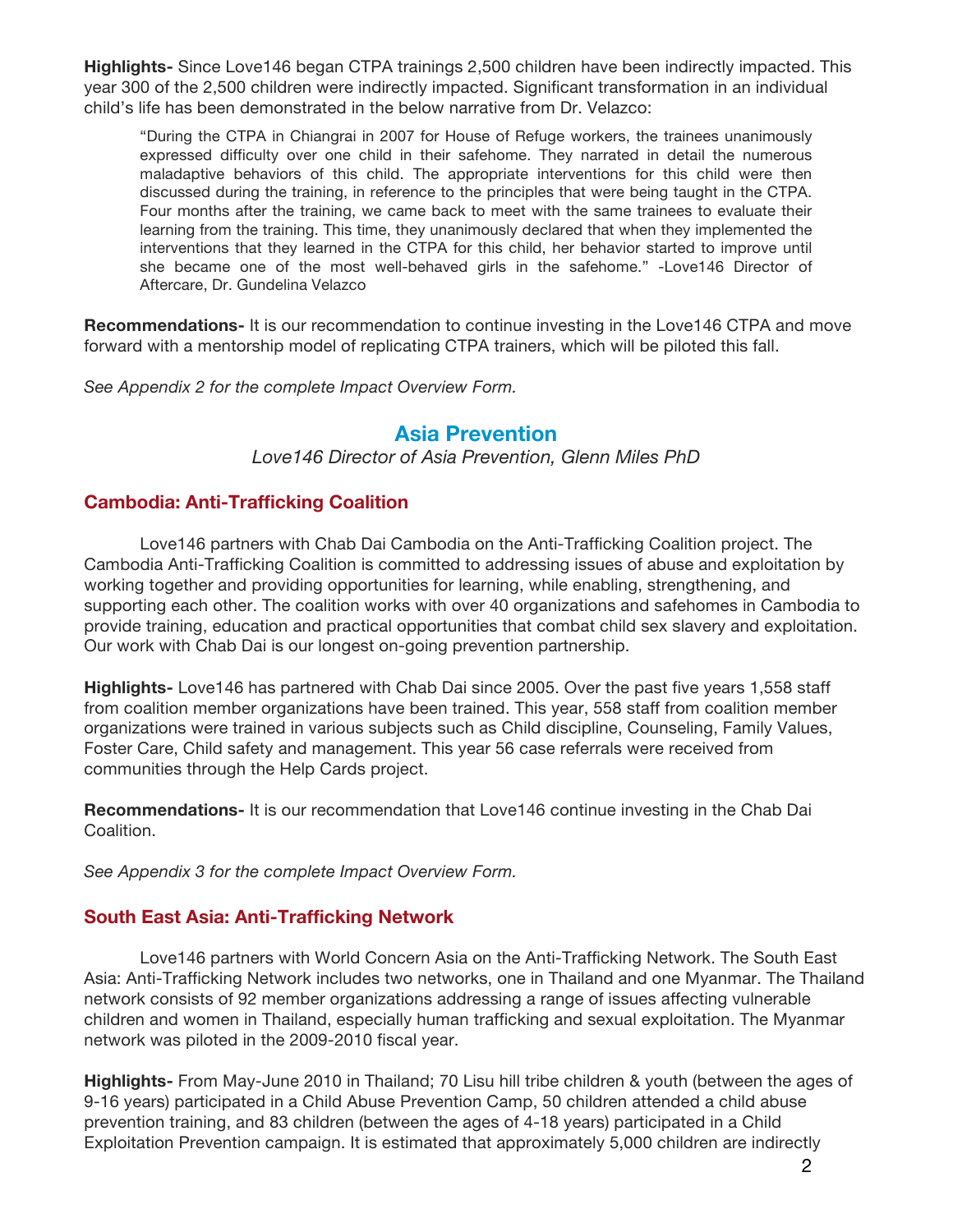impacted by the project and 690 community members are involved in the project. The below narrative is evidence of significant transformation in an individual child's life as a result of Love146's involvement in this project:

"Nong Ae (not her real name) is a ten year old girl, who lives with her Thai foster father and her 35 year old uncle. Her mother is Burmese and works as a janitress in a hospital. Her mother used to be a sex worker. One of her friends is Wilbert Willis Holley, a 72-year old former American soldier. Her mother would take her to the guesthouse where Holley stayed. Holley said that he loved Nong Ae as his own daughter and showered her with gifts—bicycle, cell phone, laptop, and even paid for her school fees. Nong Ae began trusting him, even bringing her friends to his guesthouse. Shortly after, he started sexually molesting her, paying her mother an average of 1,500 in return. When Nong Ae refused to go to his guesthouse, her mother would beat her up so she would oblige.

On May 29, 2010, Nong Ae participated in the Child Abuse Prevention training that Garden of Hope staff facilitated. There she realized that she was a victim and decided to call the government hotline two weeks later. The police, together with an adviser and with the assistance of the guest house owner, were able to apprehend Holley on June 18, 2010. This arrest was broadcast in national television and print media.

Nong Ae is currently receiving support from the Provincial Social Development Welfare. Her case is in the process of being reviewed." -World Concern Asia Director of Programs and Grants, Ana Maria Clamor

**Recommendations-** It is our recommendation that Love146 continue investing in World Concern Asia.

*See Appendix 4 for the complete Impact Overview Form.*

## **South Asia: Anti-Trafficking Network**

Love146 partners with Viva UK on the Anti-Trafficking Network. The South Asia Anti-Trafficking Network is the emerging regional network focused on preventing and responding to the vast issues surrounding the trafficking and exploitation of children in India, Sri Lanka and Nepal. A successful approach to child sexual abuse and child trafficking is built on the ability to do joint thinking and working together in order to provide effective prevention and aftercare. Viva UK has the expertise and tools to manage this network, help people work together and contribute towards a systematic approach to the abolition of child sexual abuse and exploitation.

**Highlights-** 29,354 children were indirectly impacted by the Nepal network and 3,700 children were indirectly impacted by the Sri Lanka Network. We do not have any data on the number of children indirectly impacted by the India network. In India, 27 teachers, social workers, and caregivers attended the CTPA. The below narrative is evidence of significant transformation in children's lives as a result of Love146's involvement in this project:

"Nepal: 59 awareness campaigns have been conducted in the different villages of Jhapa, Morong, Parsa, Mahottari, Rupandehi, Kapilvastu, Banke, Kailali, Kanchhanpur and Nuwakot districts over the past year. As a result, 51 children were rescued from the risk of trafficking and they could be placed in the transit shelters in Biratnagar, Birgunj and Butwal. Some of them were rescued from Nepal-India border areas. While 22 children have been reunited with their families and others whose families were not identified were placed in group homes/children homes, 30 families (including the families whose children were reunited) were directly benefitted by the Micro Credit "Business Skills Upgrading Training" which was implemented in collaboration with Envision Business Solution Pvt. Ltd. Carnet Nepal recommends the needs and Envision provides the training and provides the seed loans." -Viva UK Asia Network Consultant and NTC Coordinator, Binia Nightingale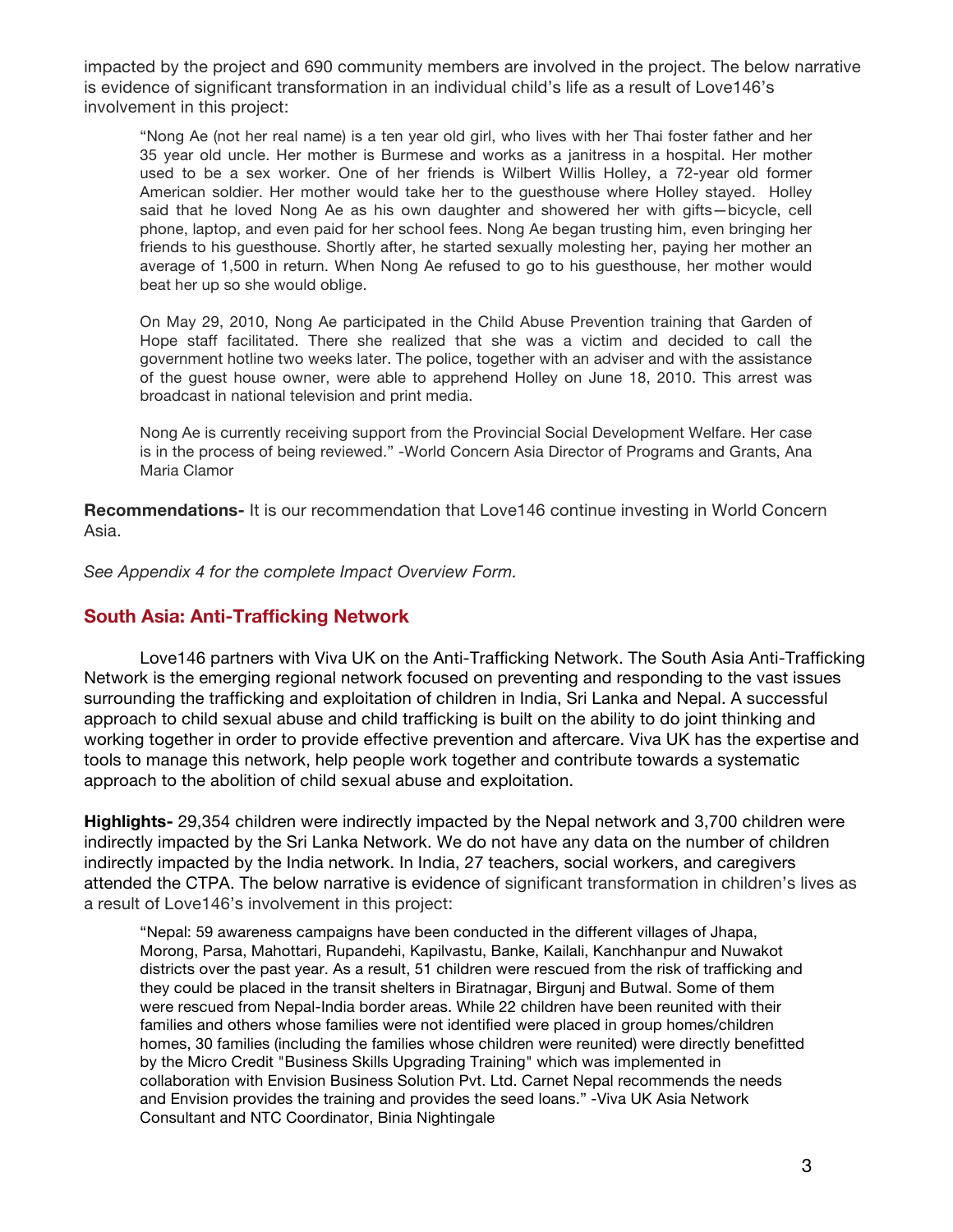**Recommendations-** It is our recommendation that Love146 continue investing in Viva UK.

*See Appendix 5 for the complete Impact Overview Form.* 

## **India: Boy's Integration and Research Project**

Love146 partners with Samabhavana Society on the Boy's Integration and Research Project. The India: Boy's Integration and Research Project seeks to understand issues of violence and exploitation of boys in the masseur industry through intervention, mentorship, education, skills training, and job placement. After the initial assessment, a series of awareness and orientation workshops were conducted. The boy's are encouraged through counseling and mentoring to volunteer and opt for enrolment in the program. They are given the choice to select the vocational course they would like to participate in based on their aptitude test. Upon the completion of the training, the boy's are offered job placement or micro-finance loans. A report chronicling the boy's reintegration will accompany the training and job placement. This research will be used to determine best practices for the reintegration of boy's in India.

**Highlights-** 52 children have been directly impacted and 153 indirectly impacted by the India: Boy's Integration and Research Project this year. 1,551 children have been indirectly impacted by this project since Love146 became involved. Currently 153 children are being supported in the reintegration process. The below narrative is evidence of a significant milestone that Samabhavana Society has been able to accomplish as a result of Love146's involvement:

"The most important milestone was that we have been to give children and youth in massage trade (sex work) an option to be sustainable with respect and dignity. The boys today have a choice of getting out of this trade, which earlier was non existent and the ongoing support being provided is working on getting this project to be sustainable beyond the project funding period. The best thing is that we are able to provide the support once again through the support being provided by Love146 and was not just a one time support, which also proves to this community that we are very serious in the process of alternate vocational generation by way of skills." -Samabhavana Society Secretary & Executive Officer, Jasmir Thakur

**Recommendations-** It is our recommendation that Love146 continue investing in Samabhavana Society.

*See Appendix 6 for the complete Impact Overview Form.*

# **Cambodia: Border Prevention**

Love146 partners with Kone Kmeng on the Border Prevention Project. This project seeks to intervene in the lives of children living in at risk communities along the Thai/Cambodia border through churches actively addressing needs in their community. Various programs will strengthen the capacity of these churches to effectively prevent trafficking and exploitation of children in their community. These programs include training community and church leaders, supporting education and skill building for children, family development, and community development and education.

**Highlights-** From Jan to June 2010 1,568 children have been recorded to benefit directly from all Kone Kmeng projects. 398 children are currently being supported in the reintegration process and continue to receive Kone Kmeng support through supplemental programs. Approximately 620 people, including children, local authorities, and school teachers have been trained on human trafficking and children's rights. The below narrative is evidence that this project benefits children and the community beyond direct involvement:

"An old lady in Banteay Meanchey province, took care of 6 grandchildren. Their parents left to work in Thailand but they couldn't send the money home. The grandmother had to make income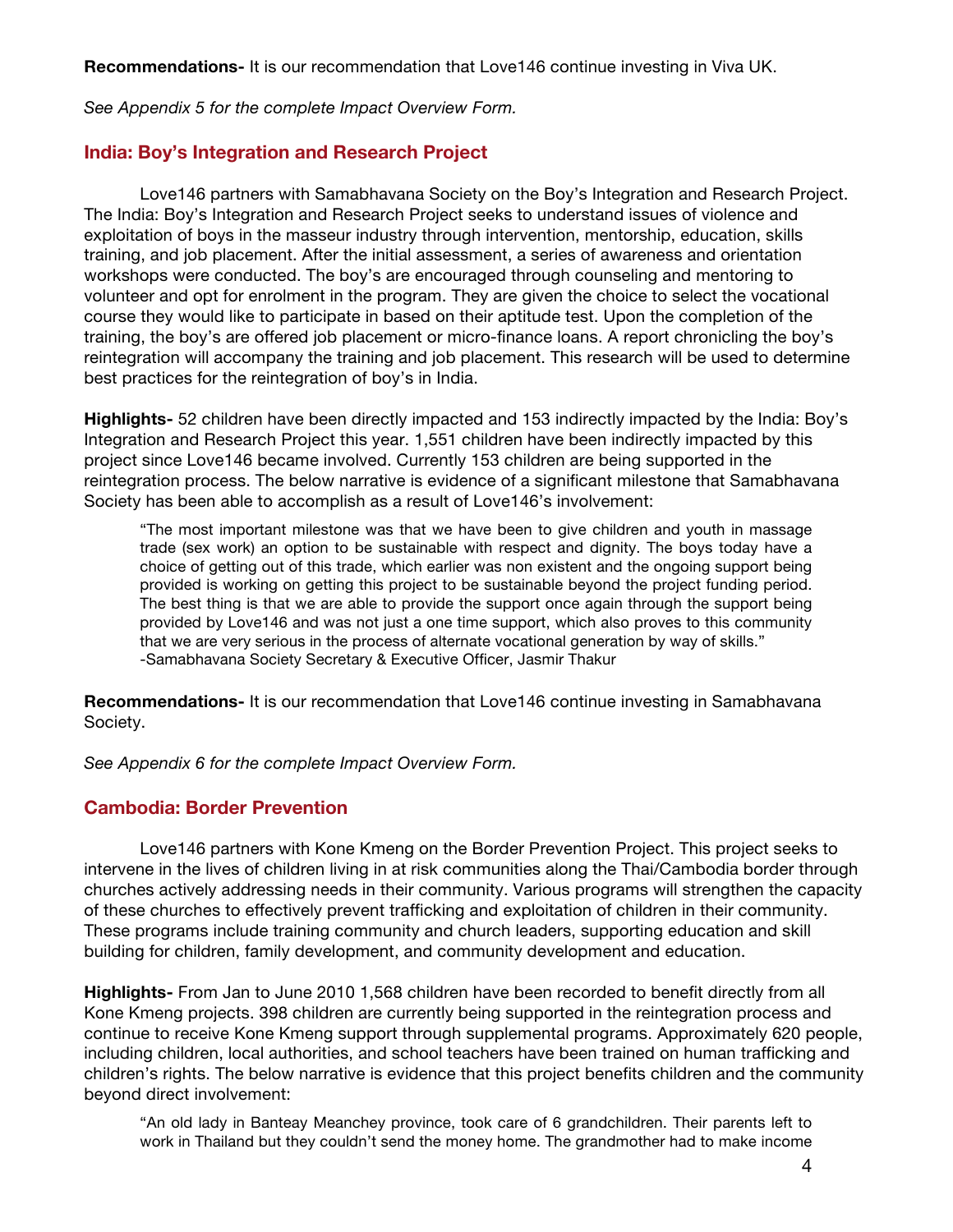in order to raise her grandchildren. Everyday, the children didn't attend the school at all. The oldest grandson, 12 years helped the grandmother selling Khmer noodle in the village. The others had to take care of the younger ones. In 2008, Save the Children Project expanded family development plan. The grandmother was received a capital loan to start a grocery shop at home. Three of her grandchildren were engaged in the non formal education program. Her business has run well. She asked her children to come back to the home village to help her business and plant vegetable. Now, they can pay off their loan to the private finance institute. The children are able to stay in school." –Kone Kmeng Director, Pang Sophany

**Recommendations-** It is our recommendation that Love146 continue investing in Kone Kmeng.

*See Appendix 7 for the complete Impact Overview Form.*

# **Cambodia: Border Officers**

Love146 partners with the Cambodia Hope Organization and Big C Network on the Border Officers Project. By strengthening its collaboration with government border guards and coordination of intervention, the Cambodia: Border Officers project seeks to have significant impact in combating human trafficking and commercial exploitation of children. The Cambodia Border Officers Project works with the local authorities, relevant government institutions, and authorities at the border to protect the rights and to improve the quality of life of vulnerable women and children in need of special protection on the Poipet border.

**Highlights-** This year, 2 children were reintegrated to their community, 6 children were referred to shelters, there were 793 child interventions and 6 rescues. There were 1,299 community members involved in the Cambodia: Border Officers project. This includes: government staff, NGOs, community people and children. The below narrative is evidence that significant transformation within a community took place as a result of Love146's involvement in the project:

"Through Love 146 supported, BIG-C has provided some school materials and food to poorest children in BIG-C target areas in 10 villages, Poipet city. And provide cloths, food and transportation to serious children before reintegration to other shelter. In these period BIG-C have reintegration 4 cases to HAGAR, CHO and Domnok Toeuk." –Project of Return and Reintegration of Trafficked and Other Vulnerable and Children and Woman Director, Chhea Manith

**Recommendations-** It is our recommendation that Love146 continue to invest in Cambodian Hope Organization and Big C Network.

*See Appendix 8 for the complete Impact Overview Form.*

# **US Prevention**

*Love146 Director of US Prevention, Lamont Hiebert and US Advocacy Advisor, Kathy Maskell*

# **US Advocacy**

Our U.S. Advocacy initiatives range from organizing and participating in national conferences, engaging and collaborating with existing anti-trafficking councils and legislative taskforces, and initiating specific action points to address both the demand and effects of CSEC in the United States. Love146 has developed a strategy that focuses on advocacy to prevent child sex trafficking and exploitation. We seek to advocate on behalf of as well as with victims, survivors, and those at-risk of CSEC. Through detailed research and collaboration, Love146 contributes to the modern-day abolitionist movement in the US by emphasizing coalition building and partnerships as well as innovative, creative advocacy strategies.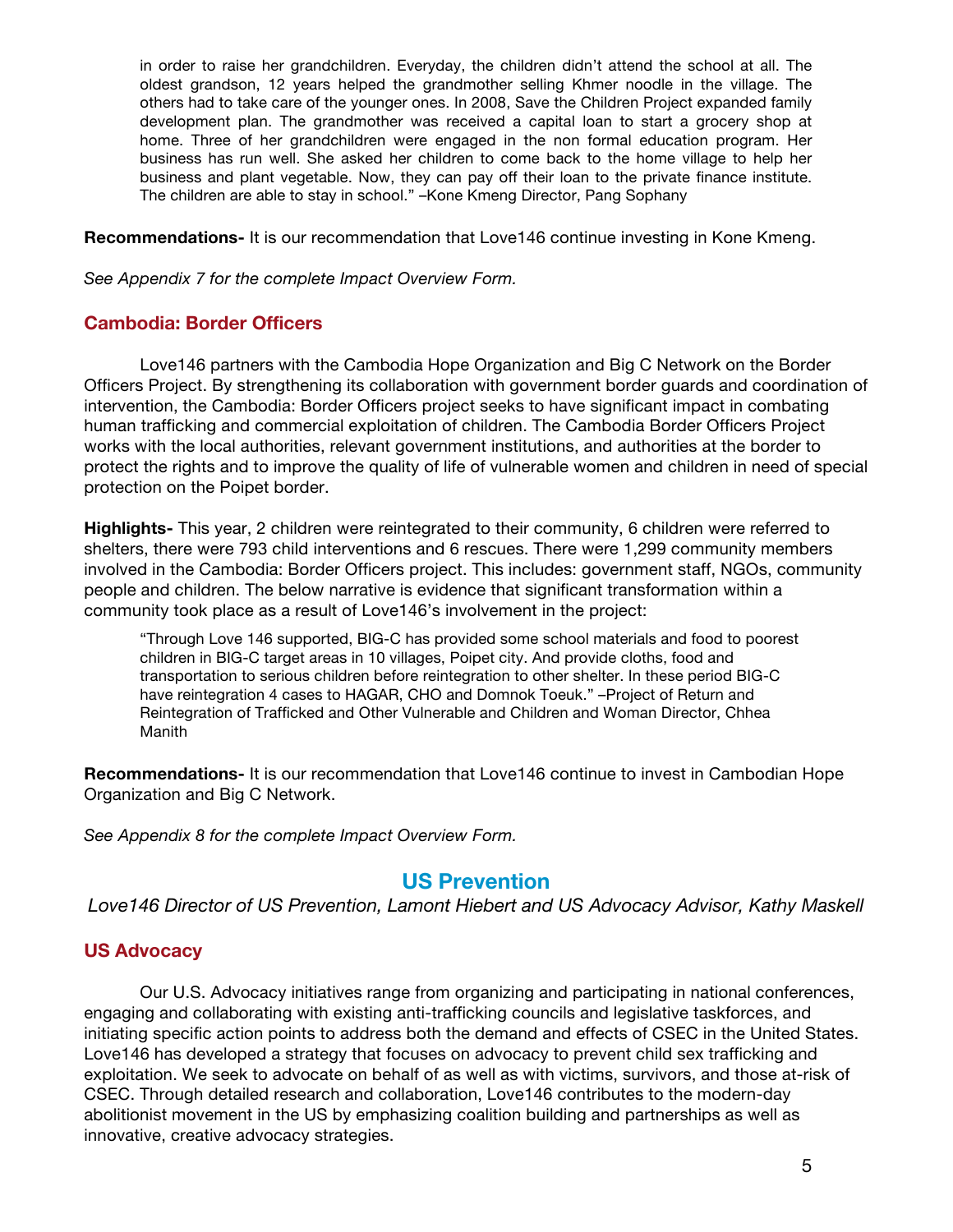**Highlights-** This year approximately 75-100 people were impacted by the grant Love146 gave to the Dreamcatcher Foundation in Chicago IL. In addition, Love146 provided a grant to "Tell Your Friends" which served approximately 500 young people. This year Love146 participated in the 250 member Asha Forum conference. The below narrative is evidence of significant transformation in the life of a child as a result of Love146's involvement:

"Our partnership with FAIR Fund in 2009-2010 has helped to assist about 20 young people by connecting them to FAIR Fund's partner agencies that provide medical care, mental health services, and shelter. There was one young lady (over 18) who told the FAIR Fund staff that she was raped at the age of 11 by her cousin's boyfriend. She tried to seek help in the past, but no one believed her. They have spoken with a counselor at DC Rape Crisis Center, and the young lady planned to start counseling." –Kathy Maskell, Love146 US Advocacy Advisor

**Recommendations-** It is our recommendation that Love146 continue to invest in US Advocacy.

*See Appendix 9 for the complete Impact Overview Form.*

# **Europe Prevention**

*Love146 Europe Director, Gaz Kishere*

# **Love146 Cross Border Initiative, Moldova**

Love146 partners with Beginning of Life Foundation in Moldova on the Cross Border Initiative. The goals of Beginning of Life Foundation are to prevent social problems between vulnerable groups of people and to rehabilitate victims of social injustice. This project seeks to address the factors contributing to the vulnerability of young people in Eastern Europe through a glossy pop culture magazine called Escape Magazine. In order to effectively impact the community 60% of each edition with be popular culture articles you would expect to find in western youth magazines and 40% of the articles will cover life and personal development issue, particularly issues which underpin why Eastern Europeans are vulnerable to trafficking.

**Highlights-** The escape prevention magazine had 5 editions this fiscal year with a print run of between 3 and 4 thousand each edition. It is estimated that do to the "pass around" nature of the magazine, that a conservative figure of 40,000 youth will have read the magazine. The below narrative is evidence of a significant milestone in the first year for the Escape Magazine:

"The magazine has been applauded by NGO's and Government organizations not only for its prevention content but also as a valuable education and cultural development tool. The Education Authority have taken the magazine for its summer camps for at risk youth and plan to give the magazine its seal of approval enabling us to enter any school in the country. The tool has also been adopted by many teachers for lesson content on issues that have not know how address, which has prompted a desire for a teachers lesson outline magazine and also a similar tool for parents and impacting communities." –Gaz Kishere, Love146 Europe Prevention Director

**Recommendations-** It is our recommendation that Love146 continue to invest in Beginning of Life Foundation.

*See Appendix 10 for the complete Impact Overview Form.*

# **Appendix**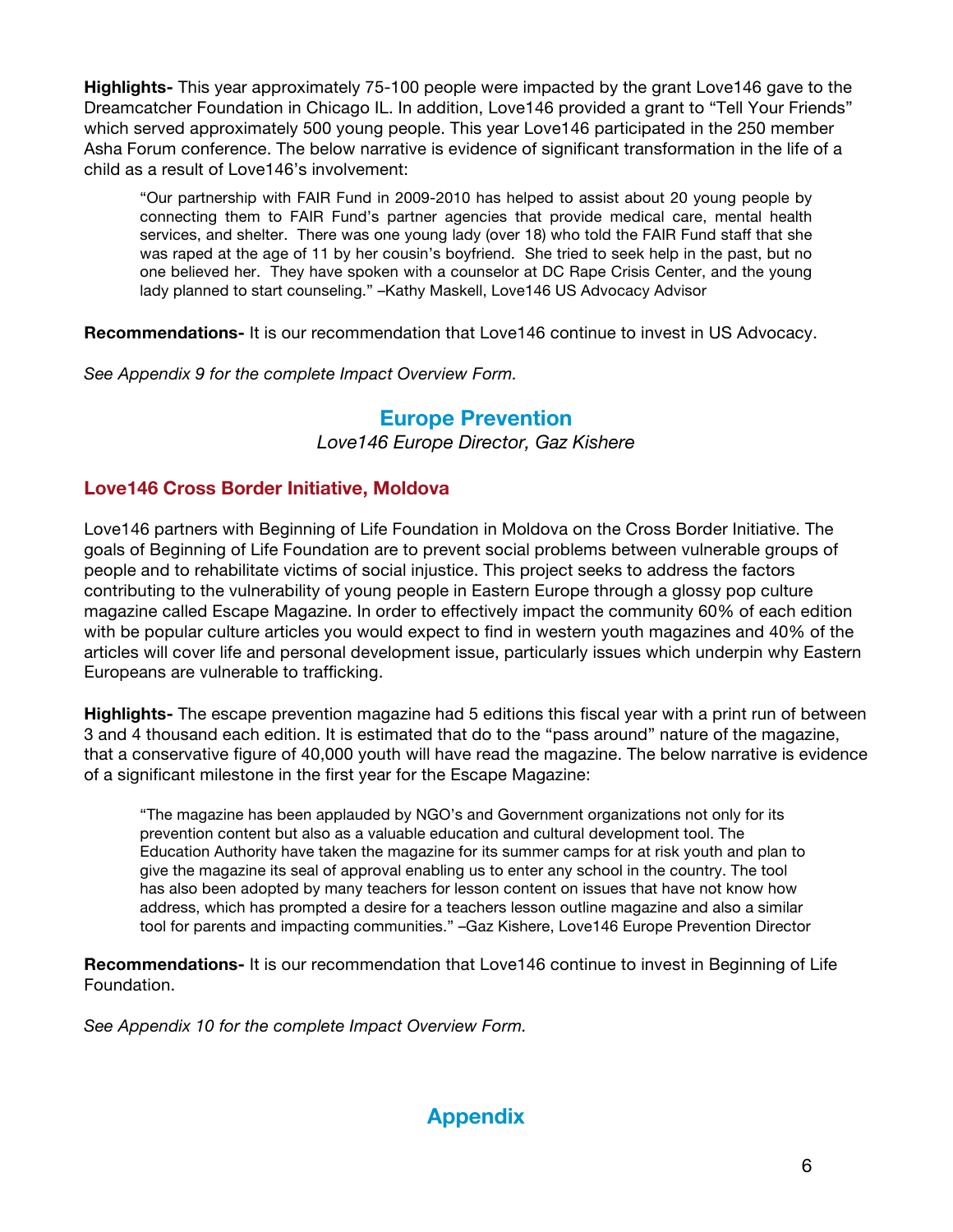# **Appendix 1: Love146 Round Home Impact Overview**

**Restored and Empowered Children**

**Number of children directly impacted annually before the involvement of Love146? This includes, but is not limited to education, training, therapy and residential care.**

*na*

**Number of children directly impacted this year? This includes, but is not limited to general education, education about trafficking, vocational training, therapy and residential care.**

**Number of children directly impacted by this project since Love146 began partnership/funding? This includes, but is not limited to education, training, therapy and residential care.**

*24*

*10*

**Number of children indirectly impacted annually before the involvement of Love146? This includes but is not limited to projects that involve training.** 

*na*

**Number of children indirectly impacted this year?**

*10*

**Number of children indirectly impacted by this project since Love146 began partnership/funding?**

*30*

**Number of children being supported in the reintegration process?**

*9*

**Please list at least one example that is evidence of significant transformation in a child's life as a result of Love146's involvement with this project. This can include, but is not limited to physical, emotional, social, and spiritual development.**

*From being prostituted in brothels or on the streets, the Round Home girls are now in school or college, pursuing education, developing physically, psychologically, and spiritually.*

# **Thriving Projects and Partnerships**

**What are milestones/accomplishments that this project was able to achieve this year with the involvement of Love146?**

*1. Reintegrated 9 girls with their families and supported with livelihood*

**2.** *Put two girls in college, one pursuing Nursing, the other, Hotels and Restaurants Management*

- **3.** *Pioneered a program of intensive reintegration*
- **4.** *Finished two phases of reintegration research*

**With the involvement of Love146, how has this project improved its child protection efforts this year?** *Child Protection policies are being implemented in the Round Home and lauded as a model for other NGOs.*

**How has this project improved its advocacy efforts as a result of Love146 involvement?**

*The staff and the Round Home girls themselves have become advocates.*

**From 1-10 (10 being the strongest) how would you classify the strength of this projects leadership?** *10*

**How has leadership improved this year as a result of Love146 involvement?**

*The support has been crucial and fortunately was always there*

**From 1-10 (10 being the strongest) how would you classify the efficiency of this project?** *8*

**How has efficiency improved this year as a result of Love146 involvement?**

*With adequate resources, much has been accomplished in the lives of children in a short period of time*

**From 1-10 (10 being the strongest) how would you classify the sustainability of this project?**  *7*

**How has sustainability improved this year as a result of Love146 involvement?** *The funding has always been adequate*

**What has the organization done to better understand the challenges and views of children this year?** *Children were always asked in all aspects of living*

**How has the organization included the voices of children in development of projects and decisionmaking this year?**

*Their opinions were always considered*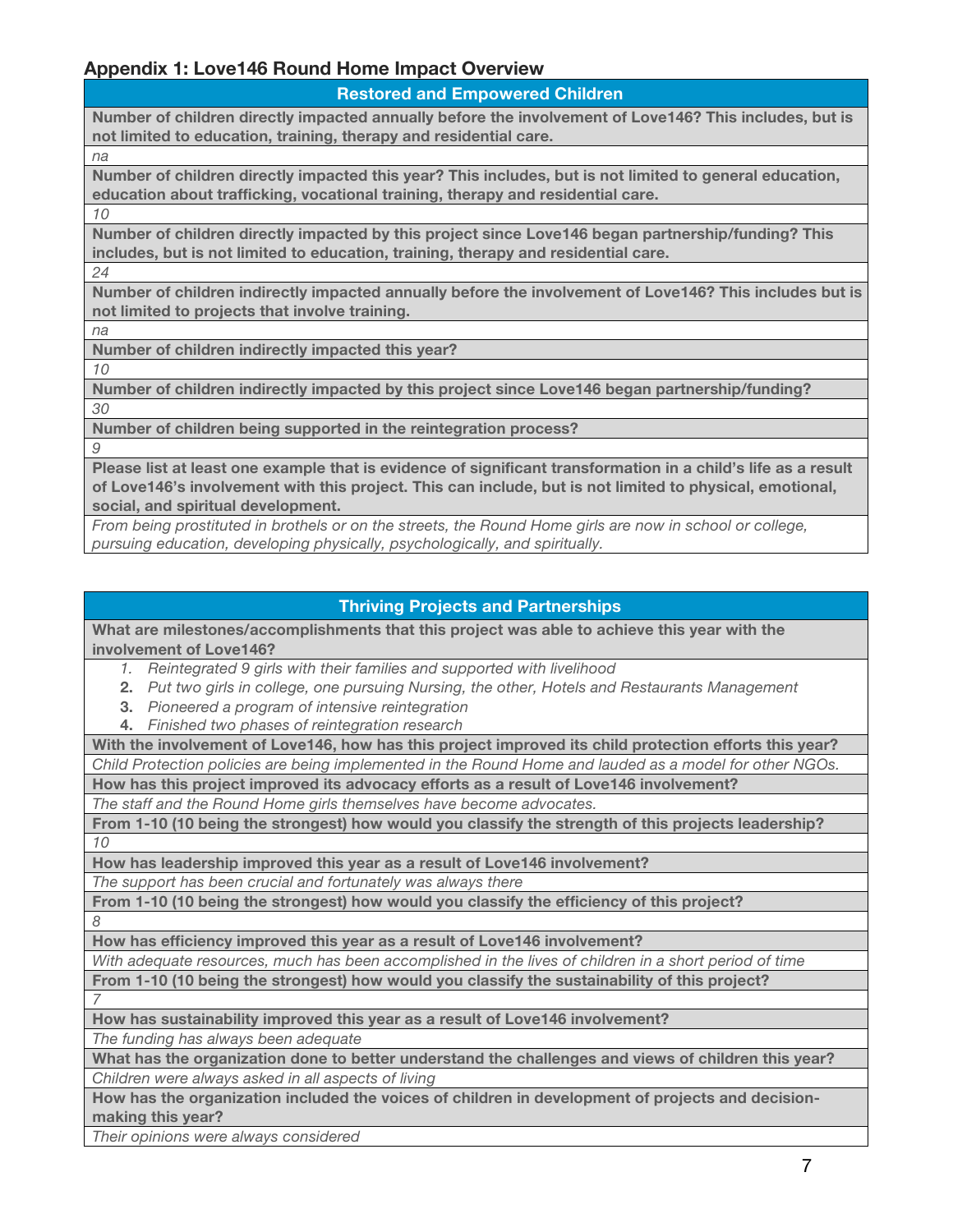|  | <b>Empowered Communities</b> |  |
|--|------------------------------|--|
|  |                              |  |

**How many villages/cities does this project impact?**

*10 regions of the Philippines*

**Number of community members involved in this project?**

*75*

**Number of community members trained by this project?**

*na*

**Number of potential perpetrators are challenged and educated?**

*30*

**From 1-10 (10 being the strongest) how would you classify the investment/buy-in of the community into this project?**

*5*

**How has investment/buy-in improved this year as a result of Love146 involvement?**

*Local officials have been involved in various ways*

**Please list at least one example that is evidence that this project benefits the community beyond direct involvement.**

Jobs have been provided to the local community. The presence of this kind of establishment enhances the *prestige of the community.*

**Please list at least one example that is evidence of significant transformation in a community served by this project as a result of Love146's involvement.**

*The mayor has been involved in an amazing way. Once, when we went to the mayor's office to discuss a*  concern, the mayor saw one of our girls and out of his own pocket gave the little girl Php200. In. a way, the *mayor has become aware and concerned about the issue and in his own way would like to do something about it. As leader, he can influence the community.*

# **Appendix 2: Love146 CTPA Impact Overview**

**Restored and Empowered Children**

**Number of children directly impacted annually before the involvement of Love146? This includes, but is not limited to education, training, therapy and residential care.**

*na*

**Number of children directly impacted this year? This includes, but is not limited to general education, education about trafficking, vocational training, therapy and residential care.**

*300*

**Number of children directly impacted by this project since Love146 began partnership/funding? This includes, but is not limited to education, training, therapy and residential care.**

*2500*

**Number of children indirectly impacted annually before the involvement of Love146? This includes but is not limited to projects that involve training.** 

*na*

**Number of children indirectly impacted this year?**

*300*

**Number of children indirectly impacted by this project since Love146 began partnership/funding?** *2500*

**Number of children being supported in the reintegration process?**

**Please list at least one example that is evidence of significant transformation in a child's life as a result of Love146's involvement with this project. This can include, but is not limited to physical, emotional, social, and spiritual development.**

During the CTPA in Chiangrai in 2007 for House of Refuge workers, the trainees unanimously expressed difficulty over one child in their safehome. They narrated in detail the numerous maladaptive behaviors of this child. The appropriate interventions for this child were then discussed during the training, in reference to the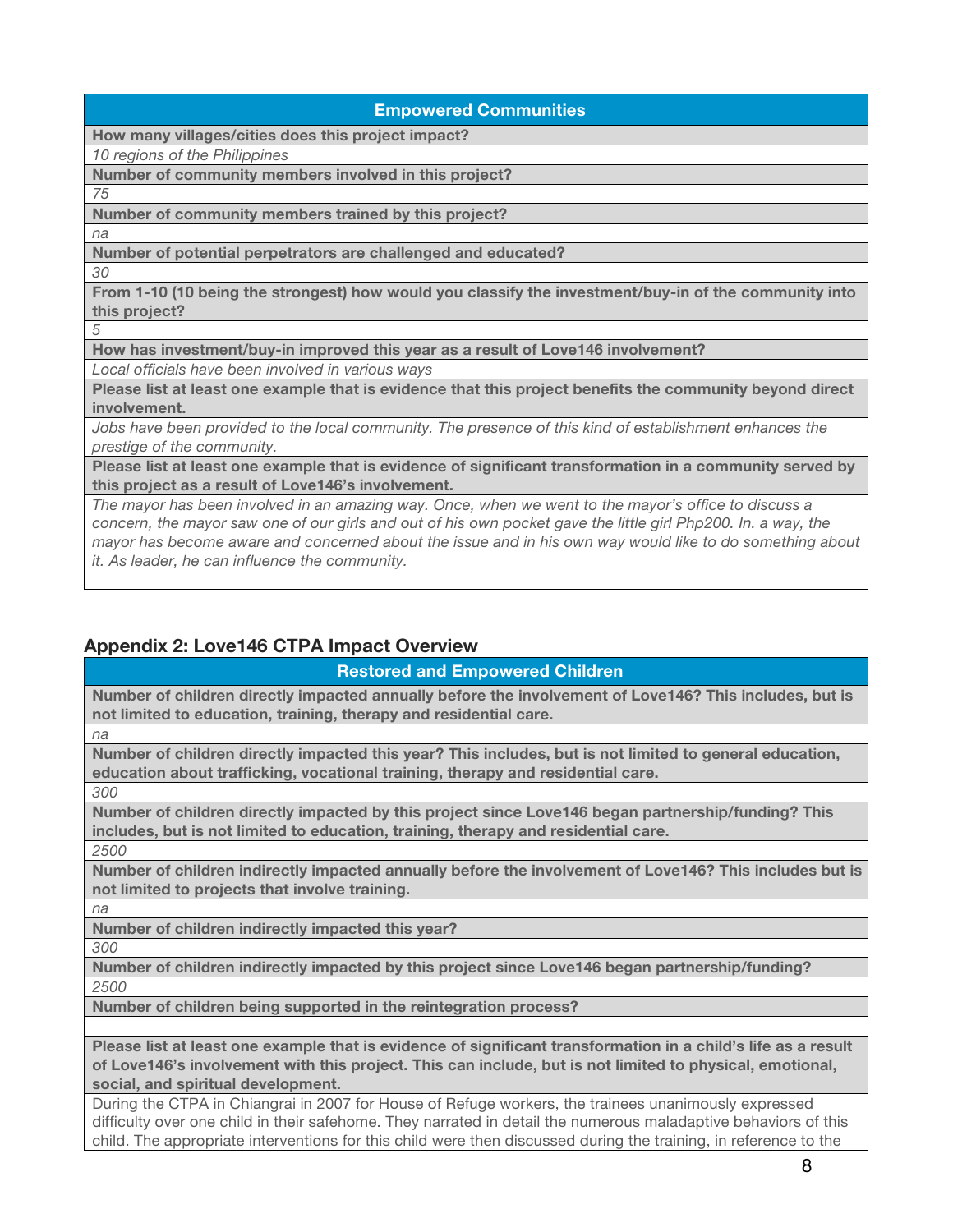principles that were being taught in the CTPA. Four months after the training, we came back to meet with the same trainees to evaluate their learning from the training. This time, they unanimously declared that when they implemented the interventions that they learned in the CTPA for this child, her behavior started to improve until she became one of the most well-behaved girls in the safehome.

## **Thriving Projects and Partnerships**

**What are milestones/accomplishments that this project was able to achieve this year with the involvement of Love146?**

- *1. CTPA in Nepal for the first time*
- **2.** *On-the-site, intensive training in the Philippines for the first time, consisting of two Sri Lankans, which potentially can greatly expand the CTPA in Sri Lanka*

**With the involvement of Love146, how has this project improved its child protection efforts this year?** *Through the trained workers, awareness and implementation of child protection will spread.*

**How has this project improved its advocacy efforts as a result of Love146 involvement?**

*Through the trained workers, advocacy efforts will spread.*

**From 1-10 (10 being the strongest) how would you classify the strength of this projects leadership?** *10*

**How has leadership improved this year as a result of Love146 involvement?**

**From 1-10 (10 being the strongest) how would you classify the efficiency of this project?** *10*

**How has efficiency improved this year as a result of Love146 involvement?**

**From 1-10 (10 being the strongest) how would you classify the sustainability of this project?** 

**How has sustainability improved this year as a result of Love146 involvement?**

na

*8*

**What has the organization done to better understand the challenges and views of children this year?** na

**How has the organization included the voices of children in development of projects and decisionmaking this year?**

*Experiences with children and what we learn from them are constantly being incorporated into the training*

## **Empowered Communities**

**How many villages/cities does this project impact?**

*25*

**Number of community members involved in this project?**

**Number of community members trained by this project?**

*na*

*na*

**Number of potential perpetrators are challenged and educated?**

*100*

**From 1-10 (10 being the strongest) how would you classify the investment/buy-in of the community into this project?**

**How has investment/buy-in improved this year as a result of Love146 involvement?**

*na*

*2*

**Please list at least one example that is evidence that this project benefits the community beyond direct involvement.**

*The trained IJM staff in Cebu are now better able to understand and deal with children that they rescue as well as their families*

**Please list at least one example that is evidence of significant transformation in a community served by this project as a result of Love146's involvement.**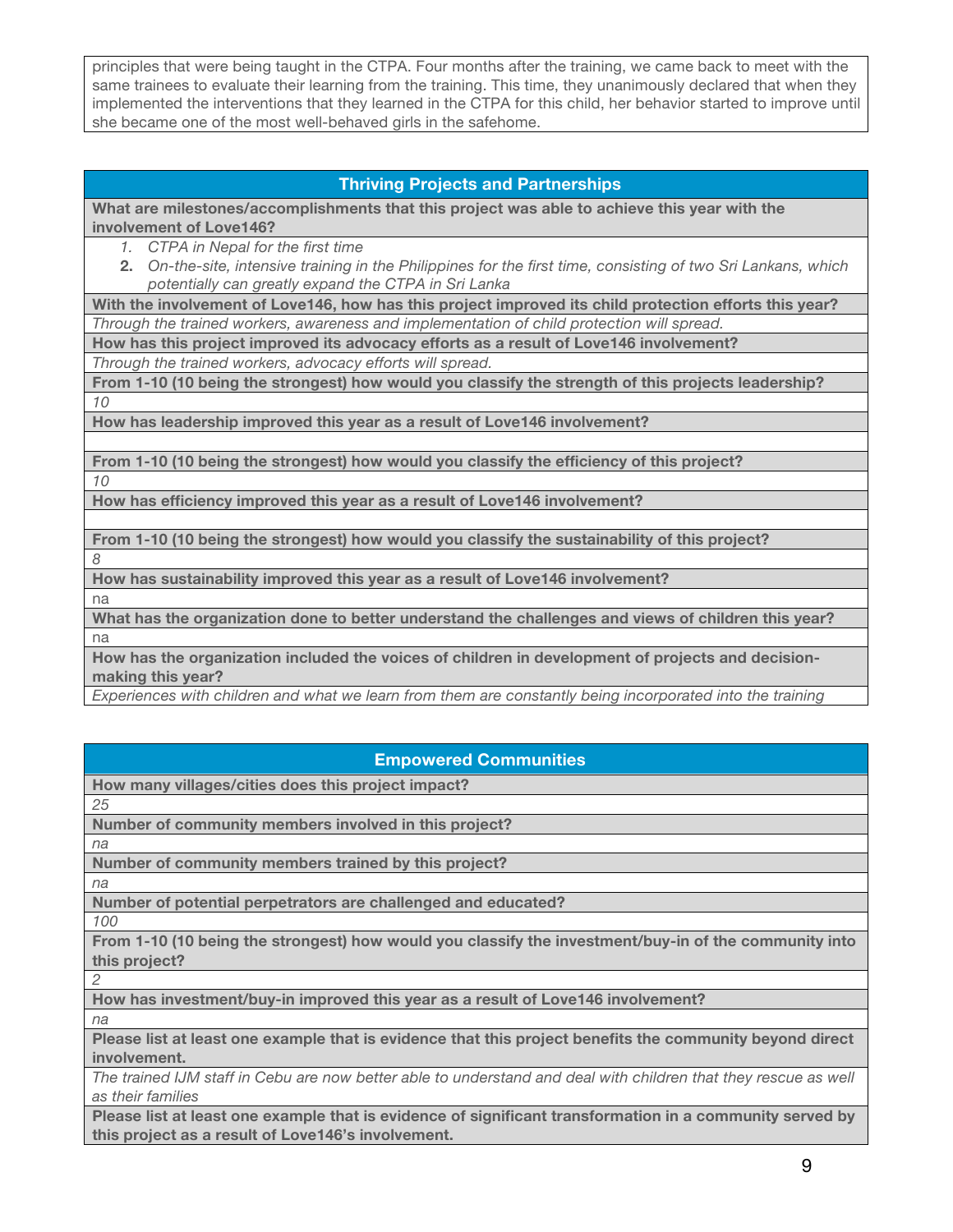*As a result of partnership between Love146 and IJM in Cebu through the training of IJM staff by Love146, the aftercare of involved rescued children in Cebu is more focused on and sustained because of the cooperation of the two organizations. Follow up of the reintegrated children has also become more intensive.*

# **Appendix 3: Cambodia: Anti-Trafficking Coalition**

## **Restored and Empowered Children**

**Number of children directly impacted annually before the involvement of Love146? This includes, but is not limited to education, training, therapy and residential care.**

The Learning Community Project does not directly impact children.

**Number of children directly impacted this year? This includes, but is not limited to general education, education about trafficking, vocational training, therapy and residential care.**

56 cases referrals were received from community through Help Cards.

**Number of children directly impacted by this project since Love146 began partnership/funding? This includes, but is not limited to education, training, therapy and residential care.**

The Learning Community Project does not directly impact children. The Urban Prevention Project in 2006-2007 had six cases reported about child abuse that Chab Dai helped. Chab Dai cooperated with partners and Antihuman trafficking police for intervention and looking for the partners if victims needed shelters for safety.

**Number of children indirectly impacted annually before the involvement of Love146? This includes but is not limited to project that involve training.** 

Love146 funded the Learning Community since the beginning, in 2005. Love146 funded the Urban Prevention Project in 2006-2007.

**Number of children indirectly impacted this year?**

514 staff from member organizations was trained. They provided 28 forums, consultations and did field visits with members who work with children. They have 46 member organizations this year. All member organizations work with children in some way.

**Number of children indirectly impacted by this project since Love146 began partnership/funding?**

The number of children who have been impacted through the learning community project in 2005- 2010 is 1,558 which represent training for member staff in various subjects: Child discipline, Counseling, Family values, Foster Care, Child safe, management, etc. The number of children who have been impacted through the Urban Prevention Project in 2006-2007 was 159 leaders trained about trafficking issue and child rights, and 2,570 villagers trained.

**Number of children being supported in the reintegration process?**

Chab Dai helps to facilitate referral for reintegration only.

**Please list at least one example that is evidence of significant transformation in a child's life as a result of Love146's involvement with this project. This can include, but is not limited to physical, emotional, social, and spiritual development.**

n/a

# **Thriving Projects and Partnerships**

**What are milestones/accomplishments that this project was able to achieve this year with the involvement of Love146?**

Chab Dai has the same activities as last year, but the numbers are growing. 2,446 resources (new Vietnamese library), 884 member staff trained in 45 trainings, 600 visitors, 28 forums.

**With the involvement of Love146, how has this project improved its child protection efforts this year?**

Chab Dai updated their own child Protection Policy and shared it with members. The Child Protection Forum has been meeting regularly and hosted 4 Child Protection trainings in English and Khmer.

**How has this project improved its advocacy efforts as a result of Love146 involvement?**

Chab Dai continues to require child protection policy for new members this year. They work with police and advocate with the government. This year Chab Dai was asked to represent the social service sector of the Prevention Working Group on the National Committee, High Level Working Group.

**From 1-10 (10 being the strongest) how would you classify the strength of this projects leadership?**

9 because of good management by the Senior Management Team (SMT) that meets regularly. They have spiritual retreats, staff planning and training regularly. They have an internal staff policy that ensures good communication and accountability to each other. They also have a steering committee that oversees the SMT.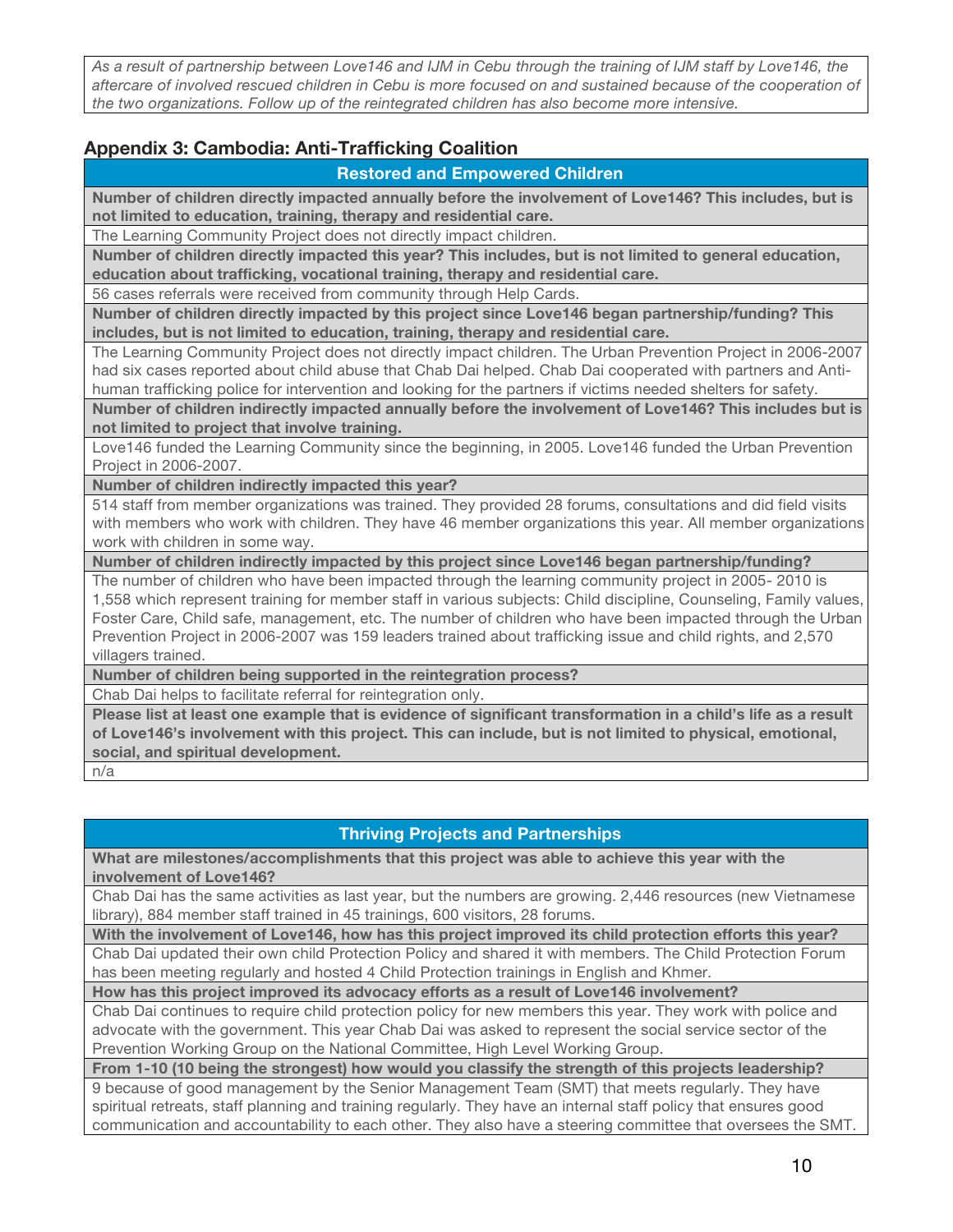#### **How has leadership improved this year as a result of Love146 involvement?**

This year Chab Dai Cambodia was handed over to five Cambodian directors. They participated in leadership training courses in communication, team building, conflict resolution, stress management, succession planning, etc.

#### **From 1-10 (10 being the strongest) how would you classify the efficiency of this project?** 8

#### **How has efficiency improved this year as a result of Love146 involvement?**

Chab Dai member meetings focus on networking and referrals for members; field visits improved transparency with members; and 28 forums this year met to collaborate on issues.

## **From 1-10 (10 being the strongest) how would you classify the sustainability of this project?**

9

**How has sustainability improved this year as a result of Love146 involvement?**

Handover to national staff and continued capacity building and training of trainers.

**What has the organization done to better understand the challenges and views of children this year?**

Chab Dai understands more about victims of child trafficking by continuing to read research, attend meetings, etc. They also started a 10 year reintegration research and had a child focus groups meet this year.

**How has the organization included the voices of children in development of projects and decisionmaking this year?**

n/a

## **Empowered Communities**

**How many villages/cities does this project impact?**

They have member organizations in 7 cities; they had member meetings in 2 provinces in Siem Reap and Phnom Penh. They also had partners from Vietnam, Thailand and Laos attend our member meetings.

**Number of community members involved in this project?**

n/a

**Number of community members trained by this project?**

n/a

**Number of potential perpetrators are challenged and educated?**

They had one training involved with a ministry with perpetrators in Phnom Penh.

**From 1-10 (10 being the strongest) how would you classify the investment/buy-in of the community into this project?**

n/a

n/a

**How has investment/buy-in improved this year as a result of Love146 involvement?**

**Please list at least one example that is evidence that this project benefits the community beyond direct** 

**involvement.**

They had a training about legal systems and support at the member meeting in May, 2010. The staff that were trained can now help community members with legal support. Another example is the last Family Forum, where they shared resources and curriculum for child development and parenting. Now members are more connected to the ideas/ trainings already available, and one organization will be using a curriculum to teach parents in their project about the needs of children, rights of children, how to be a good parent, etc. starting next month.

**Please list at least one example that is evidence of significant transformation in a community served by this project as a result of Love146's involvement.**

They have been able to give technical support to members who work with children at risk and refer cases to Chab Dai through the Learning Community membership.

# **Appendix 4: South East Asia: Anti-Trafficking Network**

**Restored and Empowered Children**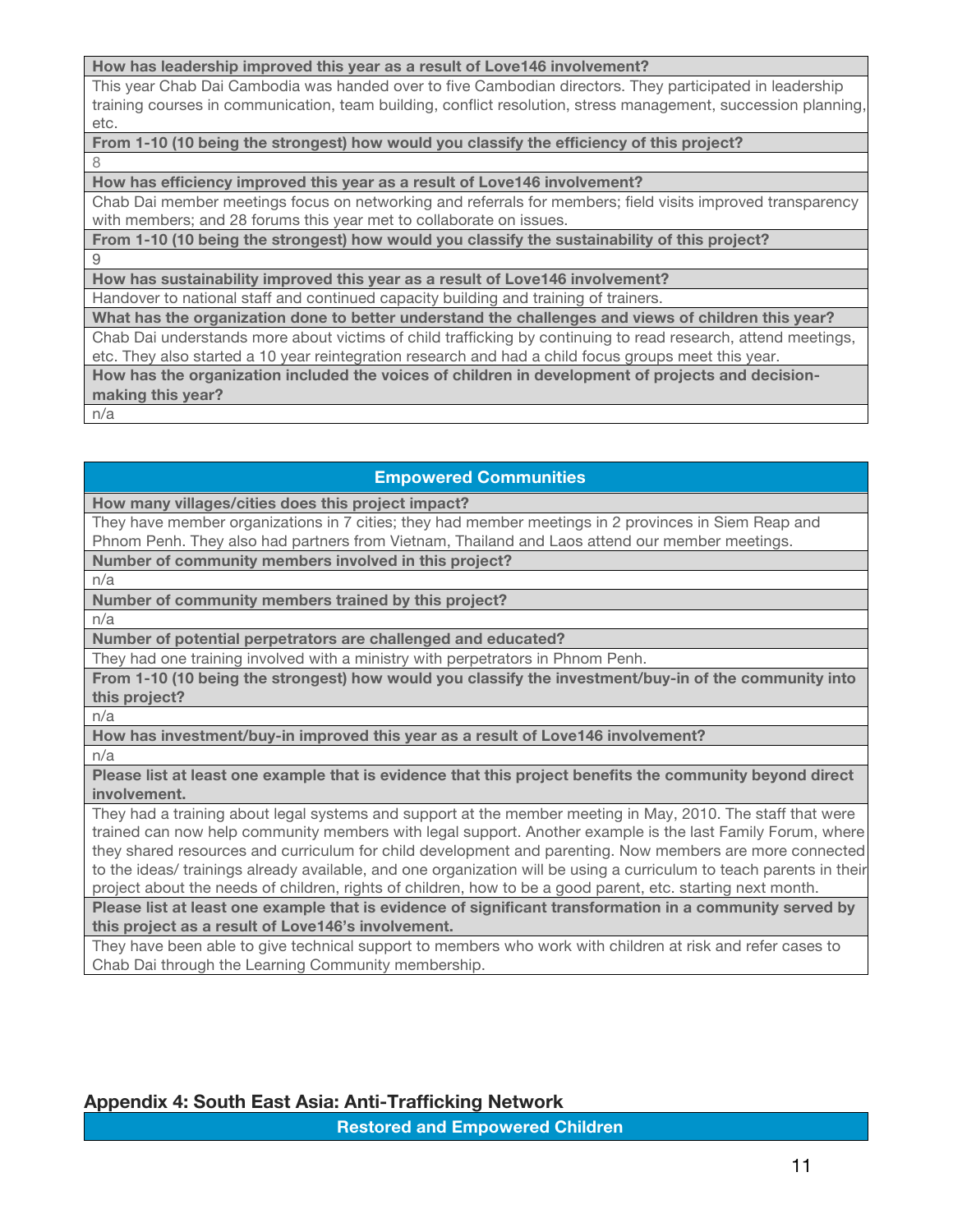**Number of children directly impacted annually before the involvement of Love146? This includes, but is not limited to education, training, therapy and residential care.**

At present, the San Jai Network has no accurate data on the number of children directly impacted by the work of its members. However, the estimated number is 5,000 children.

**Number of children directly impacted this year? This includes, but is not limited to general education, education about trafficking, vocational training, therapy and residential care.**

During the period of May to June 2010:

- 70 Lisu hill tribe children & youth (between the ages of 9-16 years) participated in a Child Abuse Prevention Camp.
- 50 children living in the shelter of ZOE International attended a child abuse prevention training.
- 83 children (between the ages of 4-18 years) participated in a Child Exploitation Prevention campaign.

The children who attended the child abuse prevention training learned how to protect themselves and other children in the community from abuse and how to avoid risky situations. They were also informed of phone hotlines, run by both the government and NGO's, in case they need help. One child in Chiangmai province who attended the training realized that she was being abused and called up the hotline to seek assistance.

**Number of children directly impacted by this project since Love146 began partnership/funding? This includes, but is not limited to education, training, therapy and residential care.**

Please see answer above.

**Number of children indirectly impacted annually before the involvement of Love146? This includes but is not limited to project that involve training.** 

There are around 5,000 children impacted indirectly from this project.

**Number of children indirectly impacted this year?**

Approximately the same.

**Number of children indirectly impacted by this project since Love146 began partnership/funding?**

It is not possible to give accurate figures because there is no comprehensive database of children-beneficiaries of member organizations yet.

**Number of children being supported in the reintegration process?**

No available data.

**Please list at least one example that is evidence of significant transformation in a child's life as a result of Love146's involvement with this project. This can include, but is not limited to physical, emotional, social, and spiritual development.**

Nong Ae (not her real name) is a ten year old girl, who lives with her Thai foster father and her 35 year old uncle. Her mother is Burmese and works as a janitress in a hospital. Her mother used to be a sex worker. One of her friends is Wilbert Willis Holley, a 72-year old former American soldier. Her mother would take her to the guesthouse where Holley stayed. Holley said that he loved Nong Ae as his own daughter and showered her with gifts—bicycle, cell phone, laptop, and even paid for her school fees. Nong Ae began trusting him, even bringing her friends to his guesthouse. Shortly after, he started sexually molesting her, paying her mother an average of 1,500 in return. When Nong Ae refused to go to his guesthouse, her mother would beat her up so she would oblige.

On May 29, 2010, Nong Ae participated in the Child Abuse Prevention training that Garden of Hope staff facilitated. There she realized that she was a victim and decided to call the government hotline two weeks later. The police, together with an adviser and with the assistance of the guest house owner, were able to apprehend Holley on June 18, 2010. This arrest was broadcast in national television and print media.

Nong Ae is currently receiving support from the Provincial Social Development Welfare. Her case is in the process of being reviewed.

Please visit this link: http://www.mcot.net/cfcustom/cache\_page/68307.html

**Thriving Projects and Partnerships**

**What are milestones/accomplishments that this project was able to achieve this year with the**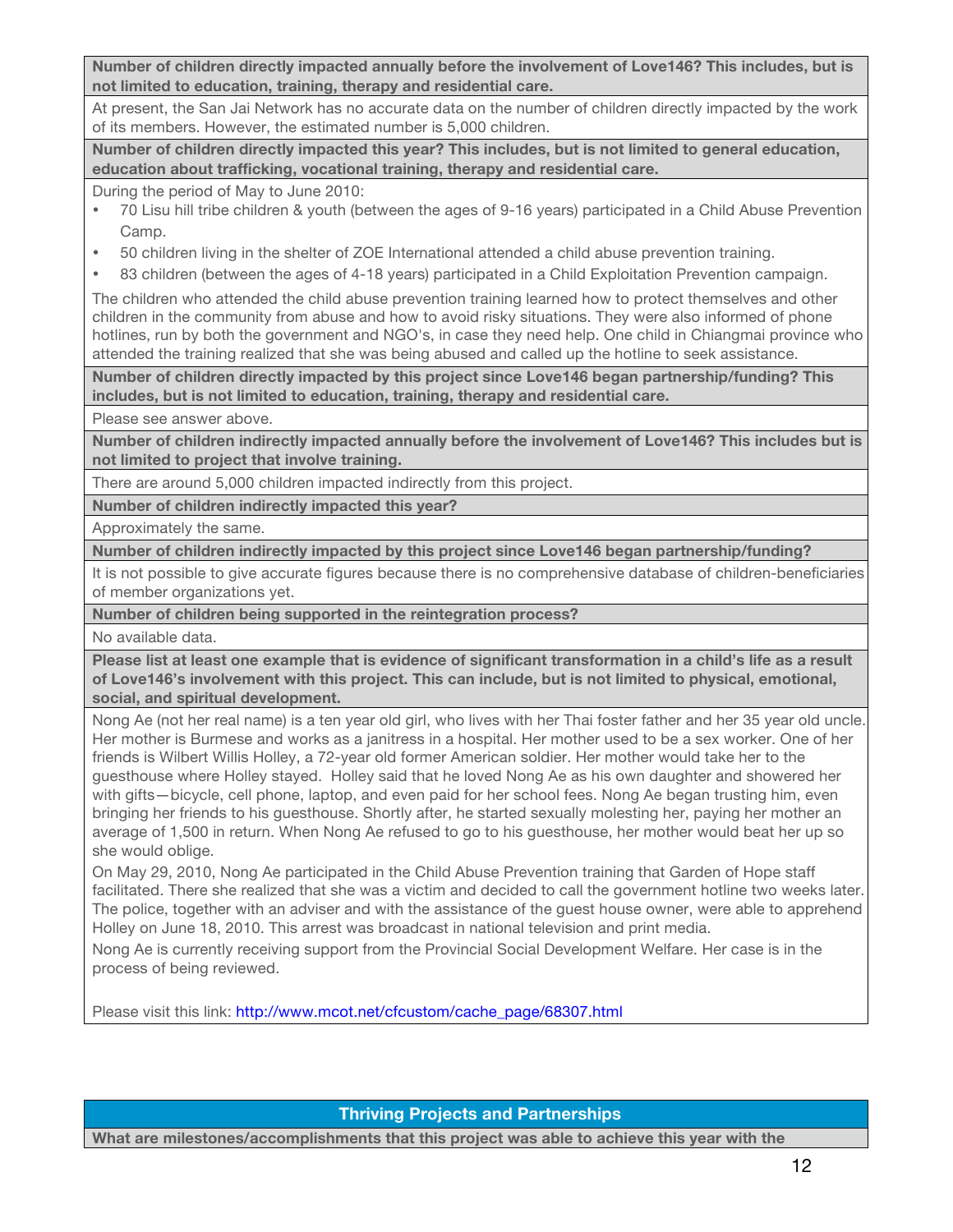### **involvement of Love146?**

## **2009:**

- 30 participants were trained on Project Planning Process
- A total of 62 participants discussed "Thai Child Law" with the resource person from the Ministry of Social Development and Human Security in two San Jai members' meetings, one in Bangkok, and the other in Chiangmai.
- A total of 71 participants learned counseling skills in two workshops, one in Bangkok, the other in Chiangmai.
- The San Jai Steering Committee was reconstituted and its present members are more engaged and committed to the network.

### **2010:**

- The San Jai Network completed the first round of Celebrating Children Course in February 2010 after 15 months. Fourteen (14) participants, representing 10 member organizations, graduated from the course.
- 25 participants, representing 11 organizations, participated in a Child Safe Organization training.
- 9 participants, representing 3 organizations, participated in a Project Planning Process workshop.
- 16 participants, representing 10 organizations, attended a Drug Free Forum.
- 14 participants, representing 8 organizations, attended the Child Abuse Prevention training. Three (3) of these organizations conducted trainings and awareness raising campaigns with their beneficiaries and target communities.

**With the involvement of Love146, how has this project improved its child protection efforts this year?**

By providing financial assistance to support a fulltime Coordinator, more activities were implemented in the network. These activities raised awareness and built the capacity of staff of member organizations in child protection.

**How has this project improved its advocacy efforts as a result of Love146 involvement?**

Please see answer above.

**From 1-10 (10 being the strongest) how would you classify the strength of this projects leadership?**

9 – strength of the project's leadership

**How has leadership improved this year as a result of Love146 involvement?**

Leadership in the network improved because of management changes inside World Concern, particularly in the Child Protection Team.

**From 1-10 (10 being the strongest) how would you classify the efficiency of this project?**

8 – efficiency of the project

**How has efficiency improved this year as a result of Love146 involvement?**

Love 146's support for a fulltime Coordinator has facilitated the development and expansion of the San Jai Network. Since hiring a fulltime Coordinator in February 2009, the network saw significant growth in membership and implementation of joint activities.

**From 1-10 (10 being the strongest) how would you classify the sustainability of this project?** 

6 – sustainability of the project

**How has sustainability improved this year as a result of Love146 involvement?**

The sustainability of the San Jai Network is still a work in progress.

**What has the organization done to better understand the challenges and views of children this year?**

The San Jai Network conducted the Celebrating Children Course, which equipped the participants with the skills and knowledge on how to work more effectively with children living in difficult circumstances of loss, trauma, and abuse.

**How has the organization included the voices of children in development of projects and decisionmaking this year?**

The perspectives of children are included in the decision making from the feedback of member organizations that work directly with children. Seven of the nine members of the San Jai Steering Committee work directly with children.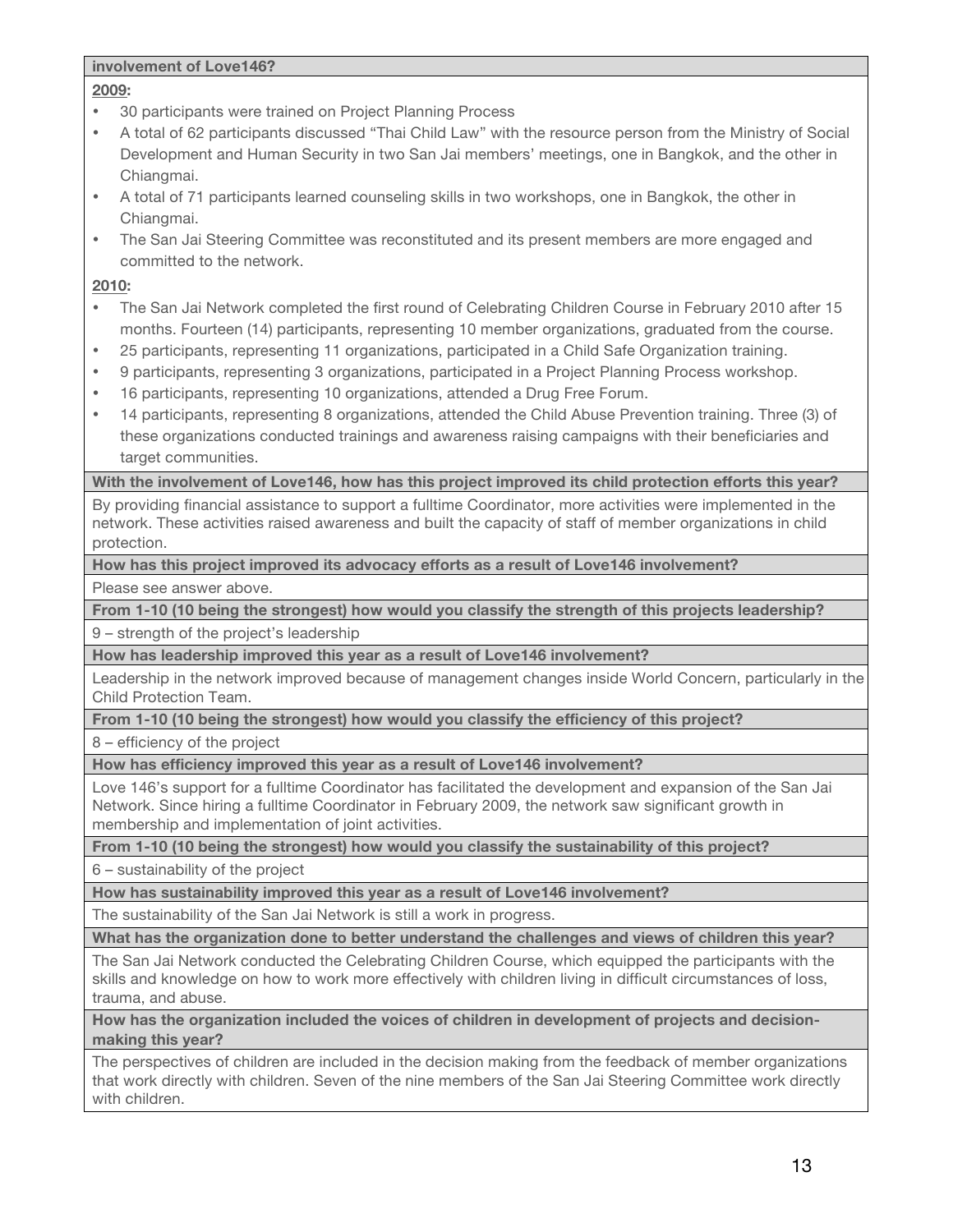| <b>Empowered Communities</b>                                                                                                                                                                                                                                                                                                                                                             |  |
|------------------------------------------------------------------------------------------------------------------------------------------------------------------------------------------------------------------------------------------------------------------------------------------------------------------------------------------------------------------------------------------|--|
| How many villages/cities does this project impact?                                                                                                                                                                                                                                                                                                                                       |  |
| The San Jai Network has member organizations in the following areas:                                                                                                                                                                                                                                                                                                                     |  |
| Bangkok and surrounding suburbs<br>$\bullet$                                                                                                                                                                                                                                                                                                                                             |  |
| Chiang Mai Province<br>$\bullet$                                                                                                                                                                                                                                                                                                                                                         |  |
| Chiang Rai Province<br>$\bullet$                                                                                                                                                                                                                                                                                                                                                         |  |
| Phayao Province<br>$\bullet$                                                                                                                                                                                                                                                                                                                                                             |  |
| <b>Tak Province</b><br>$\bullet$                                                                                                                                                                                                                                                                                                                                                         |  |
| <b>Mukdahan Province</b><br>$\bullet$                                                                                                                                                                                                                                                                                                                                                    |  |
| Chonburi Province and Pattaya City<br>$\bullet$                                                                                                                                                                                                                                                                                                                                          |  |
| Phang-nga Province<br>$\bullet$                                                                                                                                                                                                                                                                                                                                                          |  |
| <b>Phuket Province</b><br>$\bullet$                                                                                                                                                                                                                                                                                                                                                      |  |
| Songkla Province<br>$\bullet$                                                                                                                                                                                                                                                                                                                                                            |  |
| Number of community members involved in this project?                                                                                                                                                                                                                                                                                                                                    |  |
| 690 community members from 5 communities in Chiang Mai province.                                                                                                                                                                                                                                                                                                                         |  |
| Number of community members trained by this project?                                                                                                                                                                                                                                                                                                                                     |  |
| 263 community members.                                                                                                                                                                                                                                                                                                                                                                   |  |
| Number of potential perpetrators are challenged and educated?                                                                                                                                                                                                                                                                                                                            |  |
| It is difficult to say but at least one perpetrator was arrested after the child he was abusing reported her<br>situation to the authorities. This child participated in one of the child prevention training provided by one San<br>Jai member organization.                                                                                                                            |  |
| From 1-10 (10 being the strongest) how would you classify the investment/buy-in of the community into<br>this project?                                                                                                                                                                                                                                                                   |  |
| 6 - investment/buy-in of the community                                                                                                                                                                                                                                                                                                                                                   |  |
| How has investment/buy-in improved this year as a result of Love146 involvement?                                                                                                                                                                                                                                                                                                         |  |
| The presence of a fulltime Coordinator San Jai has facilitated the engagement of more members in network<br>activities. The various network trainings, meetings, and forums have equipped them with knowledge and skills<br>o promote children's rights and child protection in their target communities.                                                                                |  |
| Please list at least one example that is evidence that this project benefits the community beyond direct<br>involvement.                                                                                                                                                                                                                                                                 |  |
| One San Jai member based in Chiangmai Province-The Garden of Hope Foundation-carried out a number of<br>awareness raising trainings and campaigns to prevent child abuse in the communities and strengthened their<br>relationship with the community people. They also promoted children's rights and the process of reporting child<br>abuse through the community radio. As a result: |  |
| The communities of Loi Khroa, Kamphaengdin and Thaphae have a deeper awareness of child abuse and<br>$\bullet$<br>know some preventive measures that can be applied in the community, forging better relationships among<br>them.                                                                                                                                                        |  |
| Children learned about their rights, child protection and the reporting process and encouraged their friends                                                                                                                                                                                                                                                                             |  |

- arned about their rights, child protection and the reporting process and enc to join the activities. They also met new friends in their community.
- Community leaders were very supportive of all the activities. They were quite keen to learn about children's rights and how to rescue abused children in their community.

**Please list at least one example that is evidence of significant transformation in a community served by this project as a result of Love146's involvement.**

Please see answer above.

# **Appendix 5: South Asia: Anti-Trafficking Network**

**Restored and Empowered Children**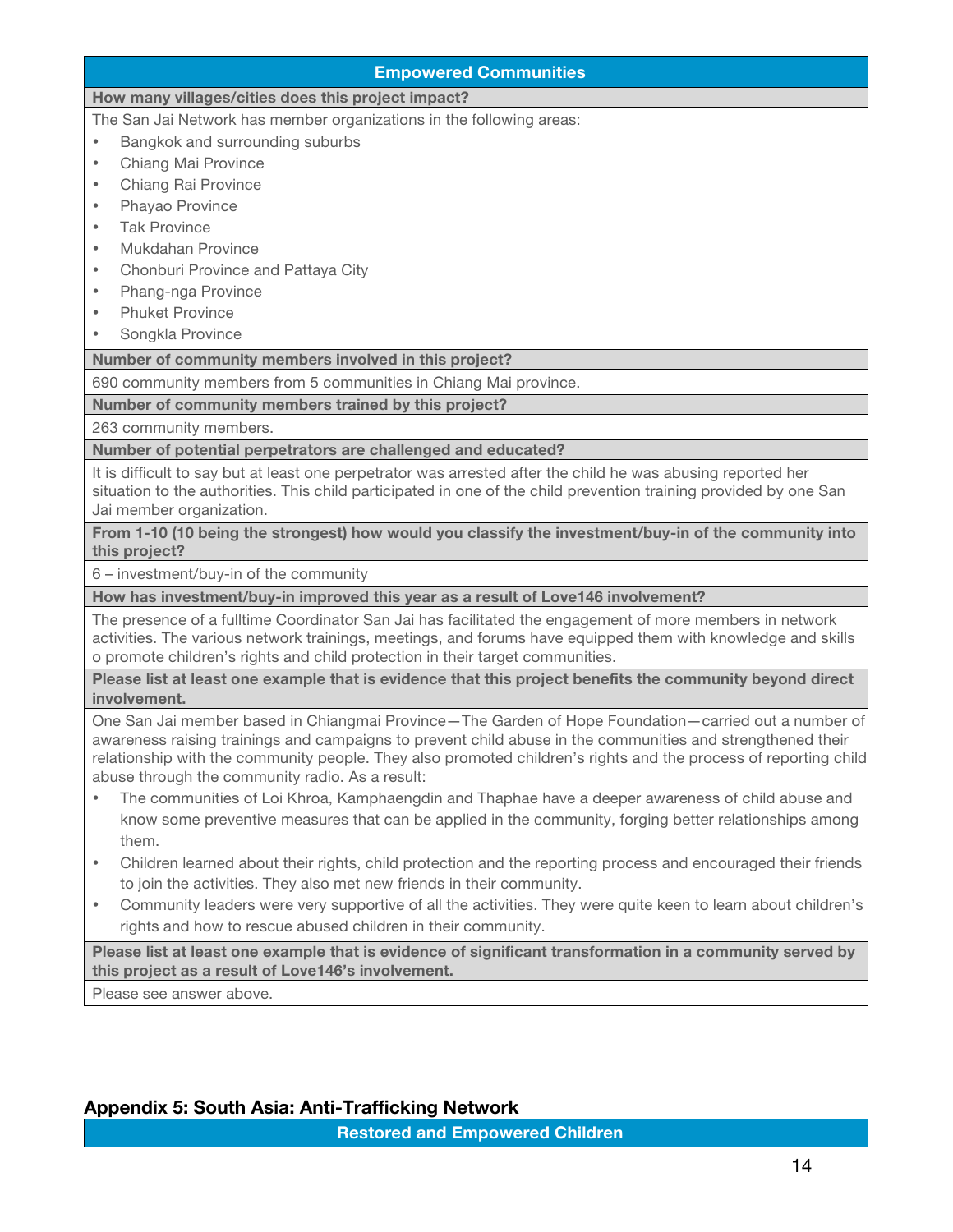**Number of children directly impacted annually before the involvement of Love146? This includes, but is not limited to education, training, therapy and residential care.**

Not applicable

**Number of children directly impacted this year? This includes, but is not limited to general education, education about trafficking, vocational training, therapy and residential care.** Not applicable

**Number of children directly impacted by this project since Love146 began partnership/funding? This includes, but is not limited to education, training, therapy and residential care.**

Not applicable for the networks in general. However, Sri Lanka noted the following: Since the sharing of the (CPTA) training conducted by the Pilipino team in Sri Lanka a group of (CCS) staff comprising of teachers, psychosocial worker, Matron, field officers, care givers and others were exposed to the training through one of the members in the Head Office who attended their training program. The group of staff members has direct contact with approximately 300 children a day.

**Number of children indirectly impacted annually before the involvement of Love146? This includes but is not limited to project that involve training.** 

Nepal: Network: Carnet Nepal with 15 official network members and 24 individuals & 70 churches involved. The current number of children and adults reached through Daughter in the previous business year: 5,760 children and adults. This includes 12 girls that were rescued from the dangers of being trafficked.

Sri Lanka: New network with about 30 network participants and an indirect impact of about 3,700 children.

India: data not available

### **Number of children indirectly impacted this year?**

Nepal: Network: Carnet Nepal with 37 official network members/participants & 145 churches involved. The current number of children and adults reached through Daughter in the past business year: 4,945 children & 3,465 adults. The overall children reached through Carnet Nepal are: 29,354.

Sri Lanka: New network with about 30 network participants and an indirect impact of about 3,700 children.

India: 6 networks with local Asha Forum Chapters and a National Core Group. Within the networks there are a total of 147 network participants with 247 participating staff/workers, working with approximately 20,200 children.

**Number of children indirectly impacted by this project since Love146 began partnership/funding?** n/a (Funding periods different for each location)

**Number of children being supported in the reintegration process?**

Nepal: 59 awareness campaigns have been conducted in the different villages of Jhapa, Morong, Parsa, Mahottari, Rupandehi, Kapilvastu, Banke, Kailali, Kanchhanpur and Nuwakot districts over the past year. As a result, 51 children were rescued from the risk of trafficking and they could be placed in the transit shelters in Biratnagar, Birgunj and Butwal. Some of them were rescued from Nepal-India border areas. While 22 children have been reunited with their families and others whose families were not identified were placed in group homes/children homes, 30 families (including the families whose children were reunited) were directly benefitted by the Micro Credit "Business Skills Upgrading Training" which was implemented in collaboration with Envision Business Solution Pvt. Ltd. Carnet Nepal recommends the needs and Envision provides the training and provides the seed loans.

**Please list at least one example that is evidence of significant transformation in a child's life as a result of Love146's involvement with this project. This can include, but is not limited to physical, emotional, social, and spiritual development.**

'Strengthening and Mobilizing Local Networks to Engage Churches towards a United Response to Reduce Child Sexual Abuse and Child Trafficking.'

Nepal: Churches used to shut their doors on integral mission but after the successful implementation of the Daughter Project, initiated by Carnet Nepal, one of the supported networks in Asia, they are realizing and understanding their responsibility to care and support the vulnerable children in their society.

To this day, 145 churches are involved and engaged in responding to child sexual abuse and child trafficking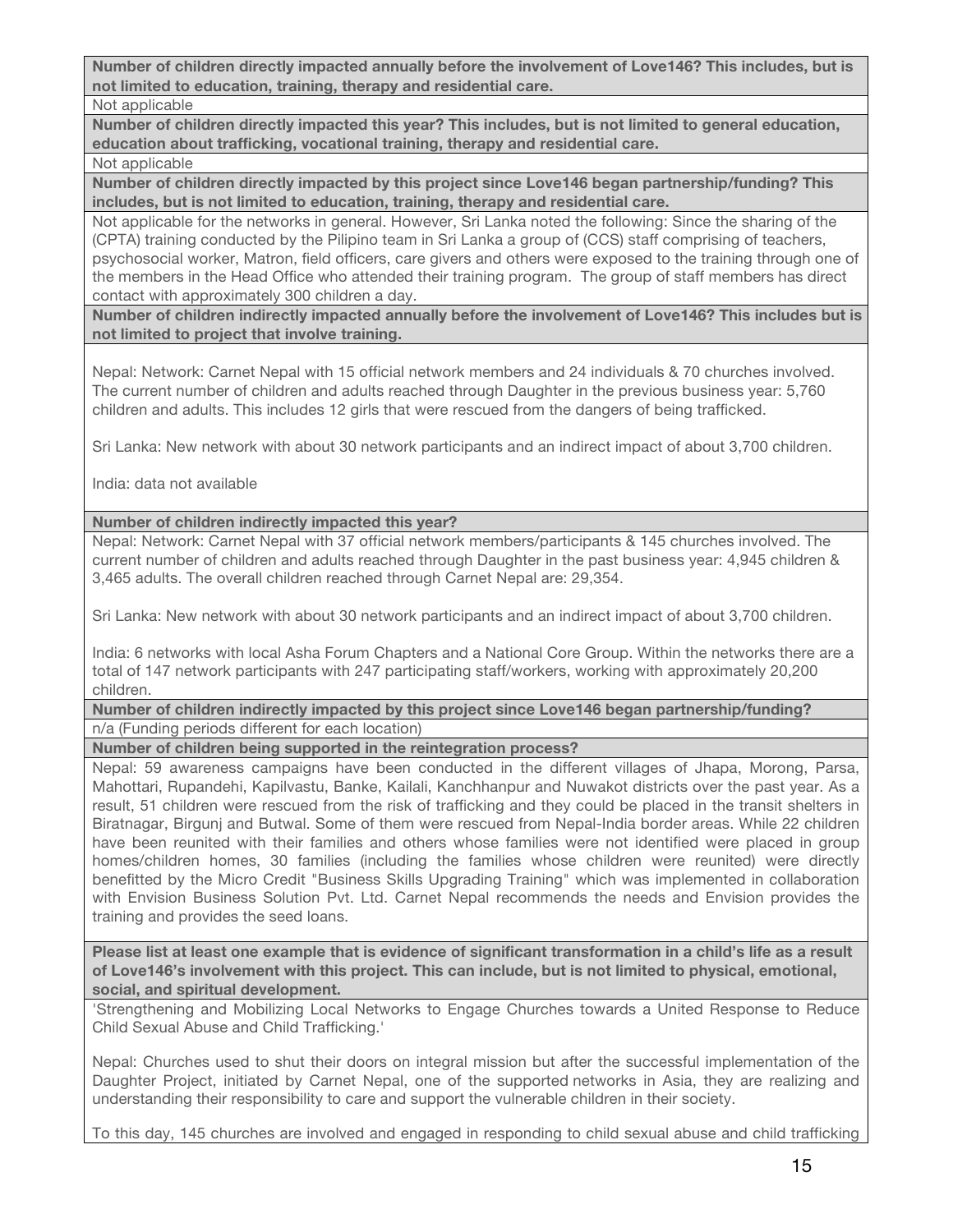using the Daughter Toolkit (this consists of flip-charts and a video made by Stairway Foundation, Inc. using the story 'Daughter'. A phone card with contact details where to get help is handed out alongside the actual story being told). Churches have been trained and raise awareness among communities where children are at risk of Child Sexual Abuse (CSA) and Child Trafficking (CT) in remote parts of Nepal. The support of Love146 over the past six months has contributed towards children being better protected and where necessary assisted in the process of lives being changed for the better either by rescuing them or by reconciling them to families.

Niru Dhakal\* is 13 years old. She grew up in Rudrapur VCF Rupandehi together with her parents, grandparents, uncles and their families. Her father never cared for the family, was often drunk or would disappear for days. Nobody knew where he was in those times. When he was at home, he would beat his wife until she was unconscious. The extended family struggled and could hardly take care of the children but worse, the rest of the family didn't speak up for Niru and her mother. Instead they blamed her for ruining the family and distorting Niru's father. Due to the consistent physical and mental torture Niru's mother was exposed to, she decided to marry another man leaving Niru with her grandparents while she build a new life in Majhuwa Gaon Kapilvastu.

With this family separation, Niru faced more complications in her life. Her involvement in domestic work increased and by the time she was 12 years old her uncle started to sexually abuse her. Nobody was there to hear her voice and she never knew how to get help or report it somewhere. She fled from the home of her grandparents and moved to her mother. However, her stepfather didn't want her to stay.

Niru never experienced what a caring father is though she found a place to share about her suffering at the Daughter awareness campaign on 2<sup>nd</sup> Asar 2067 held in Padampur VDC Kapilvastu where people shared in her pain. Tears rolled down Niru's eyes and could hardly utter the words. The whole attendees of the Daughter Awareness campaign on 2<sup>nd</sup> Asar 2067 held in Padampur VDC Kapilvastu were subdued with this suffering.

From this difficult condition, Niru was rescued by the Kapilvastu Team (Ps Surya Giri) and rehabilitated in Butwal Transit Shelter. She feels safe and secure with friends in the shelter. Currently, schooling options are being explored with her.

The 'Daughter Project' is a holistic approach to girl child trafficking from high-risk Nepali communities to Indian Brothels. The project considers the need for awareness, education, economic development, rescue intervention, and long-term care.

*\*name changed in order to protect the identity*

## **Thriving Projects and Partnerships**

**What are milestones/accomplishments that this project was able to achieve this year with the involvement of Love146?**

Overall the milestones can be summarized as follows:

Systematic approach to helping an approach in collaboration building / better sharing of cross-learning Links to complementary or similar work and exposure to different models (which to some extent are less reliant on financial resources but more participatory).

Nepal: More flexibility to respond to local developments on the awareness raising campaigns across different locations in districts.

India: Momentum on the trafficking issues across India with the Asha Forum enabled to have meetings in different regions and considering issues than can and should be tackled nationally.

Different regional consultations on child sexual exploitation enabled the profile to be raised, issues to be highlighted and understanding deepened as well as networking on practical issues. This lead to the formation of local Asha Forums and a National Core Group looking into strategic issues which included the agreement of key areas such as education, church engagement and the development of human resources. The following consultations were held: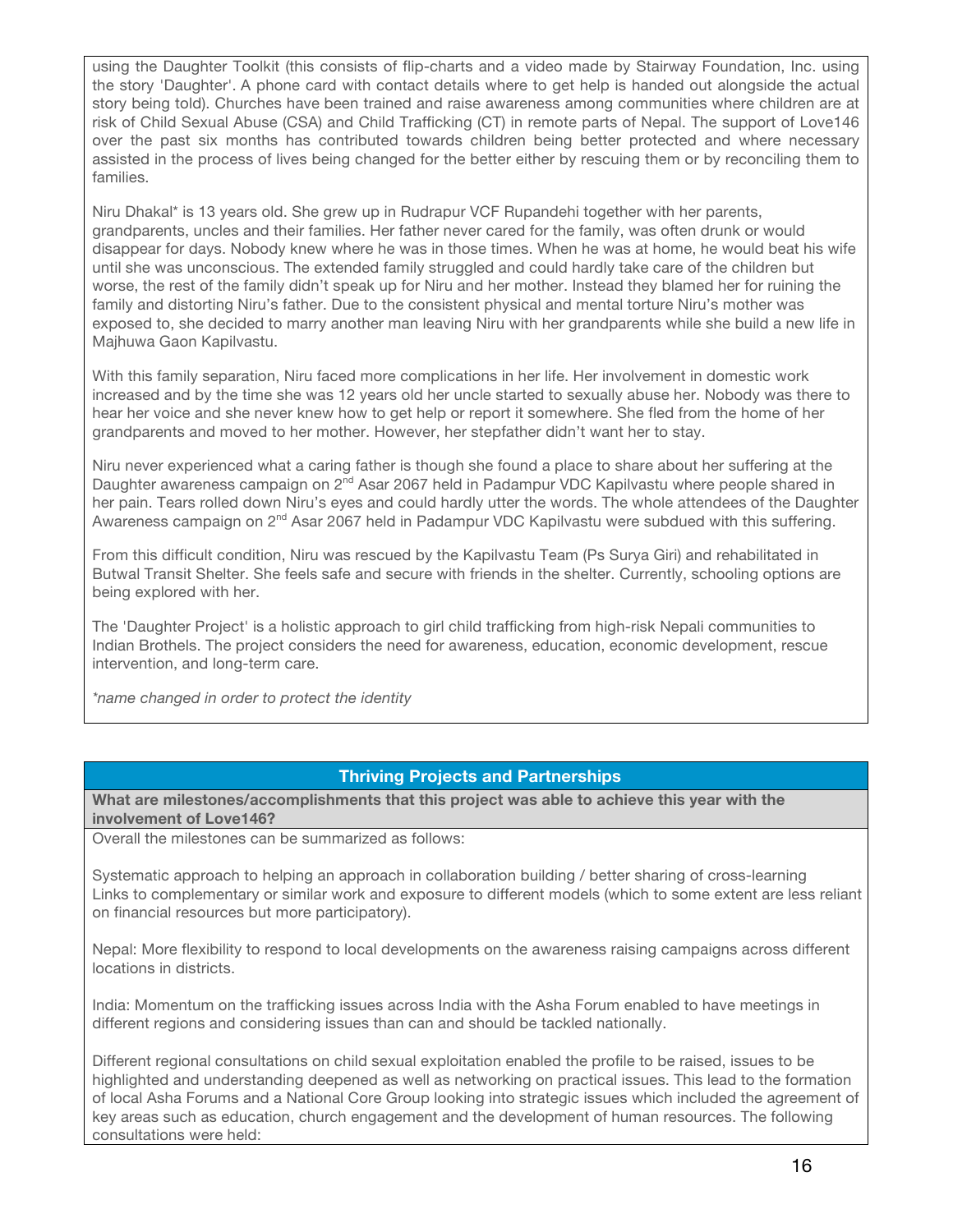- South India regional consultation on child sexual exploitation was held where about 90 delegates attended. Asha Forum Bangalore has been formed as a result of the consultation.
- The 1st Asha Forum meeting was held in Bangalore. This includes 13 decision makers from NGOs working on child sexual exploitation in Bangalore. A directory of Christian NGO'S in Bangalore who are working on child sexual abuse is being prepared along with prayer booklet on child sexual abuse and a child rights sensitization workshops.
- East & Northeast regional consultation on child sexual exploitation was held in Kolkota. 35 delegates participated from different parts of east India.
- For the 1st time the major Christian stakeholders in the area of addressing child sexual exploitation/abuse came together as National Asha Forum in India to discuss and plan collaborative ways to plug in the gaps identified in some of the regional consultations especially regarding the lack of human resources in this area. Five action plans have come out of this consultation engaging these stakeholders at local level in the areas of legal, aftercare, anti-trafficking, use of media and church role (Detailed report attached). Presently the forum is looking for major funds for this plans to start. A National core team was nominated to look into this aspect.
- The Bangalore chapter core team met to discuss and plan for the implementation of the prevention program in schools. The discussion included identifying roles and responsibilities, schools to be approached, concept note for the principals and developing a biblical mandate for child care by the forum.

### Sri Lanka: Network development

A network that had begun to develop two years ago, though it was supported by Love 146 only in its second year.

- Valuable input on effective partnerships is strengthening the initiative.
- Awareness on the different aspects of trafficking has increased.<br>• Committed partners are now emerging
- Committed partners are now emerging.
- Directory is in the process of being compiled.<br>• Close attention and monitoring is being done if
- Close attention and monitoring is being done by the Vive Network representative who helps the network to become more focused.

**With the involvement of Love146, how has this project improved its child protection efforts this year?**

Nepal: A Children Protection Policy (CPP) is an effective tool that articulates zero tolerance to child abuse and exploitation. Carnet Nepal has drafted its CPP and effectively implemented it to its concerned personnel. So Carnet Nepal has made an effort to raise awareness about the importance and need of a CPP for different organizations and churches involved in the network. Initially it was felt that their children are well protected in their organizations and churches as many of the organizations and churches had never heard about it. They were challenged and convinced that they should have a CPP to protect their children, staff and of course the organization or the church. It was a great opportunity for Carnet Nepal to train and facilitate the draft of a CPP for them. Seven different ministries have drafted their CCP as a result of it. This includes 2 local networks who in turn are working with local churches and ministries. The effective implementation of these CPP is yet to be ensured. Carnet Nepal is in contact with each of them and is monitoring the implementation process.

India: This program has impacted many grassroots level workers and decision makers. To tell about one; one pastor being led by God, came to Kolkata from Kerala leaving his government service. With his own life experiences, he was burdened to help underprivileged children. So he started off a school for slum and street children in 1995, the organization is called 'Living Hope'. According to his knowledge, he was doing all that he can do to educate and empower these children. We happened to meet him at the venue during our preconference preparation time and we invited him for the consultation. He did come for the program, and was surprised to hear about child sexual abuse in institutions, families and schools. He was afraid for his own children and motivated by the sessions and the awareness he gained, enthusiastically attended our two-day workshop on child rights and protection policies. He takes care of 200 children and is a village head. Now he desires to talk about this issue to the other village heads and protect children under his care and other children in the village.

**He expressed his gratitude to God and to the organizers - I believe that empowering grass root workers who are also in decision making process is equally important as that of main stakeholders.**

**Sri Lanka: Child Protection Policy:** With the help of Love 146 the existing (CCS) guidelines of "Good practices" was stepped up to develop a Child Protection Policy for the organization. It is at the moment going through many checks and will be presented to the Board. Once approved and accepted, it would be rolled out to each of the projects. Initially it would be introduced to the Project Directors and their staff on the implementation of the policy. Training on the use of it would have to be part of its execution.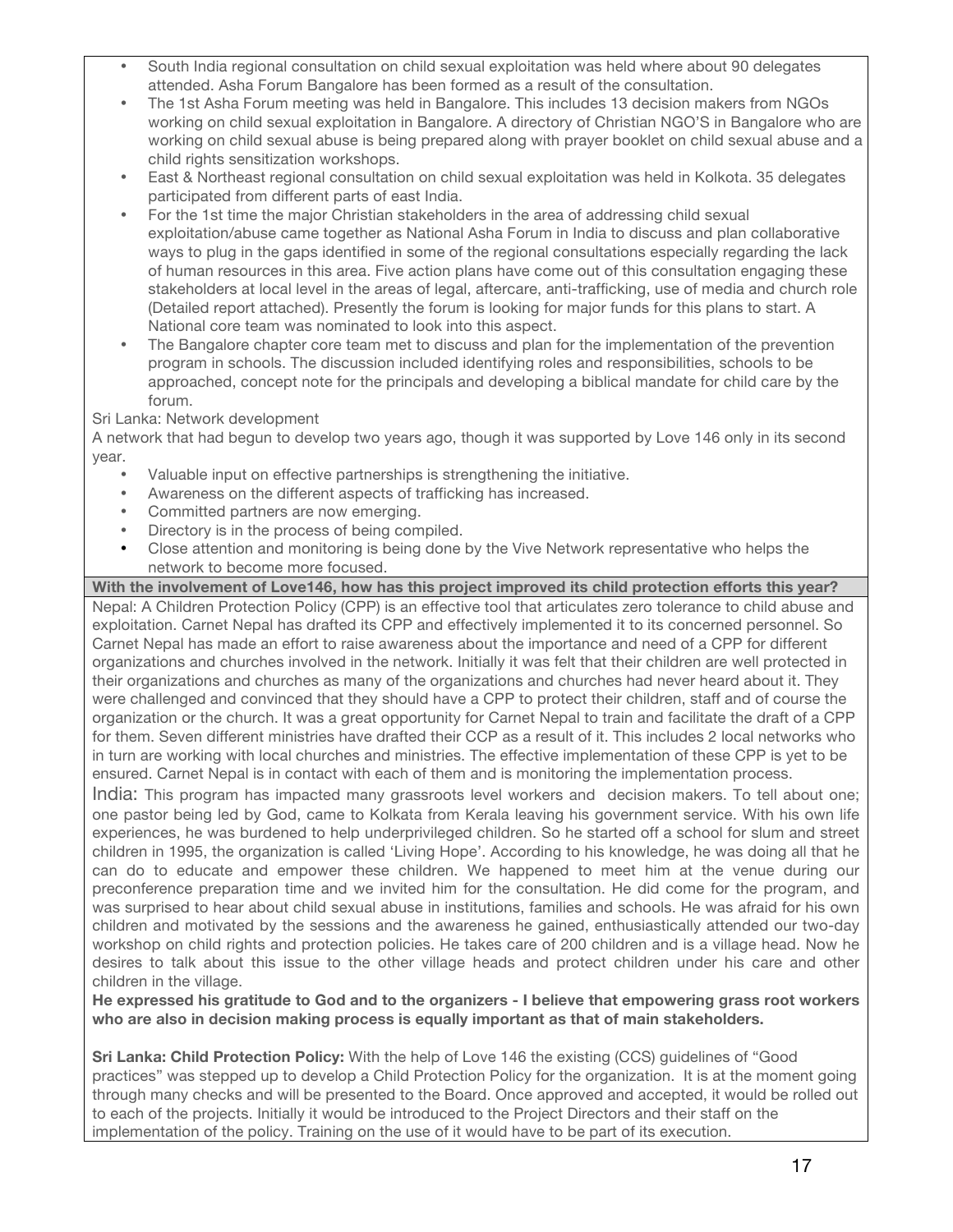Due to the sharing of the (CPTA) training, several staff members commented that their minds were refreshed on the subject of child sexual abuse and trafficking. As a result, the following came out of it:

The Sewing Manager particularly shared what she learnt with her class of 6 little girls. Explaining that prevention was paramount and the importance of recognizing bad touch or adult behavior which is not appropriate.

The Principal in the Tiny Stars Montessori commented that the information was shared amongst approximately 40 parents. Warning against always depending and trusting uncles, elderly family members etc. who may not always have the best interests of the children at heart was to be considered.

The Manager/Health Educator of the Medical unit shared what she had learnt with one little girl in particular. She seems well developed for her age and shared that an uncle on the beach had invited her for a hug and would trade a kiss for a toffee. The little one was given special attention on prevention and she in turn told him that the aunties at (CCS) will be informed if anything she does not like took place.

The team who works with the children of the Feeding program said that special attention was being given to the kids during the school holidays (A total of 200 children). It has been noted that there is an increase in child sexual abuse during vacations. The team set about conducting special programs that would keep the children occupied by:

- Screening movies Jesus and the Passion of Jesus 100 children
- Musical morning CCS Idol was selected 98 children<br>• Vacation Bible School was conducted for 150 children
- Vacation Bible School was conducted for 150 children

#### **How has this project improved its advocacy efforts as a result of Love146 involvement?**

Nepal: Speaking out on behalf of children being abused and trafficked has been at the core of the project for Nepal. Therefore the whole project is part of speaking out on behalf and with people/children who have been affected by the issue of abuse and trafficking.

Sri Lanka: the HT network is raising awareness about trafficking issues among the network participants attending the quarterly network meetings. Different topics have drawn a variety of people and organizations, both Christian and non-Christians from different sectors including the research sector, embassy related staff and the grass-roots level. As the partnership is evolving, we find more interaction between members. Linking one to another identifies strengths, skills and complements endeavors to form a strong network. This helps in being able to link relevant personnel who can help a trafficked victim with speed and confidence.

**From 1-10 (10 being the strongest) how would you classify the strength of this projects leadership?**

- Nepal: 8 (Leadership with vision, commitment and skills. A continued investment in building the capacity of the Coordination Team is paying off and is clearly contributing towards the success in enabling churches across different districts in Nepal to speak out against abuse and to raise awareness and link to practical responses to some of the related issues such as short-term counseling, potential access to education, etc).
- Sri Lanka: 3 (Leadership in the HT network is committed and passionate about the cause of antitrafficking and realizing that people need to link to each other in order to bring about change. However, the facilitation skills for collaboration are currently missing and therefore the score is lower than expected. Facilitation skills and relationship building skills with a purpose understanding the results of collaboration needs to be added to the core team).

**How has leadership improved this year as a result of Love146 involvement?**

Nepal: this is too early to say after 6 months of involvement only. However, working with the field coordinator while being in India seems to suggest that the leadership has been improving since my last visit to Nepal. This includes skills and competence as well as the willingness to go beyond duty.

Sri Lanka: It has improved due to an increase in knowledge, expertise, influence and new partners

Overall, having different areas focusing on the issue of trafficking has given Viva a unique way to cross-learning which directly improves consultancy to the different networks; monitoring the progress of the different elements in the projects Love146 supports in India, Nepal and Sri Lanka has enabled a more systematic approach. **From 1-10 (10 being the strongest) how would you classify the efficiency of this project?**

Anything between a 2 – 8, depending on the elements of efficiency and the level of response to trafficking.

In some areas, the response to the issue of trafficking and sexual abuse is solid and developing well with a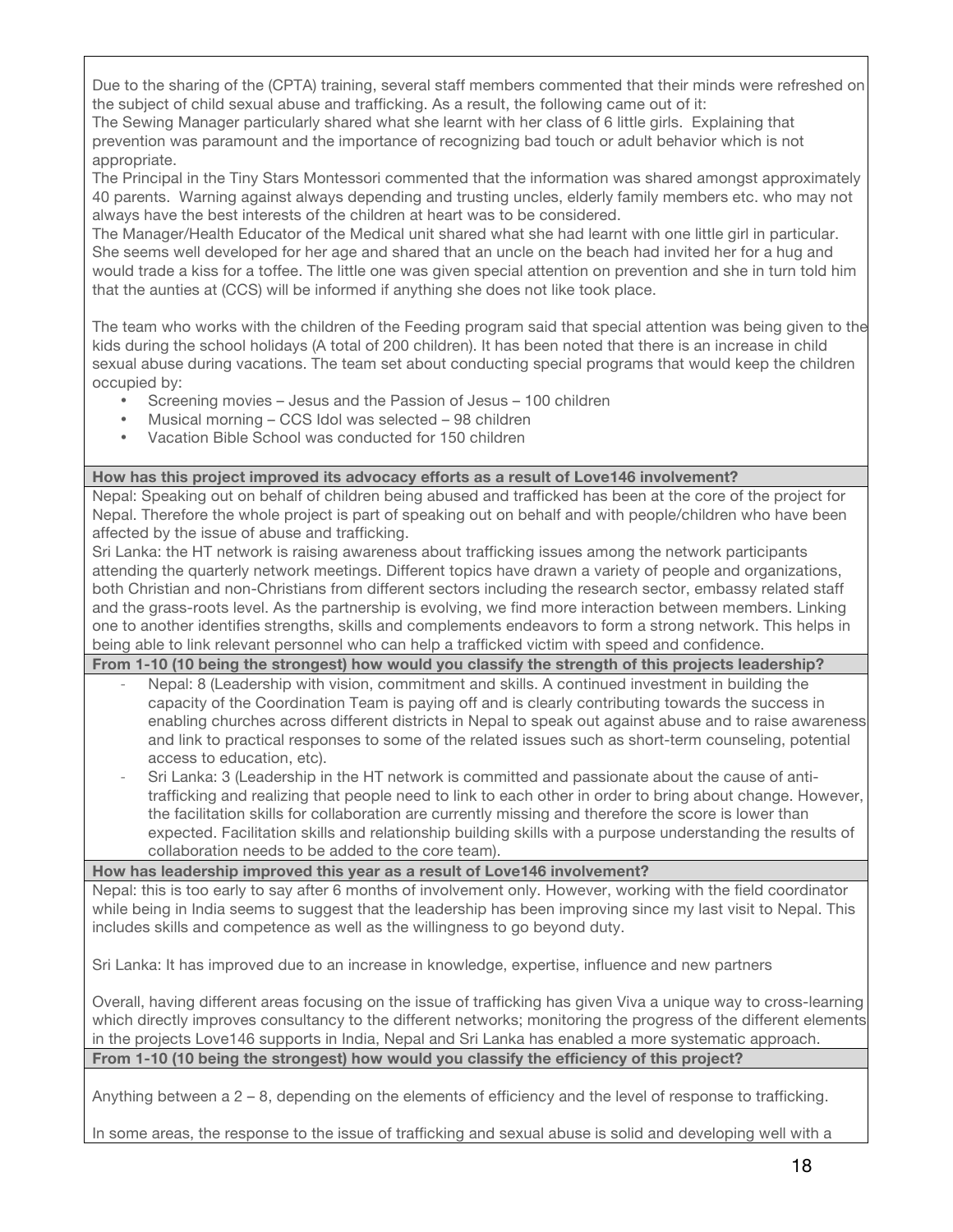good amount of detail. As a result we have got strong data on how many children have been impacted and how communities including churches are responding. Other areas need to develop further due to early stages of working and drawing together key stakeholders and issues related to leadership.

However, there is room for improvement in the following areas:

Nepal: reporting deadlines

India: integration between Asha chapters and local networks dealing with related issues such as the girl child or more general children at risk issues.

Sri Lanka: there is a need to take the energy generated by the network meetings and channel it towards practical ways of joint action.

#### **How has efficiency improved this year as a result of Love146 involvement?**

Sri Lanka: The involvement of Love 146 has brought breath and height to the improvement of the network. Previously it was spearheaded by a single team from one organization. The meetings were woven around a subject which would build awareness. Now that there is more understand on the importance of collaboration, the network is now to be steered by a working team or core group, encouraging ownership of the partners. The DISCO workshop though not undertaken in the year under review has brought about a wealth of knowledge which will enhance the building and the life of the network. Achievements, failures, development and interaction are all shared and does not become a burden on one team.

**From 1-10 (10 being the strongest) how would you classify the sustainability of this project?** 

 $5 - 7(8)$ 

Sustainability overall is good with certain areas being weaker than others. This includes areas where funding is only being looked at one year ahead due to funders only inviting applications for one year at a time. This therefore tends to exclude some of the learning cycles that can be built into a project which has been planned ahead for the next 2 – 3 years. This can be seen clearly in the case of Nepal as the project has been planned out for several years and therefore tends to get better results in comparison to a fairly new network such as Sri Lanka who plans for the next few network meetings but doesn't yet have a strategic plan agreed by a core group.

#### **How has sustainability improved this year as a result of Love146 involvement?**

The sustainability has improved in all the different areas funded by Love146. This is mainly due to the fact that Love146 has chosen to partner with Viva using a collaborative approach to anti-trafficking. This offers a unique way of enabling grass-roots initiatives to develop and to become more sustainable long-term.

**What has the organization done to better understand the challenges and views of children this year?**

In Nepal, children are speaking up and sharing some of their own experiences at the awareness raising events in the different districts across the country.

**How has the organization included the voices of children in development of projects and decisionmaking this year?**

Sri Lanka: The children are always given education on their rights. They are empowered to voice their opinions and actions.

Before programs are designed, most often the teams sit with the community and their input is encouraged before the proposal is fashioned. This has always been part of the process in formulating strategies and improving programs at (CCS). This same principal will be applicable to the building of the network.

# **Empowered Communities**

## **How many villages/cities does this project impact?**

The aim in Nepal is to engage and mobilize churches in Morong & Jhapa, Parsa, Rupandehi & Kapilvastu, Banke, Kailali & Kanchahanpur towards a united Christian response to raise awareness around child protection issues. Currently 145 churches in those districts have committed to raising awareness about the issue. Networks provide the support behind the learning and linking.

India: This would become relevant once the program "Red Leaves Falling" is implemented.

The only impact was on the teachers, caregivers and staff after the (CPTA) training where 27 attended the program.

Sri Lanka: n/a

**Number of community members involved in this project?**

Numbers not monitored due to using alternative indicators as stated on page 1.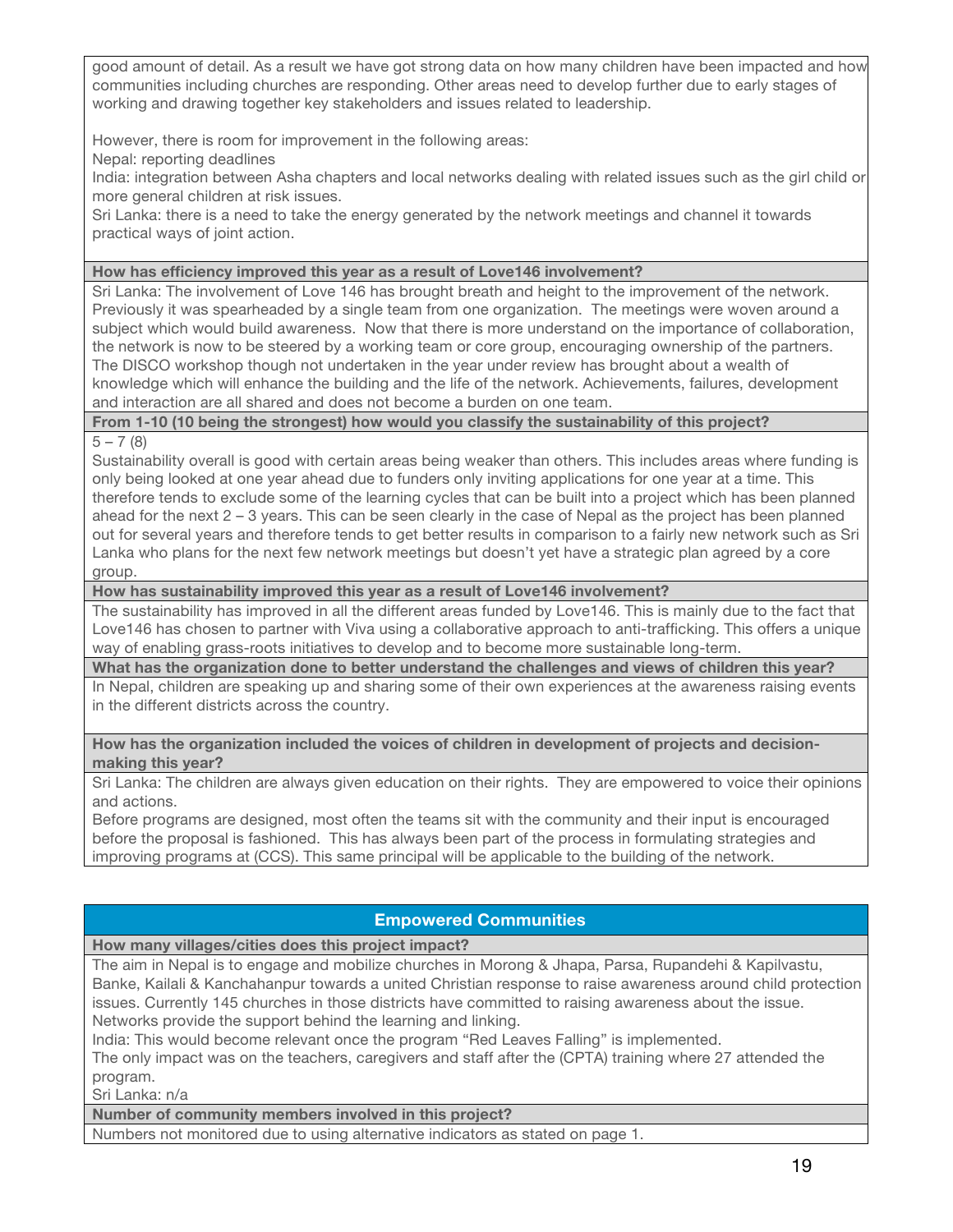#### **Number of community members trained by this project?**

In the past fiscal year 27 pastors and leaders of Jhapa and Nuwakot districts (Nepal) have become facilitators of Daughter Toolkit by attending the "Training of Trainers (ToT)".

Otherwise, numbers have not monitored due to using alternative indicators (see page 1).

**Number of potential perpetrators are challenged and educated?**

Unknown but relatively small due to the projects not yet focusing on that aspect.

**From 1-10 (10 being the strongest) how would you classify the investment/buy-in of the community into this project?**

n/a

**How has investment/buy-in improved this year as a result of Love146 involvement?**

n/a

**Please list at least one example that is evidence that this project benefits the community beyond direct involvement.**

n/a

**Please list at least one example that is evidence of significant transformation in a community served by this project as a result of Love146's involvement.**

Nepal: 6 months of funding are too short a period to say that significant transformation in a community has been made as a result of Love146's involvement. However, more long-term work which started before that indicates that a counter culture is starting to build with children/daughters being heard by pastors/community leaders. This includes an example where a pastor publicly asked for forgiveness for not listening to a 'daughter' who asked for help when she was abused.

Sri Lanka: Refreshing the minds of the teachers and caregivers filters down to the children and community we serve in.

Parents have taken a light view of leaving their children with adults who pose potential harm.

As awareness is built among the partners the community will be impacted as the members share what they learn at the meetings.

# **Appendix 6: India: Boy's Integration and Research Project**

## **Restored and Empowered Children**

**Number of children directly impacted annually before the involvement of Love146? This includes, but is not limited to education, training, therapy and residential care.**

Samabhavana has been working with 289 boys below the age of 15 & 16 to 18 yrs are 436 and 826 young boys above the age of 18. The total number of adolescent boys and youth served is 1551. They have reached out to 9583 people prior to the involvement of Love146.

**Number of children directly impacted this year? This includes, but is not limited to general education, education about trafficking, vocational training, therapy and residential care.**

Soft Skills and Vocational Training and have 52 direct beneficiaries this year

**Number of children directly impacted by this project since Love146 began partnership/funding? This includes, but is not limited to education, training, therapy and residential care.**

52 children have been direct beneficiaries this year.

**Number of children indirectly impacted annually before the involvement of Love146? This includes but is not limited to projects that involve training.** 

1551 Children & Youth have been indirectly impacted

**Number of children indirectly impacted this year?**

101 will be beneficiaries this year, as well as follow up with 52 boys from the last year. The total is 153.

**Number of children indirectly impacted by this project since Love146 began partnership/funding?**

1551 Children & Youth have been indirectly impacted

**Number of children being supported in the reintegration process?**

153 children are being supported.

**Please list at least one example that is evidence of significant transformation in a child's life as a result of Love146's involvement with this project. This can include, but is not limited to physical, emotional, social, and spiritual development.**

Two specific such case studies and success stories are of S and K. S is 19 years old and comes from a Muslim background. He was one of the highest earners with average take home around Rs. 30,000. He has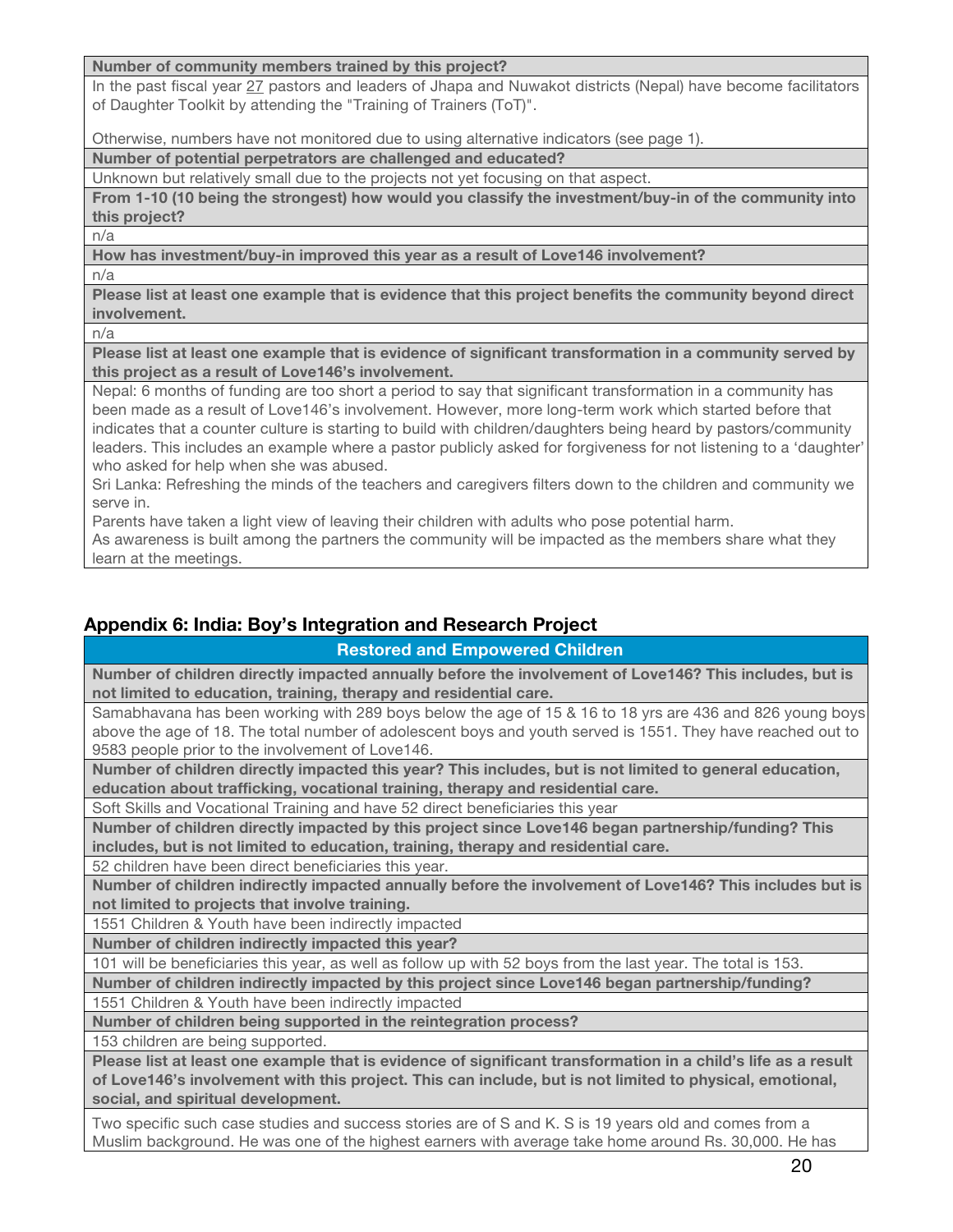been in the trade for the last year and half. S was one of the first to recruit and also one of the boys who had undergone violence at the hands of a goon, who had resorted to violence and intimidation of the boys. S has been one of the most important transformers, as he single handedly dealt with huge amount of ostraciation from the community. S is a great learner and has constantly shown his persistence to learn and change, as he believed in the program and he believed in himself more. They are very proud to have had S as a role model for the community and today he is one of the best advocates for us and constantly keeps urging us to do more, a true inspirer for us and the boys. K, a 16 years old boy from a Hindu background, was new in the massage trade and was in the trade for only three months.

## **Thriving Projects and Partnerships**

**What are milestones/accomplishments that this project was able to achieve this year with the involvement of Love146?**

The most important milestone was that they have been able to give children and youth in the massage trade (sex work) an option to be sustainable with respect and dignity. The boys today have a choice of getting out of this trade, which earlier was non-existent. The ongoing support being provided enables them to seek sustainable solutions beyond the project-funding period. They are able to provide support to the boys and their community.

**With the involvement of Love146, how has this project improved its child protection efforts this year?**

The efforts have vastly improved as the organization has developed intricate knowledge through various discussions with Dr Glenn Miles. This knowledge is being passed down the line to the team members, communities and other stakeholders associated with the organization. The exploratory study they conducted has also vastly improved the understanding of the scenario in South East Asia.

**How has this project improved its advocacy efforts as a result of Love146 involvement?**

The advocacy component in terms of Soft and Vocational skills has improved but Legal advocacy is still to be done and would also require a separate project support with more substantial funding support

**From 1-10 (10 being the strongest) how would you classify the strength of this projects leadership?**

The project leadership is definitely 10, as we feel that we have the requisite strengths and information what we lack most of the time is financial backing to implement the program

**How has leadership improved this year as a result of Love146 involvement?**

The leadership has improved vastly due to the constant interactions with Dr Glenn Miles as he has always kept us abreast with information and process support and understanding to deliver better and that has been the source of encouragement as we are constantly raising the bar

**From 1-10 (10 being the strongest) how would you classify the efficiency of this project?**

The project has in reality filled in the big gap that was existing for boys, wherein they have been able to provide Soft and Vocational skills. 10.

**How has efficiency improved this year as a result of Love146 involvement?**

The project was able to deliver to the boys; a way out of their exploitative situation and give them a new life. This new positive energy has had its direct impact on the excitement of the community as well as the organization to do real work, and this newly infused energy has direct correlation with efficiency.

**From 1-10 (10 being the strongest) how would you classify the sustainability of this project?** 

They feel there is still a long way to go and today they would place the sustainability at 3, but in couple of years they would be able to achieve 10.

**How has sustainability improved this year as a result of Love146 involvement?**

The sustainability has improved as they are able to get new team members to do specific jobs and that takes away a bit of responsibility from the project director, who is then able to concentrate on avenues of generating process for sustainability.

**What has the organization done to better understand the challenges and views of children this year?**

A study was undertaken on the challenges and views in this work.

**How has the organization included the voices of children in development of projects and decisionmaking this year?**

The vocational skills process has been widened to include more courses and options

## **Empowered Communities**

**How many villages/cities does this project impact?**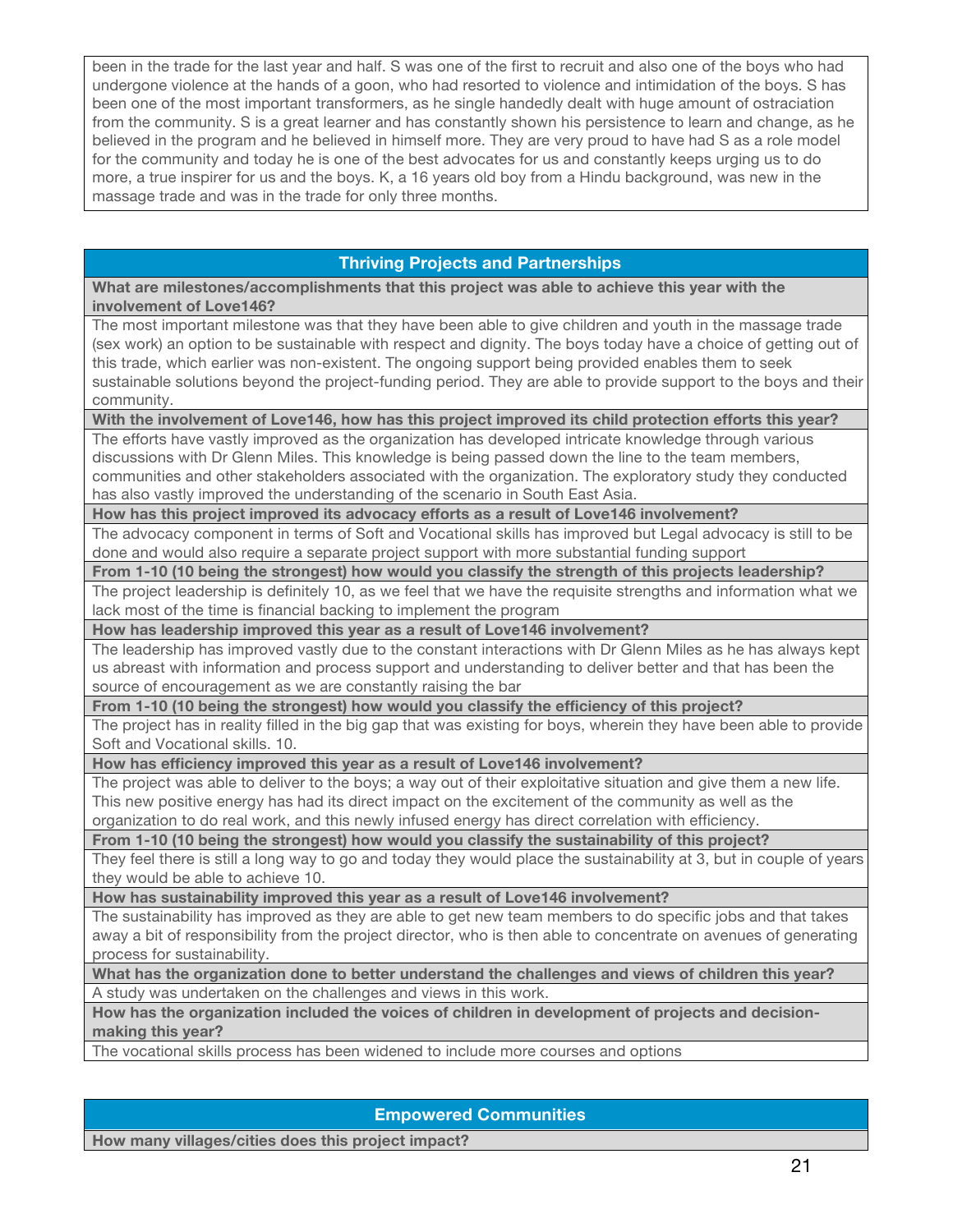The project impacts 36 villages in Mathura and community members in Mumbai, so overall they will be directly or indirectly impacting around 10,000 children and youth.

**Number of community members involved in this project?**

1551 members were involved through process of workshops.

**Number of community members trained by this project?**

52 have been trained and another 101 will be trained this year.

**Number of potential perpetrators are challenged and educated?**

There were 4 such perpetrators last year and they have been challenged and made to review their stand. They were goons who were stopping the children from attending the training program.

**From 1-10 (10 being the strongest) how would you classify the investment/buy-in of the community into this project?**

5 as they are still to do process planning at the source – Mathura, until that happens the community buy in will be only 50% as they are only working at the destination- Mumbai

**How has investment/buy-in improved this year as a result of Love146 involvement?**

It has improved about 10% as they are having support for 2 team members to work in Mathura.

**Please list at least one example that is evidence that this project benefits the community beyond direct involvement.**

The change in attitude and the positive impact on the trained 52 members and also the enthusiasm of new members enrolling into the program. Today they seeking more funding so that they are able to get others interested in being a part of the program.

**Please list at least one example that is evidence of significant transformation in a community served by this project as a result of Love146's involvement.**

They have managed to convince a very higher up Police officer to be a part of the program and through her they are able to reach out to private education institutes to support training of boys free of cost, wherein they are training 21 boys for Network and Hardware training course through a Computer Institute.

# **Appendix 7: Cambodia: Border Prevention**

## **Restored and Empowered Children**

**Number of children directly impacted annually before the involvement of Love146? This includes, but is not limited to education, training, therapy and residential care.**

There were 809 children impacted directly in 2008.

**Number of children directly impacted this year? This includes, but is not limited to general education, education about trafficking, vocational training, therapy and residential care.**

From Jan to June 2010, there were 1568 children recorded to benefit directly from all Kone Kmeng projects. **Number of children directly impacted by this project since Love146 began partnership/funding? This includes, but is not limited to education, training, therapy and residential care.**

They have had a partnership with Love146 since Oct 2009. 2409 children benefited directly in 2009.

**Number of children indirectly impacted annually before the involvement of Love146? This includes but is not limited to projects that involve training.** 

N/A

**Number of children indirectly impacted this year?**

N/A

**Number of children indirectly impacted by this project since Love146 began partnership/funding?** N/A

**Number of children being supported in the reintegration process?**

398 children are re-integrated to public school and still continue to receive support through supplemental programs.

**Please list at least one example that is evidence of significant transformation in a child's life as a result of Love146's involvement with this project. This can include, but is not limited to physical, emotional, social, and spiritual development.**

Chanthy (not her real name) is 14 years-old and attends the sewing class in BTB. When she was 12 years old, her parents wanted her to stop going to school. They needed her to work by selling something through the village. Ten months ago, pastor Sovann visited her family. He tried to convince them to allow her to study. Now, she is in secondary school. In the same time, she also attends the sewing class (they make some products for sale) with her free time where she can earn some money to support the family and study. In the future, she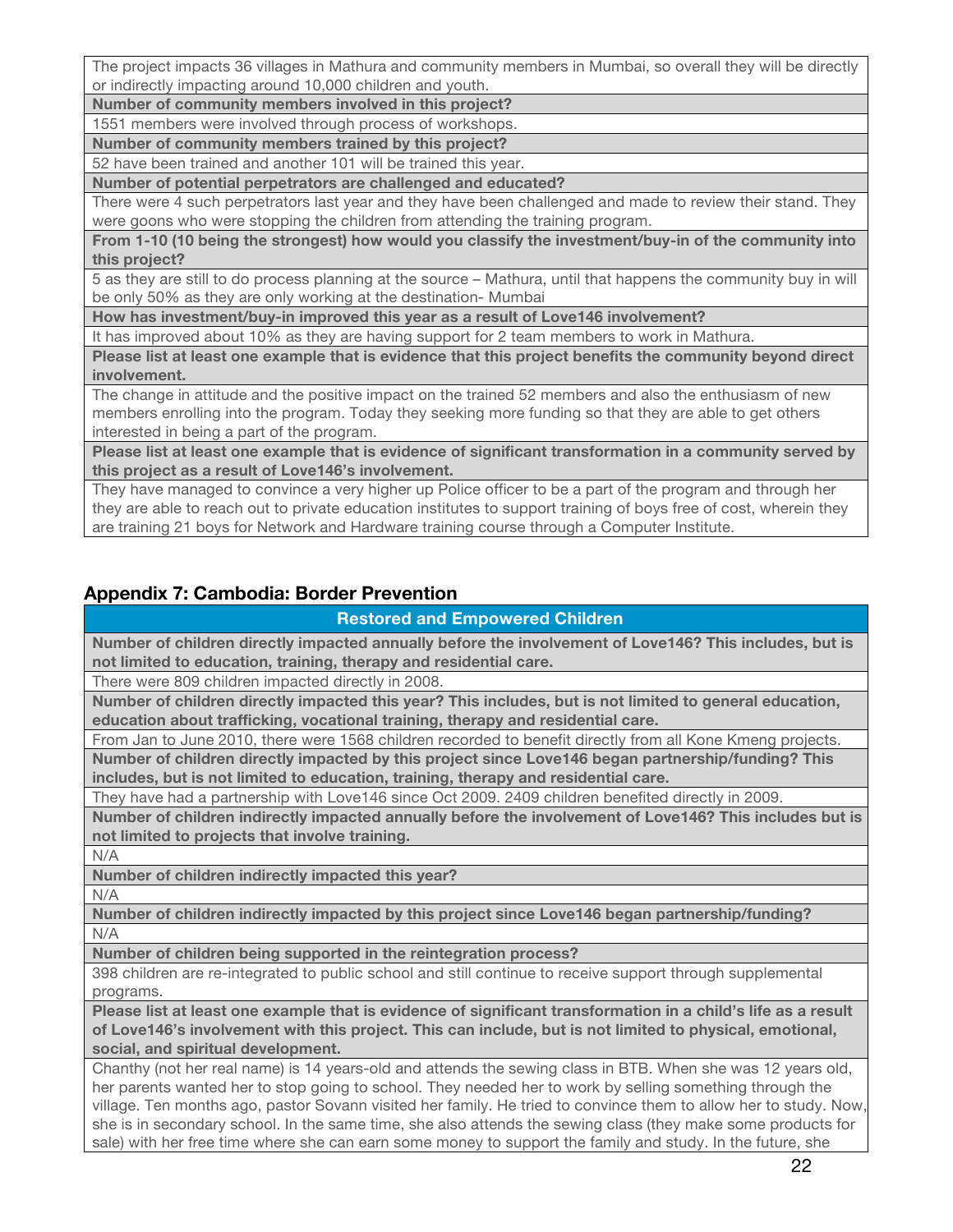# **Thriving Projects and Partnerships What are milestones/accomplishments that this project was able to achieve this year with the involvement of Love146?** They are able take 3 more project partners this year. **With the involvement of Love146, how has this project improved its child protection efforts this year?** One partner has child protection policy in place while another one is in the process of development. 5 more partners are still discussing with their church committee members. It takes time to advocate the church committee members to understand the importance of child protection guideline. **How has this project improved its advocacy efforts as a result of Love146 involvement?** Each project has its strength to lobby the local authorities, school teachers and community members cooperate for the best benefit of children. **From 1-10 (10 being the strongest) how would you classify the strength of this projects leadership?** They categorized 4 terms of leadership in Kone Kmeng. a. Financial Integrity b. Accountability to supervisor / Board c. Team work management d. Spiritual leadership They ranked themselves 7 for leadership. **How has leadership improved this year as a result of Love146 involvement?** a,b,c and d (above) have been improved between project partners and Kone Kmeng; Kone Kmeng and donors **From 1-10 (10 being the strongest) how would you classify the efficiency of this project? How has efficiency improved this year as a result of Love146 involvement? From 1-10 (10 being the strongest) how would you classify the sustainability of this project?**  They ranked themselves 6. Kone Kmeng has developed 2 more donors as charity organizations. Individual donors are increased. They still have the same numbers of church donors, but developed a fundraising toolkit

to use at the churches in the UK and USA.

**How has sustainability improved this year as a result of Love146 involvement?**

They have more time to build relationship with new donors.

**What has the organization done to better understand the challenges and views of children this year?** They have children's prayer meeting to listen to what children say.

**How has the organization included the voices of children in development of projects and decisionmaking this year?**

In project planning, they involved children to share their view and challenges

## **Empowered Communities**

**How many villages/cities does this project impact?**

There are 31 villages impacted by the training on human trafficking and child's rights

**Number of community members involved in this project?**

There are about 620 people

**Number of community members trained by this project?**

There are about 620 people including children, local authorities and school teachers have been trained on human trafficking and child's rights

**Number of potential perpetrators are challenged and educated?**

N/A

**From 1-10 (10 being the strongest) how would you classify the investment/buy-in of the community into this project?**

They ranked themselves 6. Community members are always involve in the project planning

**How has investment/buy-in improved this year as a result of Love146 involvement?**

The communities are gradually excepting the role of the church in their communities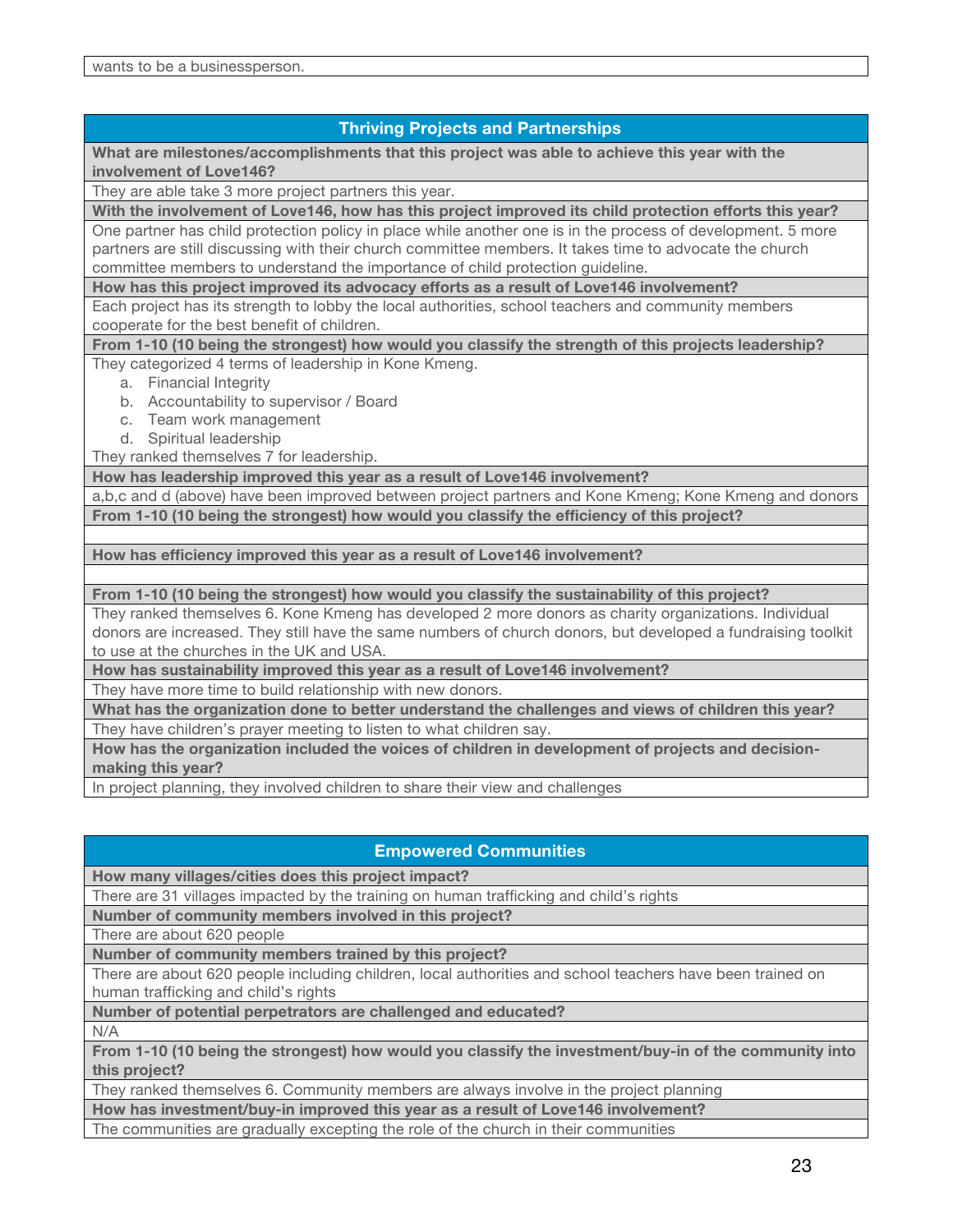**Please list at least one example that is evidence that this project benefits the community beyond direct involvement.**

An old lady in Banteay Meanchey province, took care of 6 grandchildren. Their parents left to work in Thailand but they couldn't send the money home. The grandmother had to make income in order to raise her grandchildren. Everyday, the children didn't attend the school at all. The oldest grandson, 12 years helped the grandmother selling Khmer noodle in the village. The others had to take care of the younger ones. In 2008, Save the Children Project expanded family development plan. The grandmother was received a capital loan to start a grocery shop at home. Three of her grandchildren were engaged in the non formal education program. Her business has run well. She asked her children to come back to the home village to help her business and plant vegetable. Now, they can pay off their loan to the private finance institute. The children are able to stay in school.

**Please list at least one example that is evidence of significant transformation in a community served by this project as a result of Love146's involvement.**

"When I partner with Kone Kmeng, they help me a lot in the areas of project management, leadership skill, God's heart for children and how to work with local community effectively. As a result, I have helped 100 children get back to the public school through the non formal education program, the whole community is aware of the issues such as human trafficking, child's rights, domestic violence. Moreover, my church is growing as well. Now, I have enough confidence to run the project and I am expanding projects" Pastor Phearum, Director of Save the Children Project

# **Appendix 8: Cambodia: Border Officers**

| <b>Restored and Empowered Children</b>                                                                                                                                             |  |  |
|------------------------------------------------------------------------------------------------------------------------------------------------------------------------------------|--|--|
| Number of children directly impacted annually before the involvement of Love 146?                                                                                                  |  |  |
| This includes, but is not limited to education, training, therapy and residential care.                                                                                            |  |  |
| Number of children directly impacted annually before the involvement of Love 146                                                                                                   |  |  |
| 191 venerable children directly Impacted annually (2009)                                                                                                                           |  |  |
| 5 Serious children were rehabilitated to shelter $(M=1, F=4)$                                                                                                                      |  |  |
| 191 Venerable children that were intervened by Big -C (M=147, F=44)                                                                                                                |  |  |
| 10 Rescue in during outreach day, through provide health service and supported (M=5, F=5)                                                                                          |  |  |
| Number of children directly impacted this year? This includes, but is not limited to general                                                                                       |  |  |
| Education, education about trafficking, vocational training, therapy and residential care.                                                                                         |  |  |
| Number of children directly impacted to the project of year January to August, 2010                                                                                                |  |  |
| 02 Serious children were reintegrated to communities (M=0, F=2)                                                                                                                    |  |  |
| 06 Serious children were rehabilitated to shelter(M=02, F=04)                                                                                                                      |  |  |
| 793 Venerable child that were intervened by Big -C (M=395, F=398)<br>$\overline{\phantom{a}}$                                                                                      |  |  |
| 06 Rescue in during outreach day, through provide health service and supported (M=02, F=04)                                                                                        |  |  |
| Number of children directly impacted by this project since Love 146 began partnership/funding? This includes,                                                                      |  |  |
| but it is not limited to education, training, therapy and residential care.                                                                                                        |  |  |
| Number of children directly impacted by this project since Love 146 began partnership/funding are:                                                                                 |  |  |
| 02 Serious children were reintegration to communities ( $M=0$ , $F=2$ )                                                                                                            |  |  |
| 06 Serious children were rehabilitation to shelter (M=02, F=04)                                                                                                                    |  |  |
| 793 Venerable child that were intervened by Big -C (M=395, F=398)                                                                                                                  |  |  |
| 06 Rescue in during outreach day, through provide health service and supported (M=02, F=04)<br>Number of children indirectly impacted annually before the involvement of Love 146? |  |  |
| This includes but is not limited to project that involve training.                                                                                                                 |  |  |
| Number of children indirectly impacted annually before the involvement of Love 146 as follow:                                                                                      |  |  |
| 5 Serious children were reintegrated to communities ( $M=1$ , $F=4$ )                                                                                                              |  |  |
| 5 Serious children were rehabilitated to shelter $(M=1, F=4)$                                                                                                                      |  |  |
| 10 Rescue in during outreach day, through provide health service and supported (M=5, F=5)                                                                                          |  |  |
| Number of children indirectly impacted this year?                                                                                                                                  |  |  |
| Number of children indirectly impacted this year:                                                                                                                                  |  |  |
| 02 Serious children were reintegrated to communities (M=0, F=2)                                                                                                                    |  |  |
| 06 Serious children were rehabilitated to shelter (M=02, F=04)                                                                                                                     |  |  |
| 793 Venerable child that were intervened by Big -C (M=395, F=398)                                                                                                                  |  |  |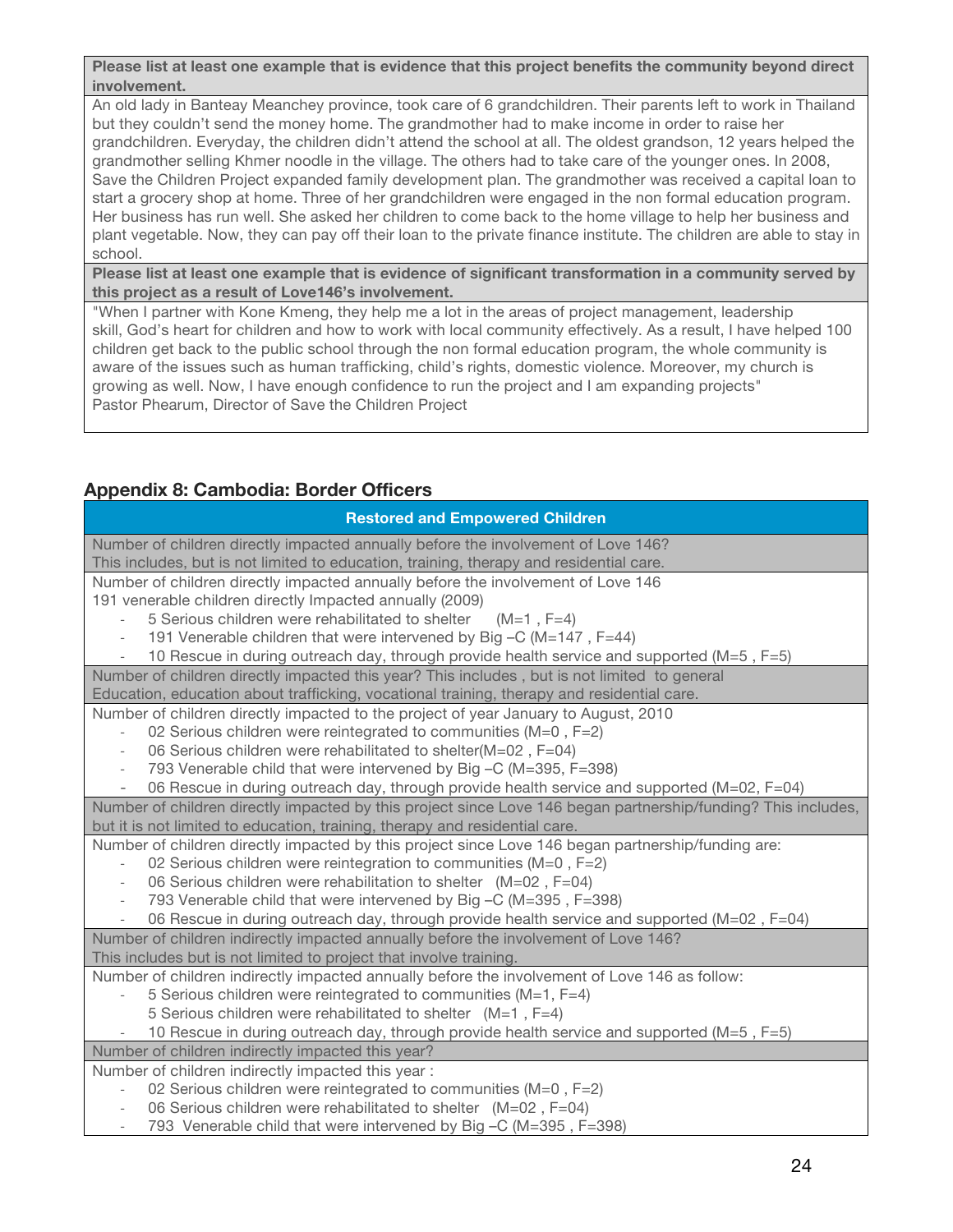06 Rescue in during outreach day, through provide health service and supported (M=02, F=04) Number of children indirectly impacted by this project since Love 146 began partnership/funding?

Number of children indirectly impacted by this project since Love 146 began partnership/funding 793 4 Serious children were reintegrated to communities (M=0 , F=4)

 $-5$  Serious children were rehabilitated to shelter  $(M=2, F=3)$ 

! 7 Rescue in during outreach day, through provide health service and supported (M=2 , F=5) Number of children being supported in the reintegration process?

Number of children being supported in the reintegration process :01

- 04 Serious children were reintegrated to communities  $(M=4, F=4)$
- ! 5 Serious children were rehabilitated to shelter (M=02 , F=03)

! 9 Rescue in during outreach day, through provide health service and supported (M=02 , F=07)

Please list at least one example that is evidence of significant transformation in a child's life as a result of Love 146's involvement with this project. This can include , but is not limited to physical, emotional, social, And spiritual development.

One disabled boy who victim by trafficking from Cambodia to Thai, have rescued by BIG-C/BVST team on 09 April 2010. In the current this children was referred to CHO shelter and supported by LOVE 146 through CHO organization. However, this children stay at CHO shelter, but BIG-C have follow up through CHO staff that work direct with this children. In the current this children warm supported by shelter and accesses informal education and health care.

| <b>Thriving Project and Partnership</b>                                                                                                                                                                                                                                                                                                                                                                                                                                                                                                                                                                                                                                                                                                                                                                                                                                                                                                                                                                                                                                                                          |  |  |  |
|------------------------------------------------------------------------------------------------------------------------------------------------------------------------------------------------------------------------------------------------------------------------------------------------------------------------------------------------------------------------------------------------------------------------------------------------------------------------------------------------------------------------------------------------------------------------------------------------------------------------------------------------------------------------------------------------------------------------------------------------------------------------------------------------------------------------------------------------------------------------------------------------------------------------------------------------------------------------------------------------------------------------------------------------------------------------------------------------------------------|--|--|--|
| What are milestones/accomplishments that this project was able to achieve this year with the involvement of<br>Love 146?                                                                                                                                                                                                                                                                                                                                                                                                                                                                                                                                                                                                                                                                                                                                                                                                                                                                                                                                                                                         |  |  |  |
| Through supported from LOVE 146, the BIG-C has the following accomplishments:<br>Admonition and capacities of BIG -C staff and given them the opportunity to learn more in the<br>field work.<br>Through LOVE 146 supports, BIG-C administration run smoothly and useful for member<br>$\bullet$<br>partners and staffs.<br>Smoothly regularly meeting of BVST team and better then before. BVST team has conducted<br>$\bullet$<br>regularly quarterly meeting for sharing ideas and experiences. (but some time BVST member<br>have time constrain because they busy with their organization)<br>Created more out reach activities of BVST if compared to previous.<br>$\bullet$<br>More supported to victim and venerable children in target areas.<br>Provided more opportunities to disadvantage children to survive. This program is big impact<br>$\bullet$<br>of child rights.<br>Expended more networks of NGOs and other institutions who work related to the child rights<br>$\bullet$<br>project. in the current BVST member has increase 13 members (Before= 21 members,<br>Current = $34$ members) |  |  |  |
| With the involvement of Love 146, how has this project improved its child protection efforts this year?                                                                                                                                                                                                                                                                                                                                                                                                                                                                                                                                                                                                                                                                                                                                                                                                                                                                                                                                                                                                          |  |  |  |
| BIG-C has strengthened networking in the target areas and communities by providing courses<br>and trainings on the child rights, rescue in case of emergent intervention, health care, safe<br>immigrant and basic law related to trafficking.<br>VBST conducted awareness raising to venerable children in target areas who are doing<br>$\bullet$<br>business and work in border areas on how to protect themselves.<br>BIG-C has mobilized stakeholders along the border to take action in case children report child<br>abuse.                                                                                                                                                                                                                                                                                                                                                                                                                                                                                                                                                                               |  |  |  |
| How has this project improved its advocacy efforts as a result of Love 146 involvement?                                                                                                                                                                                                                                                                                                                                                                                                                                                                                                                                                                                                                                                                                                                                                                                                                                                                                                                                                                                                                          |  |  |  |
| All serious cases related to child protection collected by the border officers is brought to Big-C meetings to be<br>addressed.                                                                                                                                                                                                                                                                                                                                                                                                                                                                                                                                                                                                                                                                                                                                                                                                                                                                                                                                                                                  |  |  |  |
| From 1-10 (10 being the strongest) how would you classify the strength of this project leadership?                                                                                                                                                                                                                                                                                                                                                                                                                                                                                                                                                                                                                                                                                                                                                                                                                                                                                                                                                                                                               |  |  |  |
|                                                                                                                                                                                                                                                                                                                                                                                                                                                                                                                                                                                                                                                                                                                                                                                                                                                                                                                                                                                                                                                                                                                  |  |  |  |
| How has leadership improved this year as a result of Love 146 involvement?<br>The BVST members who have been supported by Love146 feel confidant to implement activities by<br>themselves.                                                                                                                                                                                                                                                                                                                                                                                                                                                                                                                                                                                                                                                                                                                                                                                                                                                                                                                       |  |  |  |
| From 1-10 (10 being the strongest) how would you classify the efficiency of this project?                                                                                                                                                                                                                                                                                                                                                                                                                                                                                                                                                                                                                                                                                                                                                                                                                                                                                                                                                                                                                        |  |  |  |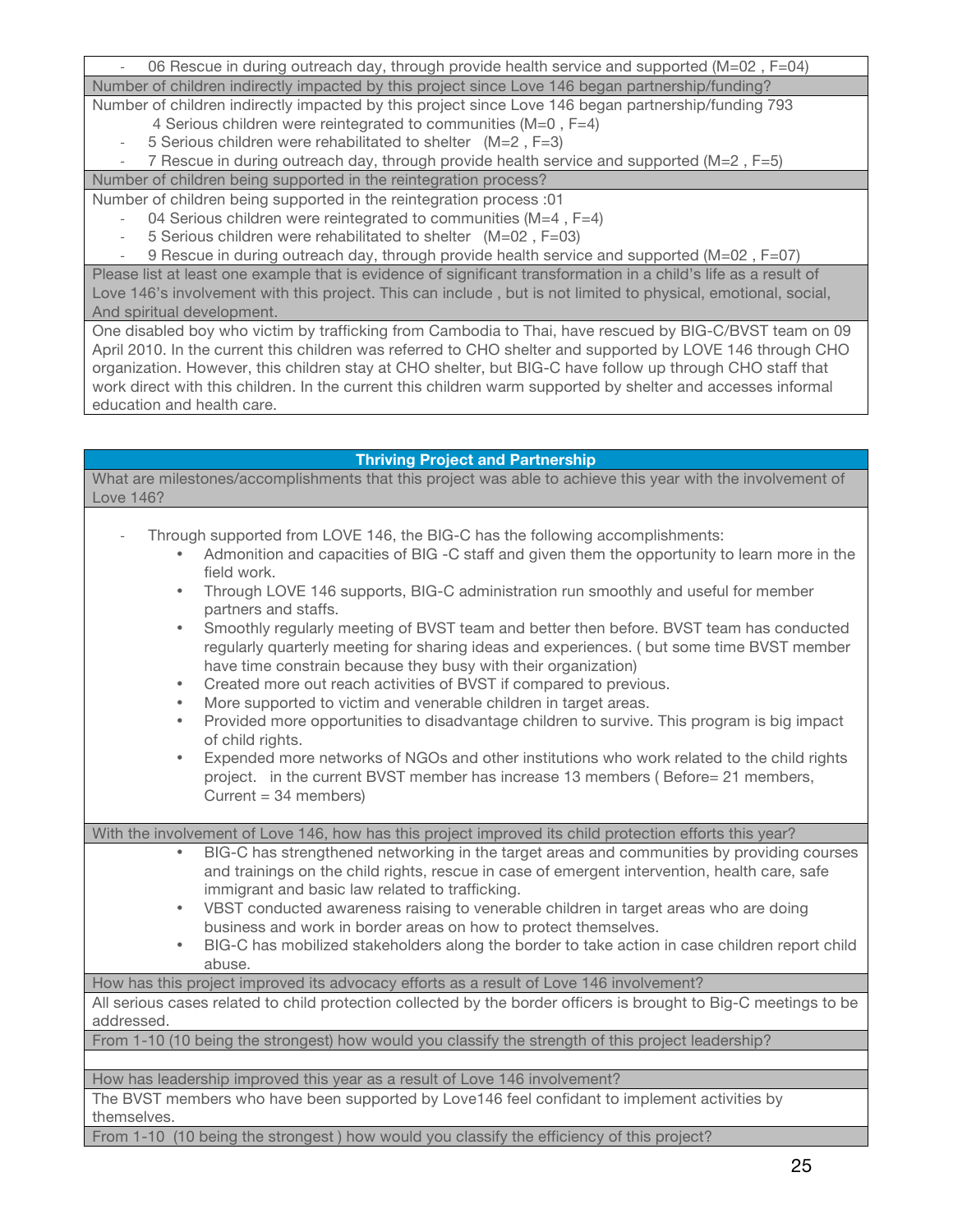How has efficiency improved this year as a result of Love 146 involvement?

- The community understands safety emigration needs
- ! Child networks were established in communities and functioning (this project funded by FHI and involved with BIG-C too).
- In BVST meetings they have raised the problem issues and solved them.
- The stakeholders reported about their activities in meeting.

From 1-10 (10 being strongest) how would you classify the sustainability of this project?

! Mainstreaming the concept ideas of child intervention into all level meeting and functioning role.

- Established child safety-net network for protect children in communities.
- Form groups to observe child activities and support.
- ! Provide IEC materials with education content and contact authorities and police in case of a problem.
- ! Provide skills and knowledge to parents/caregivers to create jobs and provide income.
- ! Advocate with lawmakers to recognized real situations and push law implementation.
- The people in communities have recognized the effects of trafficking and child abuse.
- How has sustainability improved this year as a result of Love 146 involvement?

All the Big –C projects were based on the communities ability to sustain them.

What has the organization done to better understand the challenges and views of children this year?

Provide assistance to children and intervene during an emergency.

How has the organization included the voices of children in development of projects and decision-making this This year?

- Mainstreaming children's ideas into all meetings.
- Give opportunities to children to make decisions through meetings, workshops or forums.
- Advocate with policy makers to input the voice of children in policies.

### Empowered Communities

How many villages /cities does this project impact?

11 villages, Poipet city

Number of community members involved in this project?

1,299 participants (Male: 705; Female: 594) including Government staff, NGOs, Community people and children.

Number of community members trained by this project?

274 participants (M:116; F: 158), within the context of 4 Forums and 2 trainings.

Number of potential perpetrators are challenged and educated?

none

From 1-10 (10 being the strongest) how would you classify the investment/buy-in of the community into this project?

None

How has investment/buy-in improved this year as a result of Love 146 involvement?

None, all cases were referred to authorities and police to take action and BIG-C follows up. Please list at least one example that is evidence that this project benefits the community beyond direct

involvement.

BIG-C provided initial training for 3 days to key community people on the basic of law, tactic of trafficking, health care, reporting in emergent case, rescues and HIV/AIDs protection. They then formed them to be peer educators in communities. After this training people will be peer educators in their communities. In the 2009-2010 year BIG-C conducted 2 sessions, with participants from 10 cities.

Please list at least one example that is evidence of significant transformation in a community served by this project as a result of Loved 146's involvement.

! Through Love 146 support, BIG-C has provided some school materials and food to children in BIG-C target areas in 10 villages and Poipet city. They were also able to provide cloths, food and transportation for children before entering a shelter. In the 2009-2010 year BIG-C has reintegrated 4 cases with the help of HAGAR, CHO and Domnok Toeuk.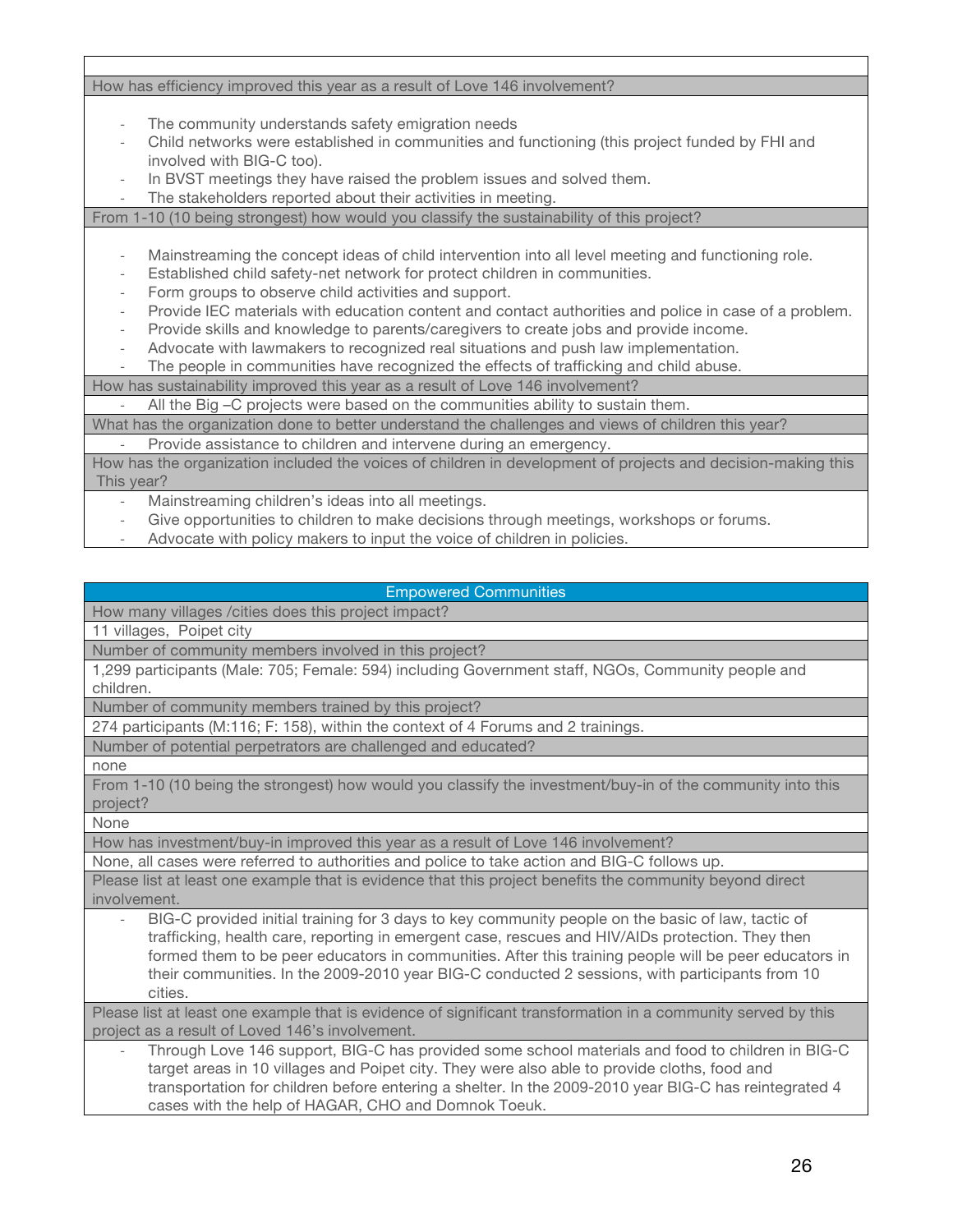# **Appendix 9: US Advocacy**

#### **Restored and Empowered Children**

**Number of children directly impacted annually before the involvement of Love146? This includes, but is not limited to education, training, therapy and residential care.**

NA

**Number of children directly impacted this year? This includes, but is not limited to general education, education about trafficking, vocational training, therapy and residential care.**

NA

**Number of children directly impacted by this project since Love146 began partnership/funding? This includes, but is not limited to education, training, therapy and residential care.**

NA

**Number of children indirectly impacted annually before the involvement of Love146? This includes but is not limited to project that involve training.** 

The CT Department of Children and Families has identified over 30 child victims of trafficking.

**Number of children indirectly impacted this year?**

NA

**Number of children indirectly impacted by this project since Love146 began partnership/funding?**

Dream Catchers – In 2009-2010, Love146 supported the "Bright Stars Prevention Program" of the Dreamcatcher Foundation in Chicago, IL. In the past 6 months, in continuation of their efforts to combat human trafficking , we are raising awareness and building support in the community. We have provided 2 organizations and 2 churches tools to increase the identification of children as victims of child-sex slavery. The estimated number of people who were impacted by these efforts is 75-100 people.

Tell Your Friends – In 2009-2010, Love146 supported the "Tell Your Friends" program in Washington, D.C. In the past six months, they reached out to approximately 500 young people through Tell Your Friends to keep them and their families safe from human trafficking and sexual exploitation. Our staff also provided trainings on how to better identify and assist child victims of human trafficking to social service providers, foster parents, and law enforcement officers.

Networks:

Asha Forum Steering Committee and Conference- 250 students, pastors, anti-trafficking colleagues, professors, community activists, social workers, aftercare workers, came together to address innovative solutions to addressing, preventing, and caring for victims of child sexual exploitation in May 2009. As a steering committee member, Kathy worked to organize the second Asha Forum North America Consultation at Fuller Seminary. We began planning for the conference in September 2008, and the conference theme of going "beyond awareness" and ensured that every session focused on equipping delegates with practical resources to address demand, preventing trafficking, and caring for victims and survivors of trafficking. End Internet Trafficking Coalition- End Internet Trafficking Coalition

In recognition of the continued exploitation of websites such as Craigslist as well as other internet sites, Love14 helped to form the End Internet Trafficking Coalition, which provides a platform to link nonprofit, governmental, law enforcement, faith-based, and student grassroots agencies and individuals to advocate an accessible worldwide web where children, youth, and adults are better protected from human trafficking in all its forms. W have uncovered numerous mail-order brides and sex tourism sites which have been linked to trafficking. Such sites do not respect country borders in whom to victimize: men, women, and children from Europe, Asia, North America, and South America have all been victimized and exploited through Internet-based trafficking.

In this past quarter, new partners and allies include Linda Criddle of Look Both Ways, Samir Goswani of Chicago Alliance Against Sexual Exploitation (CASE), Norma Ramos of Coalition Against the Trafficking of Women, and Laura Lederer of Global Centurion.

In summer 2009, Love146 signed onto an amicus brief in support of a lawsuit brought forth by a Chicago sheriff against Craigslist for promoting the prostitution and trafficking of children and women.

In Fall/Winter 2009, Love146 has committed to assisting with a publication and DVD project as a follow-up to th UC Berkeley EITC conference by transcribing each session.

Vineyard Anti-Slavery Team- Creating pastoral anti-trafficking toolkit, to live on the Vineyard USA website. In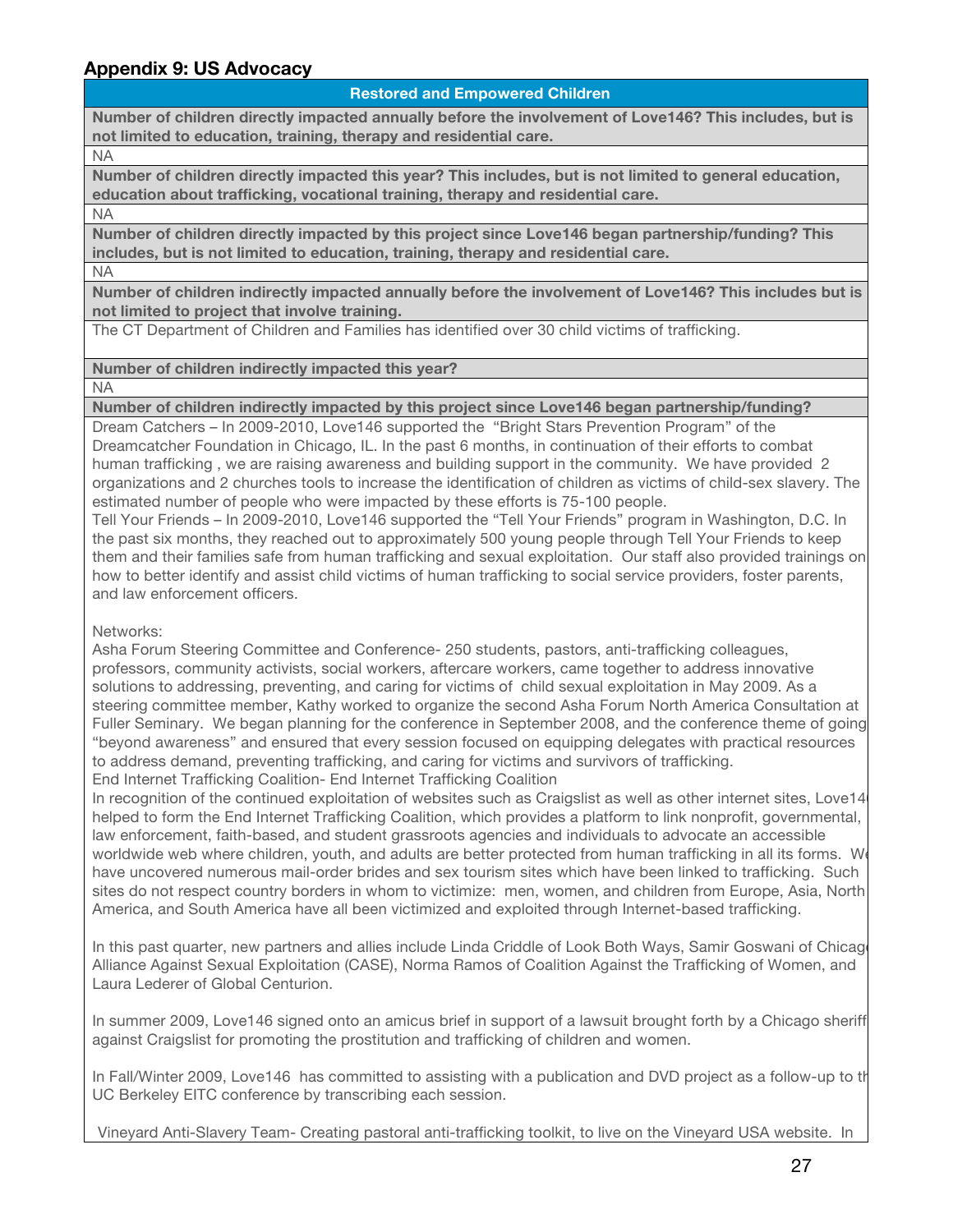January 2009, Love146 hosted and facilitated a workgroup of pastors and lay leaders to create a human trafficking resource toolkit and strategy for the entire association of 500+churches to effectively address human trafficking nationally and internationally. The toolkit will not only provide an approachable breakdown for pasto of key leading anti-trafficking organizations and their strongest resources but also specific pathways for youth pastors, worship leaders, and Vineyard missions partners. Human trafficking will be the first issue highlighted under the "Justice Response" section of the VineyardUSA.org website, and is scheduled to be launched on ML Day 2010.

### Stop the Traffik, Active Communities Against Trafficking (ACT/s 1&2)

Began research for ACT/s 2 pilot and edited ACT/s 1 pack for US Launch for Summer 2009. Active Communitie against Trafficking in the sex industry (ACT/s) Groups allow people of all ages, ethnicities and genders to understand sex trafficking, how it affects their local community and help them proactively respond to Stop The Traffik.

The ACT/s 1 pack is designed as a "first steps" tool for community-based groups, such as our Love146 taskforces. We plan to officially debut this resource in Fall 2010.

 ACT/s 2 is a more intensive and rigorous community-policing resource to map establishments that could be potential portals for child sex trafficking. Initiating a collaborative relationship with the local police department essential. In February, I met with the sergeant who heads up the Anti-Trafficking Unit for Connecticut. Love146 plans to pilot this resource in CT in Winter 2010.

### Chab Dai USA Mapping Project

Love146 is a key stakeholder in Chab Dai USA's first major project - a mapping project focused on creating a database of all organizations working against human trafficking and sexual exploitation across the United States. In collaboration with several nationwide partners, this project will launch once funding has been secured.

How many organizations do YOU know that working against human trafficking and/or commercial sexual exploitation in the United States? Perhaps you know of several, perhaps you don't... Unfortunately, however, NO complete list or database of such organizations currently exists. With the way in which grassroots movements, local organizations, and advocates have continued to pop-up across North America and across the globe, new organizations and projects are constantly in the making - but many are not aware of one another, or even if they choose to network, it's difficult to find 'everyone' that's out there.

In summer of 2009, a Love146 compiled just over 100 pages of service provider information to begin the database.

## New England Coalition Against Trafficking (NECAT)

In September 2009, Love146 joined NECAT. The goals of NECAT include (1) sharing information with other NECAT members and building members' capacity to understand complex issues in human trafficking, (2) increasing public outreach and education about human trafficking in New England, (3) increasing the identification of trafficking victims and better coordinate services to victims, and (4) increasing the number of providers in New England able to provide quality services to trafficking victims. The coalition will include NGOs throughout MA, NH, ME, CT, and RI. The first meeting was held in October 2009 and the next one is scheduled for October 2010.

## Triple S(Stop Sex Slavery) Network

In August 2009, Love146 joined the Triple S Network. Initiated by Dr. Laura Lederer of Global Centurion and Steve Wagner, this is an informal network of abolitionist organizations, survivor-centered service providers, and others who share a goal of eliminating sex slavery in the United States and around the world. Through this network, Love146 will more effectively educate, advocate, and to the extent possible under our non-profit status, lobby for grants, contracts, earmarks, and other larter resources for which we individually would not qualify. In addition, we will be privy to specialized training and technical assistance on a variety of anti-trafficking issues, including victim services, rescue and restoration, demand, law and law enforcement issues, and more.

Platforms

Love146 Taskforces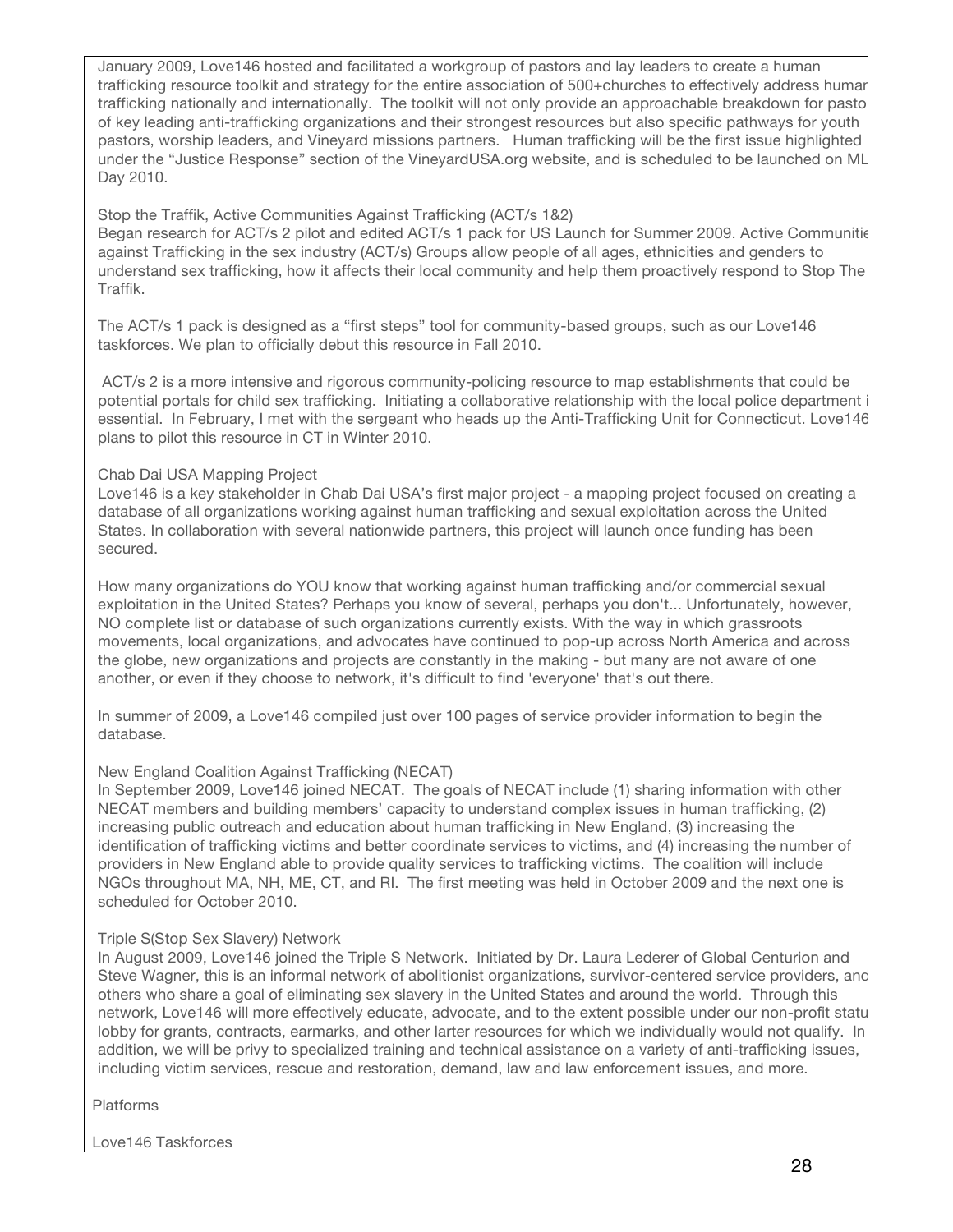Roughly 25 of our FCN partners have initiated volunteer Taskforces within their congregations. Exciting events this past quarter included the Long Island Taskforce Benefit Dinner, Boston Taskforce "Tread on Trafficking," Blue Route Vineyard Taskforce Rummage Sale, and Celebration Church Taskforce Magic Show. Hundreds of students across the United States have also initiated Love146 Taskforces on their campuses. To nurture this growing network, Love146 will launch a "Love146 Community Site," which will enable taskforce members to network with each other, share ideas and resources, communicate with Love146 staff, and track the growth of t network through an interactive map. In addition, Love146 will debut a 5-week Love146 Taskforce Curriculum to help initiate new taskforces in conjunction with the launch of the Community Site.

**Number of children being supported in the reintegration process?**

NA

**Please list at least one example that is evidence of significant transformation in a child's life as a result of Love146's involvement with this project. This can include, but is not limited to physical, emotional, social, and spiritual development.**

Our partnership with FAIR Fund in 2009-2010 has helped to assist about 20 young people by connecting them to FAIR Fund's partner agencies that provide medical care, mental health services, and shelter. There was one young lady (over 18) who told the FAIR Fund staff that she was raped at the age of 11 by her cousin's boyfriend. She tried to seek help in the past, but no one believed her. They have spoken with a counselor at DC Rape Crisis Center, and the young lady planned to start counseling.

## **Thriving Projects and Partnerships**

**What are milestones/accomplishments that this project was able to achieve this year with the involvement of Love146?**

Safe Harbor Law - Love146 led a successful grassroots campaign in CT to urge law makers to pass the "Safe Harbor" law which mandates that commercially sexually exploited minors can no longer be prosecuted for being victimized through commercial sexual exploitation. Although the law will not be implemented until October of 2010, the passage of this important piece of legislation allows the appropriate government and nongovernment agencies to prepare for it's impact by setting adequate protocols and procedures into place.

Dream Catchers – Love146 provided a grant to a survivor-led organization in Chicago, IL. The organization used these funds to transport, feed and provide cell phone minutes to their staff and the at-risk and exploited children they serve.

Tell Your Friends – Love146 was able to provide grants to help a partner organization continue implementation of the "Tell Your Friends" program in D.C., which targets at-risk youth in D.C. area public schools. **With the involvement of Love146, how has this project improved its child protection efforts this year?** Safe Harbor – Domestic minor sex trafficking victims can no longer be re-victimized by law enforcement and the justice system in CT by treating them as criminals. Additionally, the passage of Safe Harbor in CT is a catalyst for other states to pass and implement similar measures.

Dream Catchers – Having the ability to communicate with their clients was crucial to their effectiveness in preventing initial victimization, and re-victimization, of domestic minor sex trafficking. Additionally, the transportation we funded for the children being served allowed for prevention education and mentoring appointments to be met.

Tell Your Friends – This groundbreaking curriculum designed by FAIRfund was instrumental in educating hundreds of at-risk youth and in identifying a minimum of 56 victims of domestic minor sex trafficking in American public schools. Once identified, these victims were offered support services and follow-up opportunities to better protect themselves.

**Conferences** 

February 2009

EITC Conference at UC Berkeley. Global Disconnects: The Internet & Human Trafficking. As the Internet has become more and more a part of the everyday in the U.S. and the global north, questions have arisen: How has the internet used as a tool for violence, for the trafficking and sexual exploitation of people? How has it used as a tool for social change to counter violence? This summer, Love146 will assign an intern to work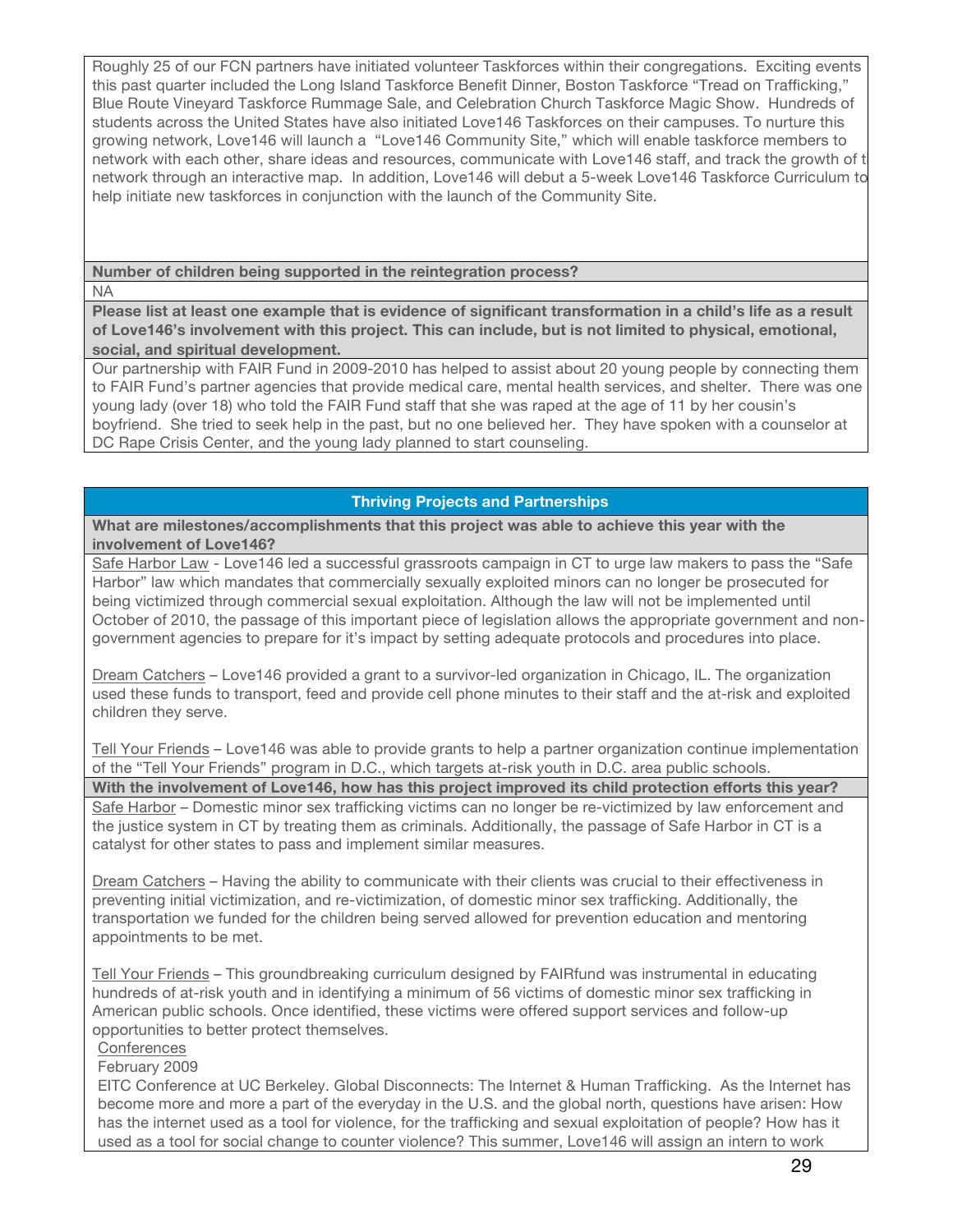with EITC UC Berkeley conference transcription for video version as well as begin the process for a published volume of the papers given at the conference.

#### April 2009

1st Annual Love146 Advocacy Leadership Summit, co-hosted by Yale-UNICEF. Intern Allison Rodriguez worked to organize the first ever conference for our task force leaders, campus coalition directors, faith community network leaders, and staff members to gather together and inspire one another as we discussed our vision and purpose together. The conference included workshops led by staff members as well as keynote sessions led by Brains on Fire Word-of-Mouth Inspiration Officer Geno Church. Geno shared strategies on how to initiate word-of-mouth movements and viral campaigns. We had about 35 delegates in attendance, and immediate fruit included our Midwest Regional Campus Director creating a draft for an Abolitionist Toolkit.

Next National Advocacy Leadership Conference is scheduled for mid-2010. Love146 will plan this conference in conjunction with the International Institute of CT.

#### April 2009

Love146 Partner Trip, comprised of Love146 Taskforce leaders

#### May 2009

2nd Biannual Asha Forum North America Consultation: "Beyond Awareness: Empowering the Response." Over 140 students, pastors, leaders, and community advocates attended. Keynote speakers were Dr. Sharon Cooper, NCMEC; Beth Grant, Project Rescue; Rob Morris, Love146; Lisa Thompson, The Salvation Army. Glenn Miles spoke as a panelist during the breakout session, "Approaches to Rehabilitation and Aftercare," and led a working group: Publication Project: Tackling Common Questions. Asha Forum North America seeks to publish an edited volume that responds to some of the practical questions asked of practitioners, church leaders, and academics in the field overseas as well as domestically. We believe that tackling these questions would really help each other in our work.

Next conference is planned for May 2011.

#### May 2009

Vineyard National Leadership Conference. 1,400 Vineyard pastors and leaders. Launched VAST toolkit with a human trafficking workshop, which had over 80 people in attendance (standing room only).

#### **How has this project improved its efforts as a result of Love146 involvement?**

Safe Harbor - A year earlier, prior to the involvement of Love146, there was an unsuccessful attempt to pass the Safe Harbor legislation in CT. This time around the Love146 Advocacy Director led a statewide campaign that legislators could not ignore. Constituents from both sides of the political spectrum provided their representatives with overwhelming support for the bill through emails, phone calls and by attending special legislative sessions in support of Safe Harbor.

Dream Catchers - Previously, the staff had lost contact with girls it was serving due to communication and transportation needs. Our funding / partnership helped minimize that risk.

Tell Your Friends – Love146 entered into a new level of partnership with FAIR Fund that is allowing them to expand the "Tell Your Friends" curriculum outside of Washington, DC where the program was being offered. **From 1-10 (10 being the strongest) how would you classify the strength of this projects leadership?**

#### Safe Harbor – 9

Dream catchers – 9

Tell Your Friends - 9

### **How has leadership improved this year as a result of Love146 involvement?**

Safe Harbor – The passage of Safe Harbor has helped raise the bar of expectations and accountability on government and non-government agencies in their responses to the victimization of children by sex traffickers and exploiters. New protocols and procedures have been created as a result.

Dream catchers - Too often, grassroots and survivor-led organizations receive little support. Being a supporting partner of Dream Catchers has encouraged their leadership to work with confidence.

Tell Your Friends – During the pilot phase of "Tell Your Friends" the leadership gained an incredible amount of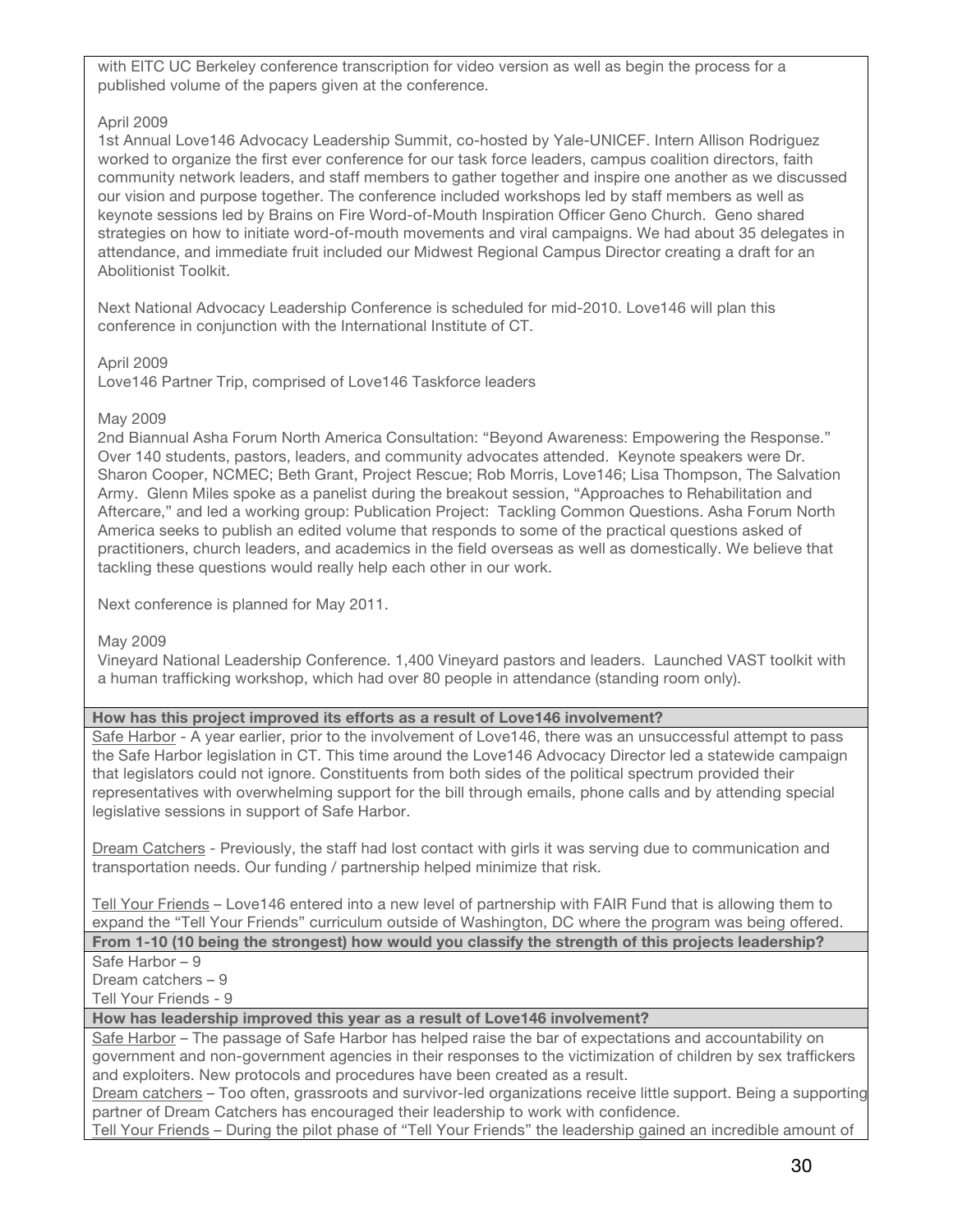experience and knowledge to better educate at-risk children. Moreover, the valuable lessons learned not only benefit the work of 1 organization; rather the knowledge and skills gained are being passed on to others in the field doing similar work. Supporting this kind of pioneer work by young leaders helps break new ground and multiplies the effectiveness in reaching at-risk and exploited children.

**From 1-10 (10 being the strongest) how would you classify the efficiency of this project?**

Safe Harbor – 9 Dream Catchers – 8 Tell Your Friends - 9

#### **How has efficiency improved this year as a result of Love146 involvement?**

Safe Harbor - New protocols were put into place as a result of the passage of the legislation. Dream Catchers – Helping with the transportation and communications needs improved the efficiency of the program by allowing for more quality time between the staff and the children being served. Tell Your Friends – Over the course of the pilot year the facilitator learned more about what was needed and what was working and not working thus improving the programs efficiency.

**From 1-10 (10 being the strongest) how would you classify the sustainability of this project?** 

Safe Harbor – 9 Dream Catchers – 8 Tell Your Friends - 9

**How has sustainability improved this year as a result of Love146 involvement?**

Safe Harbor – NA

Dream Catchers – NA

Tell Your Friends – Between the grants we gave during the pilot year and our renewed partnership/commitment to expand Tell Your Friends into other regions of the country, the programs sustainability meter went way up.

**What has the organization done to better understand the challenges and views of children this year?** ?

**How has the organization included the voices of children in development of projects and decisionmaking this year?**

Respond here

## **Empowered Communities**

**How many villages/cities does this project impact?**

Safe Harbor – The passage of Safe Harbor directly impacts the entire state of CT and indirectly impacts other states as the movement to improve governmental responses to domestic minor sex trafficking grows. Dream Catchers – This impacts 1 city, Chicago IL.

Tell Your Friends – During the pilot year this program affected on major city, Washington DC.

**Number of community members involved in this project?**

Safe Harbor – Upwards of 1000 people, including Love146 Task Force members, NECAT members, CT legislators, Yale students, Change.org petition signers, Facebook supporters, CT supporters, CT community agencies.

Tell Your Friends – Upwards of 40 people- FAIR Fund staff, school teachers and administrators, community organization partners

**Number of community members trained by this project?**

Respond here

**Number of potential perpetrators are challenged and educated?**

Respond here

**From 1-10 (10 being the strongest) how would you classify the investment/buy-in of the community into this project?**

Respond here

**How has investment/buy-in improved this year as a result of Love146 involvement?**

Respond here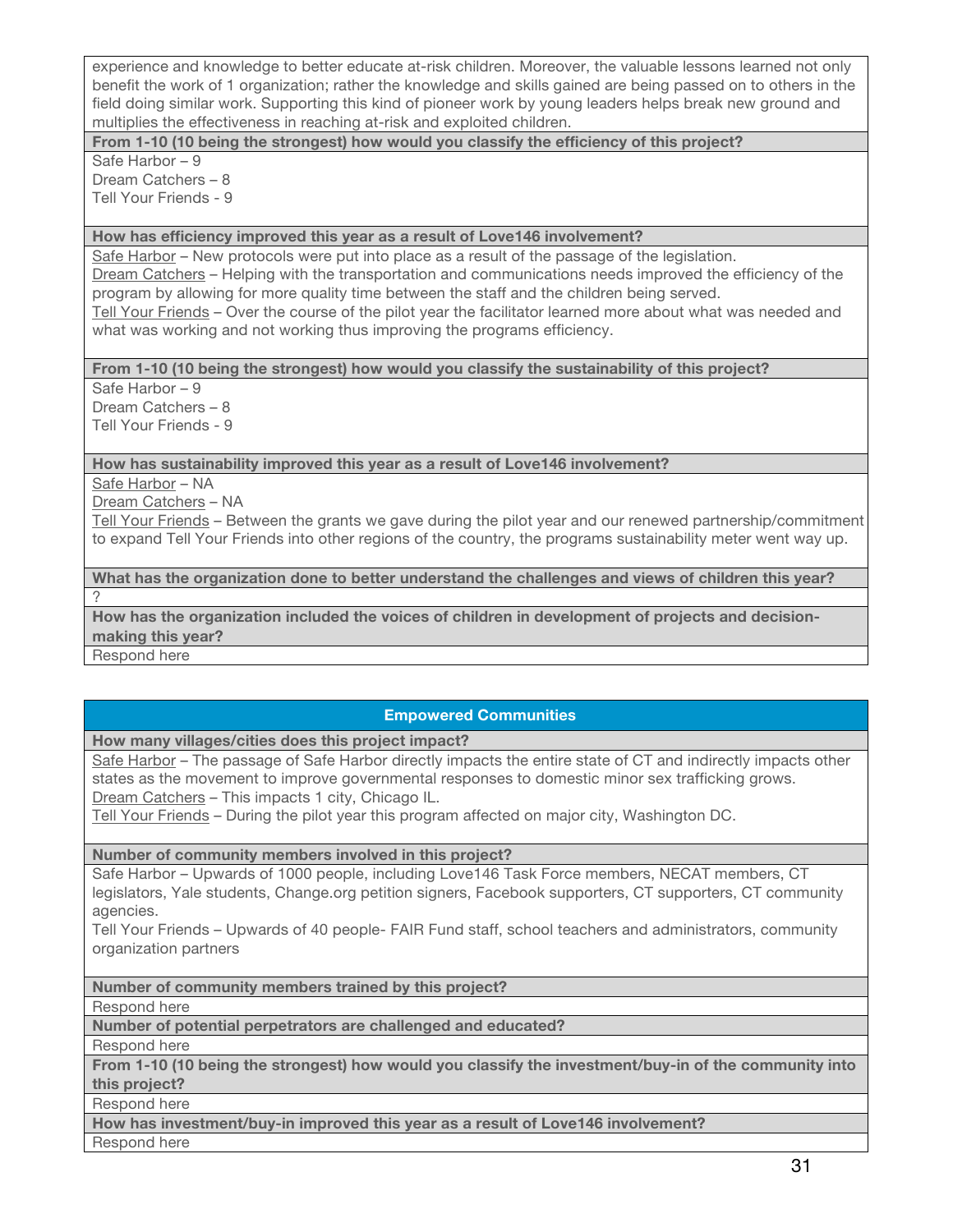**Please list at least one example that is evidence that this project benefits the community beyond direct involvement.**

Respond here

**Please list at least one example that is evidence of significant transformation in a community served by this project as a result of Love146's involvement.** Respond here

# **Appendix 10: Love146 Cross Border Initiative**

### **Restored and Empowered Children**

**Number of children directly impacted annually before the involvement of Love146? This includes, but is not limited to education, training, therapy and residential care.**

Specific numbers are not possible. The partner Beginning of Life have been working in more than 40 secondary Schools and colleges in the capital of Moldova (Chisinau) and have recently begun work with 20 schools in the south and 20 in the north of the country.

**Number of children directly impacted this year? This includes, but is not limited to general education, education about trafficking, vocational training, therapy and residential care.**

The escape prevention magazine will have had 5 editions this year with a print run of between 3 and 4 thousand each edition. It is estimated that do to the 'pass around' nature of the tool that a conservative figure of 40,000 youth will have read the magazine. Each magazine should pas through between 3 to 10 hands.

**Number of children directly impacted by this project since Love146 began partnership/funding? This includes, but is not limited to education, training, therapy and residential care.**

40,000

**Number of children indirectly impacted annually before the involvement of Love146? This includes but is not limited to project that involve training.** 

Difficult to state. The tool is a resource into existing contacts and organizations working with youth.

**Number of children indirectly impacted this year?**

As above

**Number of children indirectly impacted by this project since Love146 began partnership/funding?** As above

**Number of children being supported in the reintegration process?**

Non applicable

**Please list at least one example that is evidence of significant transformation in a child's life as a result of Love146's involvement with this project. This can include, but is not limited to physical, emotional, social, and spiritual development.**

As a result of the Simple Style (alternative world view to consumerism) aspect of the magazine, a number of young people have decided to try and make life and future family life happen for them in Moldova by not emigrating to the west, this in turn strengthens family and lessons vulnerability to trafficking as a result of migration.

## **Thriving Projects and Partnerships**

**What are milestones/accomplishments that this project was able to achieve this year with the involvement of Love146?**

The magazine has been applauded by NGO's and Government organizations not only for its prevention content but also as a valuable education and cultural development tool. The Education Authority have taken the magazine for its summer camps for at risk youth and plan to give the magazine its seal of approval enabling us to enter any school in the country. The tool has also been adopted by many teachers for lesson content on issues that have not know how address, which has prompted a desire for a teachers lesson outline magazine and also a similar tool for parents and impacting communities. Excellent progress for less than a year in operation.

**With the involvement of Love146, how has this project improved its child protection efforts this year?**

The aim of the magazine was to respond to what anti trafficking NGO La Strada called the 'least aware and most at risk' age group.

Through clear and relevant communication concerning trafficking of youth and addressing underlying issues of domestic violence and gender inequality which contribute to their susceptibility. Empowering with information and disclosing up to date trafficking strategies.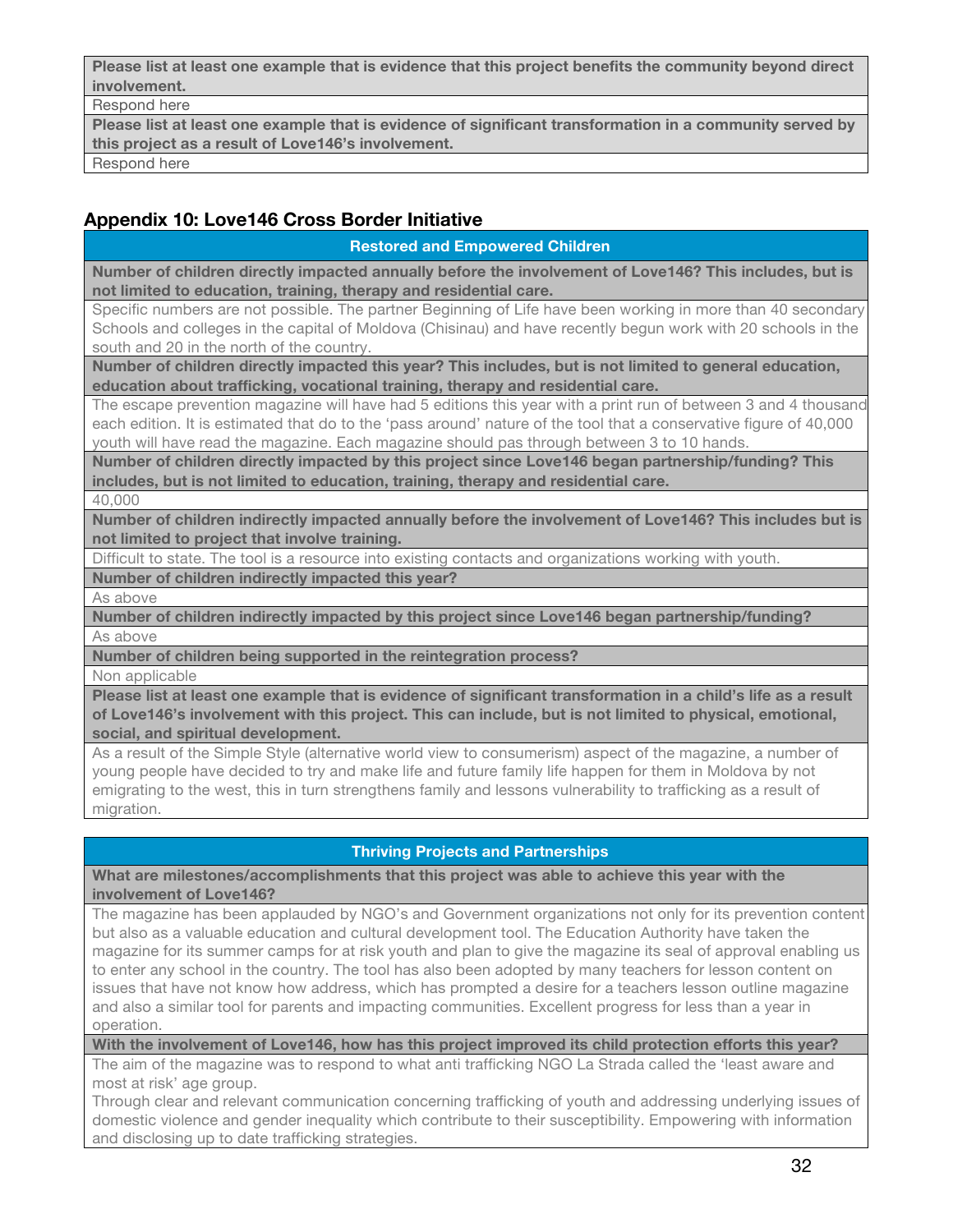#### **How has this project improved its advocacy efforts as a result of Love146 involvement?**

Escape Magazine has placed a tool in the hands of Government and non Government groups in Moldova, a central hub for east European trafficking.

This has better enabled them to relevantly communicate the issues in a language and through a medium that youth can relate to. It also means that the power of story has been carried to communities far and wide effected by immigration and trafficking. The narrative in Rural communities is exceptionally limited and new stories make a viral impact upon these groups.

#### **From 1-10 (10 being the strongest) how would you classify the strength of this projects leadership?**  $9 - 10$

#### **How has leadership improved this year as a result of Love146 involvement?**

It has given indigenous groups far more than other charities, it has given more than money, it has given a strong prevention tool and a belief in their own capability to develop the tool for their own people.

**From 1-10 (10 being the strongest) how would you classify the efficiency of this project?**

8-9 in terms of team development. 5-6 in terms of locating local funding streams. 9-10 in terms of project delivery.

**How has efficiency improved this year as a result of Love146 involvement?**

This is the first year so difficult to measure.

**From 1-10 (10 being the strongest) how would you classify the sustainability of this project?** 

It is proposed at this stage that the magazine will continue from local resources or stop after 3 years, having sown into a generation of young people for a prolonged period in a specific country. Local resourcing is high on the agenda and we would anticipate some resourcing to come from the orgs now using the escape magazine over time.

**How has sustainability improved this year as a result of Love146 involvement?**

Presently the prevention program is fully dependant on Love146 funding.

**What has the organization done to better understand the challenges and views of children this year?**

After a consultation with NGO's to shape the magazine, a consultation was made with a representative group of school children to shape and influence content. Its has been a critical value that the magazine in Youth Speak and not a parent voice of anything which could be seen as a dictatorial overspill of the soviet age.

**How has the organization included the voices of children in development of projects and decisionmaking this year?**

Approx 40-50% of the content is youth generated articles and several of the journalists are young people.

## **Empowered Communities**

**How many villages/cities does this project impact?**

Moldova Capital City, a region in the north and south of the country. Some rural villages receive the magazine from IOM. We are limited only by numbers we can print.

**Number of community members involved in this project?**

Youth journalists and contributors over the year will be approx 25 people

**Number of community members trained by this project?**

Non have been trained, those with existing skills have been provided with a context to put those skills to work. **Number of potential perpetrators are challenged and educated?**

Educating male youth is a key component of the magazines content. In a male dominated culture where women are often subject to control or violence, we seek to give an alternative worldview and value base.

**From 1-10 (10 being the strongest) how would you classify the investment/buy-in of the community into this project?**

90%. The 10% would be made up of Romanian speaking schools who are more fearful of reprisal than Russian speaking ones who operate more independently. This will change with the education authority seal of approval. The remainder relates to some churches who have rejected the magazine because it does not seek to 'convert' from a faith perspective.

**How has investment/buy-in improved this year as a result of Love146 involvement?**

Buy in has been a constant improvement

**Please list at least one example that is evidence that this project benefits the community beyond direct involvement.**

The tool has been developed to be Stand Alone. This means it has to make an impact and serve an individual without any contact with a support group or other educational context. It is also viral in nature from being passed hand to hand. Whilst limited printing has meant an over emphasis on city distribution many will find